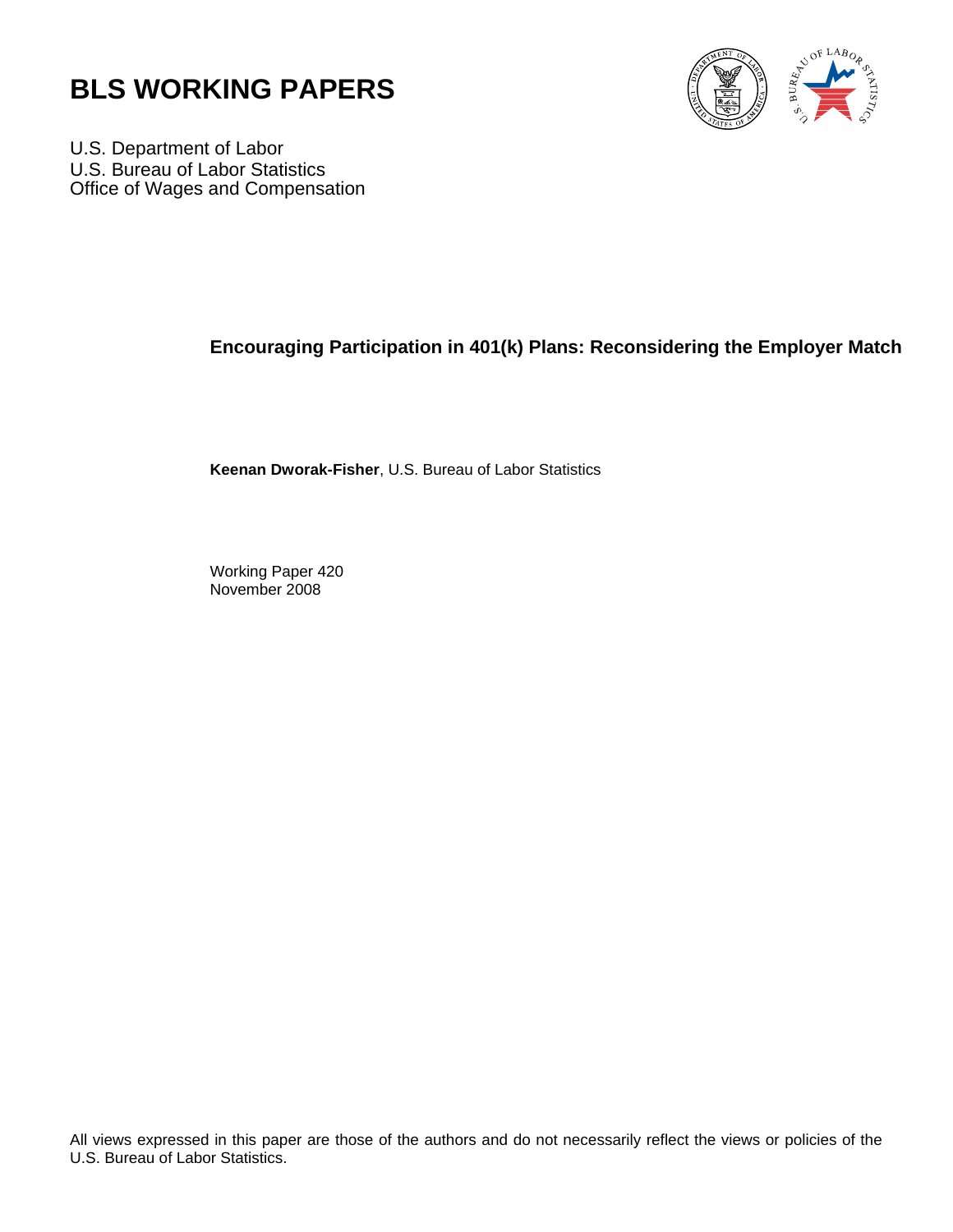# **Encouraging Participation in 401(k) Plans: Reconsidering the Employer Match**

# **Keenan Dworak-Fisher Office of Compensation and Working Conditions U.S. Bureau of Labor Statistics dworak-fisher.keenan@bls.gov**

# **Abstract**

This study offers new evidence on the effects of plan provisions on  $401(k)$  participation rates, exploiting microdata from the National Compensation Survey, a large, nationally representative, establishment dataset. In particular, it closely considers the observed effects of the matching contributions made by employers to plan accounts, and makes direct comparisons between these effects and those of other plan provisions thought to affect participation: the availability of participant control over plan investment allocations; the option of drawing loans from plan accounts; and, especially, the institution of automatic enrollment in plans. The study first places these effects within a broadly sketched theoretical model in which plan participation and the match rate are jointly determined. This model puts results from the previous literature into context and helps define the "treatment effects" that different parties may find of interest. It then addresses the potential endogeneity affecting measurement of these treatment effects by employing several different techniques: adding previously unused controls; distinguishing between different dimensions of the match; and employing instrumental variables. The results of this analysis indicate that the effects of plan provisions vary dramatically between different income groups. The results among workers in the lowest income group comport with a growing consensus in the literature: employer matches have little or no effect on participation, while automatic enrollment has dramatic effects. But among workers in the middle income group, employer matches have substantial effects that may be larger than the effects of automatic enrollment.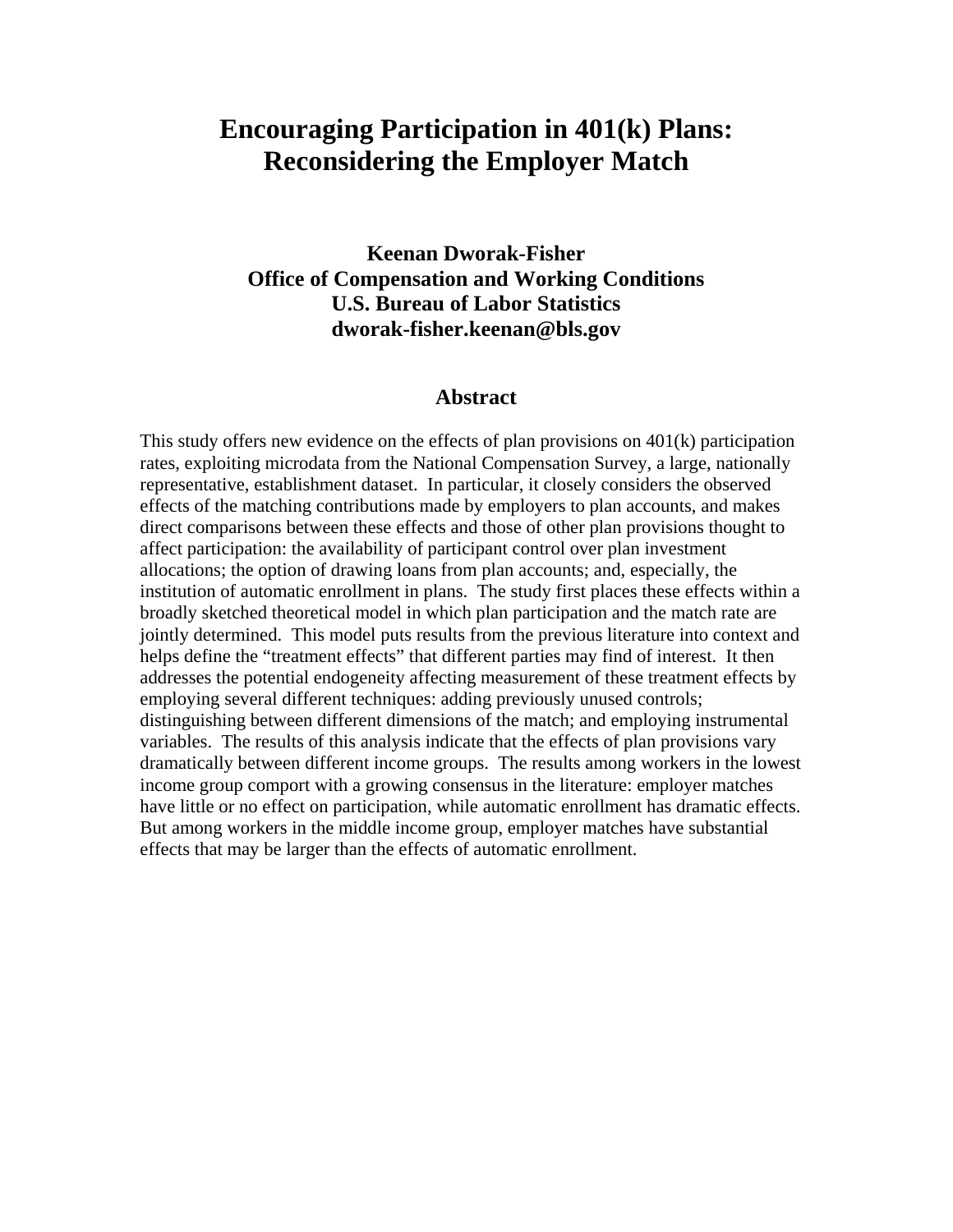### **Introduction**

How do the different provisions of a  $401(k)$  plan affect the participation rates of employees? As traditional pensions continue their long decline and various changes to Social Security are contemplated, this question is becoming increasingly crucial to those concerned about the sufficiency of retirement savings among US workers. In 2003, 39.9 percent<sup>1</sup> of U.S. private industry workers had access<sup>2</sup> to a 401(k) plan in which employees were required to voluntarily make contributions in order to participate, with employers matching some of those contributions made. Yet, only 67.9 percent of those with access to these plans participated; among lower-paid workers, the take-up rate<sup>3</sup> was even lower (59.6 percent). These facts have fed the concern that many workers may be saving too little for retirement and strengthen the imperative for plan provisions that promote participation effectively.

Although the literature has produced a variety of different estimates of how different 401(k) plan provisions affect participation, a particular picture of the broad contours of these effects has been consistently portrayed in a number of papers by Choi, Laibson, and Madrian. Primarily exploiting an extensive administrative database<sup>4</sup> linking employer-, plan- and employee-specific information, these authors have argued convincingly that a significant fraction of workers, disproportionately having relatively low incomes, act passively with regard to their 401(k)-related saving decisions.

<sup>&</sup>lt;sup>1</sup> Author's calculations using the National Compensation Survey (NCS) microdata collected from newlyinitiated NCS sample members in 2003.

 $2^2$  Access to a benefit plan is defined in the National Compensation Survey according to the presence of a plan in the job/establishment pair; some workers are defined as having access even if they do not meet the applicable eligibility requirements.

<sup>&</sup>lt;sup>3</sup>The take-up rate is defined in the National Compensation Survey as number of participants divided by number of workers with access (see footnote 1 above).

<sup>&</sup>lt;sup>4</sup> Choi, Laibson and Madrian make repeated use of administrative data collected by Hewitt Associates, a large human resources consulting company, from some of its clients.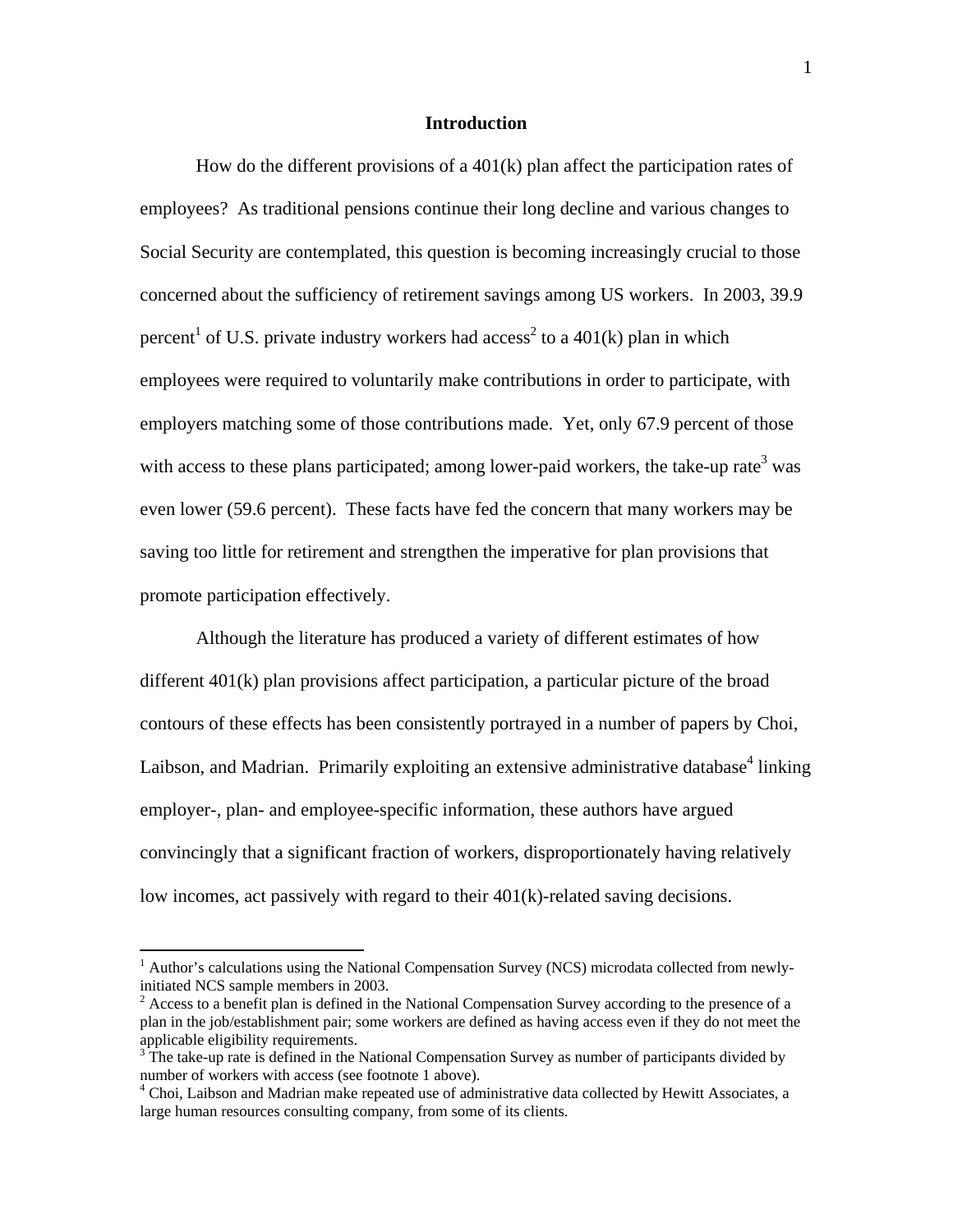Consistent with this behavior, Choi, Laibson, and Madrian find that a) the rate at which employers match employee contributions has, at most, a moderate effect on participation; and b) the institution of automatic enrollment has effects that are quite large. For those primarily interested in encouraging saving among the relatively less well-paid, this has led to the conclusion that automatic enrollment provisions are the best approach. Accordingly, in recent years legislative changes have aimed at encouraging automatic enrollment provisions<sup>5</sup>, and the prevalence of such provisions has grown rapidly. Beshears, Choi, Laibson, and Madrian (2007) have additionally argued that the presence of automatic enrollment diminishes the need for employers to provide generous matches; if this logic is widely adopted, declines in match rate levels might be expected in the future.<sup>6</sup>

But since the evidence assembled by Choi, *et al* is not based on a representative sample of workers, its generalizability to the U.S. population remains in question. Indeed, other studies that have used different data samples have produced a wide variety of different results. Some of these studies have been consistent with the findings of Choi, *et al*: Kusko, Poterba and Wilcox (1998), using administrative data from one employer, Munnell, Sunden and Taylor (2001/2002), using 1998 Survey of Consumer Finances data; and Mitchell, Utkus and Yang (2005), using administrative data from Vanguard, all find that employer match rates have relatively small effects on employee participation and contribution rates, if they have any effect at all. But other studies have contradicted

1

<sup>&</sup>lt;sup>5</sup> For example, in 2006 the Pension Protection Act established a new avenue for employers to obtain "safe" harbor" status, which allows an employer to automatically satisfy the plan's non-discrimination requirements. The requirements for reaching the safe harbor originally specified in 1996 included a potential employer match of 4 percent of pay, but the new law allows the safe harbor to be reached with a potential match of 3.5 percent of pay if enrollment is automatic.<br>  ${}^{6}$  See for example Pougel (2008)

See, for example, Powell (2008).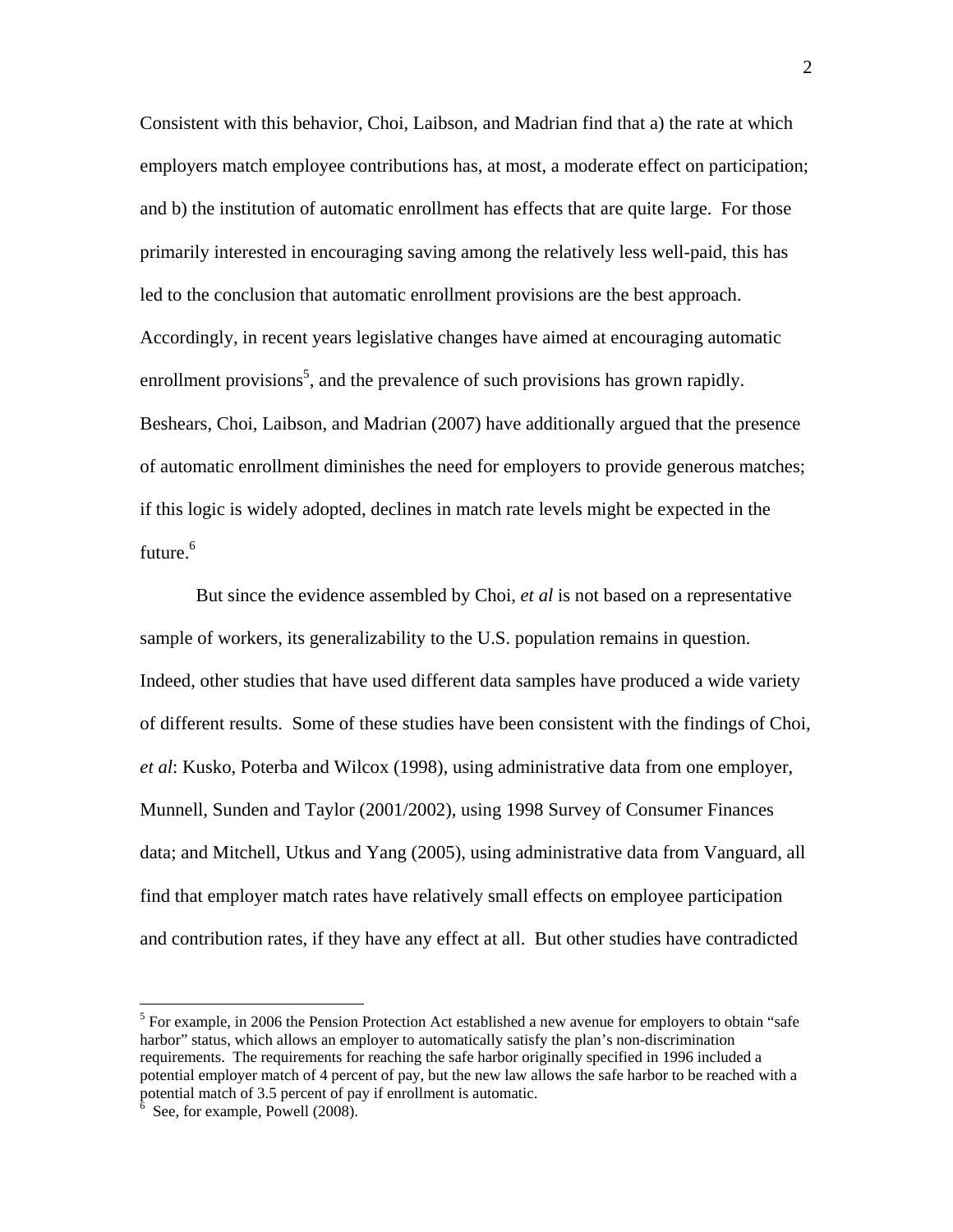this finding. Using administrative data from Watson Wyatt, Clark and Schieber (1998) find that employees receiving a 50-75 percent match are 28 percentage points more likely to participate than employees receiving a 25 percent match. Using data from the Health and Retirement Survey, Cunningham and Englehardt (2002) estimate that (unconditional) employee contributions were increased by about 19 percent by the employer matches observed in their sample. None of these studies examined the effects of automatic enrollment provisions, but the variety of estimates of matching effects suggests that further testing of the automatic enrollment measures of the Choi, *et al* studies is also needed.

In addition, different studies have employed different methods, causing different biases to be admitted in the estimates, or estimating parameters that are altogether different in concept. For instance, Basset, Fleming and Rodrigues (1998) use 1993 CPS data to estimate a small impact of employer matches on employee participation rates. But Even and MacPherson (2005) use the same data, with a different methodology, to estimate that the presence of an employer match increases participation by 32.8 percentage points. Englehardt and Kumar (2007) find modest effects of matching on saving, despite the sizable effects on plan contributions estimated by Cunningham and Englehardt (2002) using the same data. Papke (1995) produced two sets of measures from 1985-1986 IRS Form 5500 data; one set shows that employer matches play a large role in employee participation decisions, while the other indicates little or no effect.

In this paper, a large, nationally representative dataset from 2002-2003 is exploited to provide measures of the effects of  $401(k)$  plan provisions on the participation rates of employees. The dataset contains sufficient details to estimate the effects of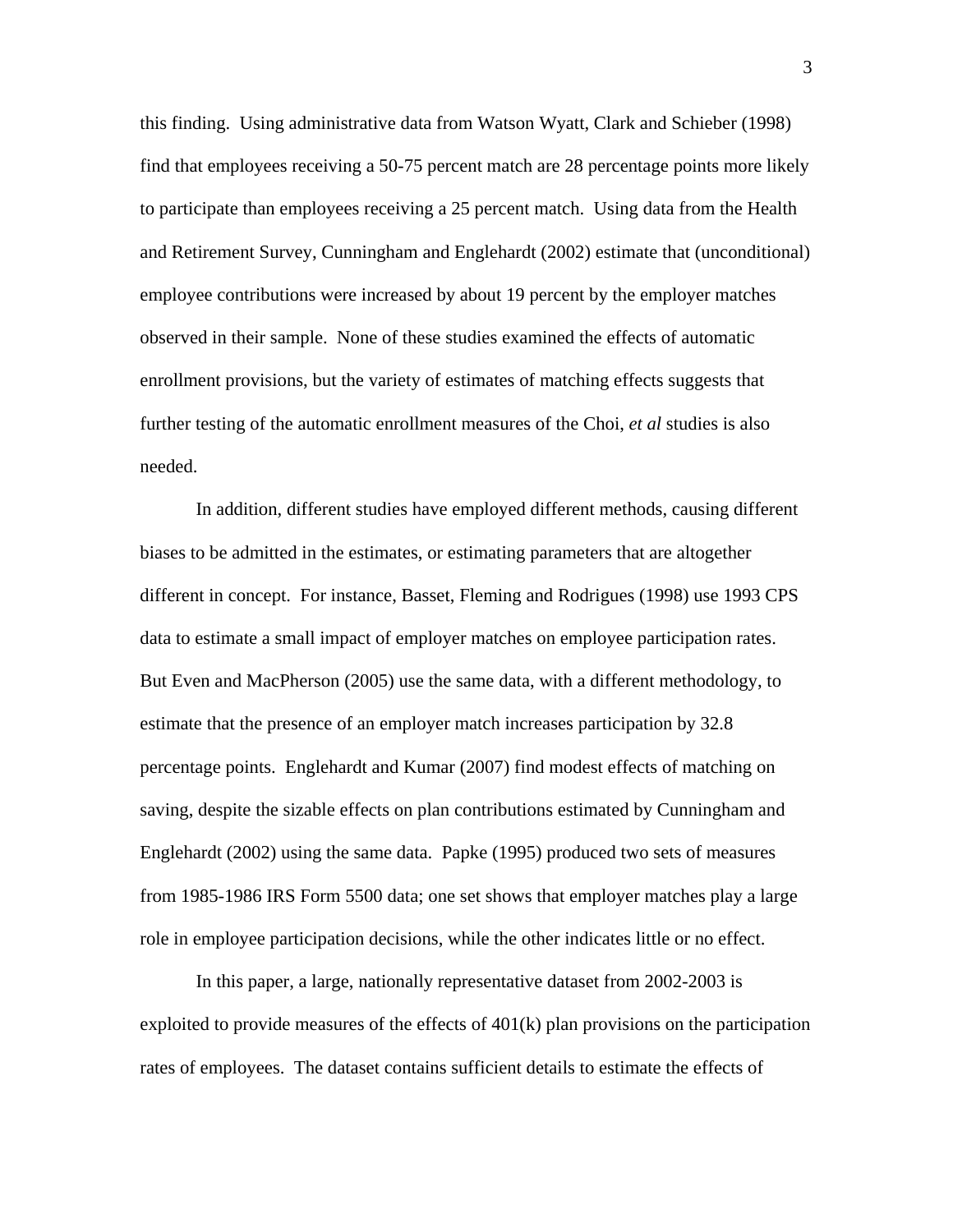several dimensions of employer matches, providing some leverage for disentangling the direct effects of the provisions on participation from effects that operate through sorting. It also allows estimation of the effects of automatic enrollment provisions, so that comparisons of the magnitudes of these effects are feasible, as well as investigation of some other plan provisions that are sometimes found to be important. Finally, the unique structure of the dataset and linkages between the dataset and a larger survey of defined contribution costs allow the employment of instrumental variables to obtain estimates of the true treatment effect of employer matches on employee participation.

The results of the study reinforce those of Choi, *et al* in some important ways: automatic enrollment provisions have substantial effects on plan participation, especially among relatively less well-paid workers. And among such workers, the generosity of employer-provided match rates does not seem to affect participation at all. But the results also show that match rates *are* an important motivator for some workers – those with intermediate levels of pay. Among this group, the effect on participation of increasing the match rate may be even greater than the effect of instituting automatic enrollment. This suggests that matching contributions still have an important role to play in stimulating retirement saving.

#### **Data**

The data come from the National Compensation Survey (NCS), a large, nationally representative survey conducted by the U.S. Bureau of Labor Statistics. Data from the NCS is used to calculate the Employment Cost Index, which estimates the growth in compensation costs, including those arising from employer-provided benefits, for a fixed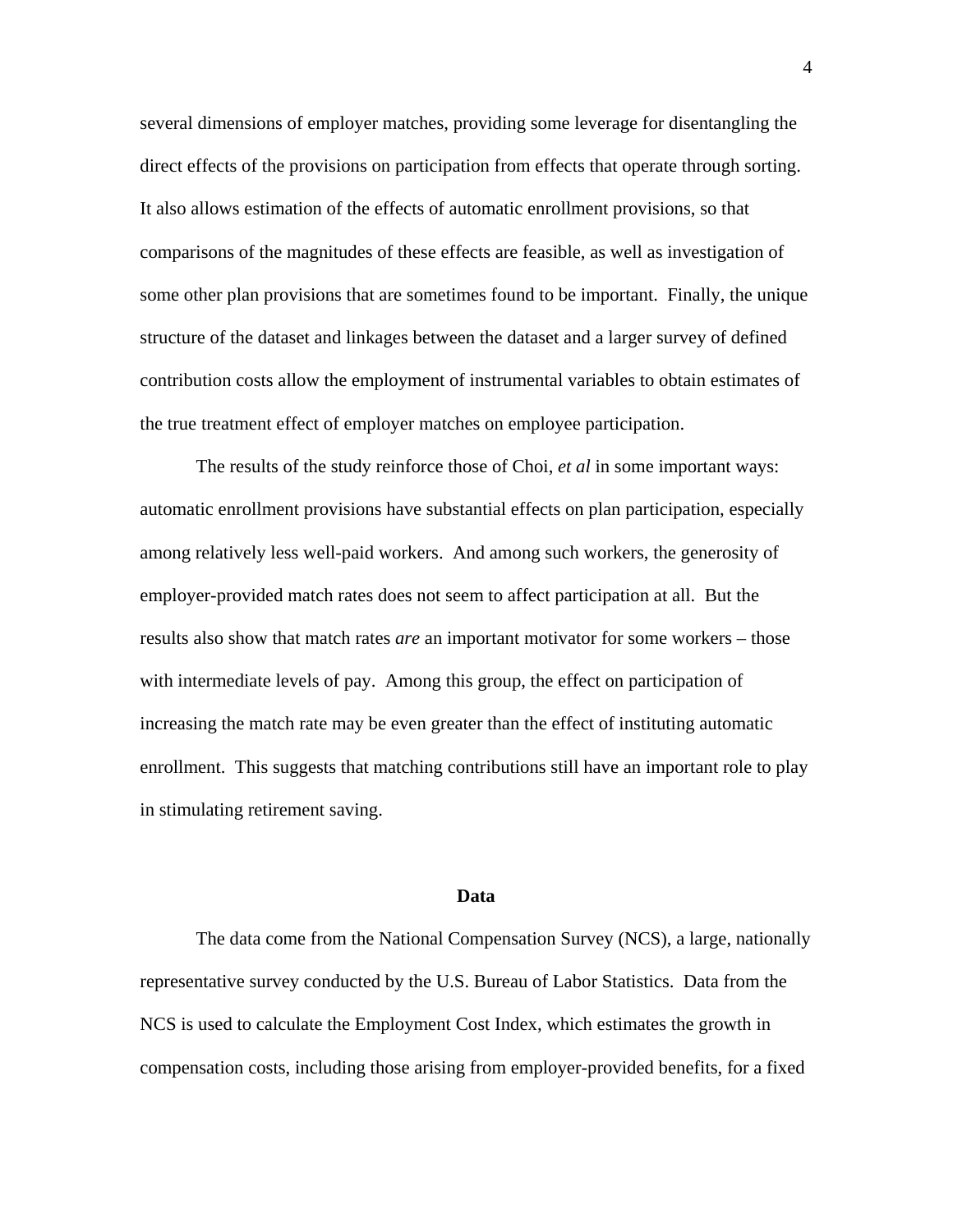bundle of workers. The NCS is collected with a rotating panel design, with a new panel initiated approximately once per year. When a panel is initiated, brochures for employers' benefit plans are collected along with the employer cost and benefit participation information. The details of these plan brochures are coded into the NCS database, and the incidence of various detailed plan provisions are reported in official bulletins. In this study, we use NCS microdata from the respondents initiated in 2002 and 2003, focusing on the detailed provisions data collected from 401(k) plan brochures and the contemporaneous participation data collected from the corresponding establishments.

The NCS microdata are collected at the job level: within each sampled establishment, a small number of narrowly defined jobs are selected.<sup>7</sup> The resulting wage, benefit costs, and participation data consist of averages among the employees at the establishment having that job description. This sample design allows participation behavior to be associated with job attributes such as average wage rates in the job. However, it does not allow consideration of differences between workers' wage rates within the job, nor to account directly for some other pertinent worker attributes such as age.

The focus of this study is on one variant of  $401(k)$  plans: the savings and thrift. Such plans entail voluntary (tax deductible) contributions by the employee that are matched to some extent by the employer. This is easily the most prevalent form of 401(k) plan, making up more than 80 percent of 401(k) plans in which the employer

<sup>&</sup>lt;sup>7</sup> Depending on the size of the establishment, between 1 and 8 jobs are sampled.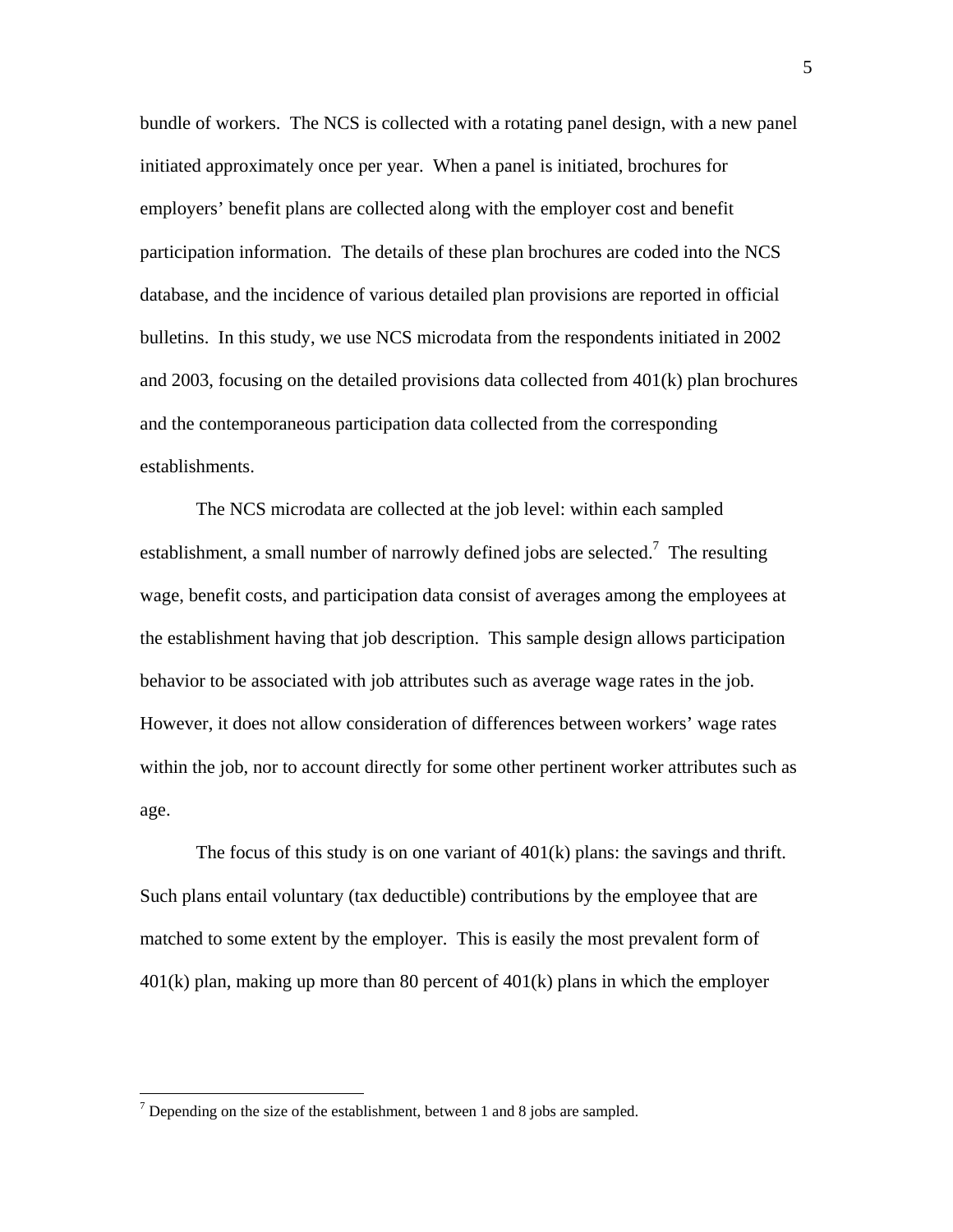made some contributions in  $2002-2003$ .<sup>8</sup> Not included in the study are plans to which employers make no contributions, which are also fairly prevalent.<sup>9</sup> Among savings and thrift plans, there is substantial variation in the way that the employer match is determined. The majority of plans have a flat match profile – one percentage is applied to each employee's contributions, up to a specified percentage of the employee's salary. But a significant minority of plans applies a variable match rate, where employees receive one match rate to a first amount of their contributions and another (usually lower) rate on additional contributions, up to some limit. A smaller minority has different match profiles for different employees within a job, depending on the employees' tenure. Still others have matches that vary from year to year, depending on employer profits or simply the employer's discretion. This last group of plans is dropped from the sample; the others are included.

Table 1 provides some summary statistics about the plans in the sample.<sup>10</sup> 82 percent of the sample is made up of 401(k) plans with flat match rate profiles, while 13 percent have match rates that change over the range of contributions made by employees, and the remainder has match profiles that depend on the employee's tenure. The average match rate on the first dollar contributed by employees is 75.37 percent, while the last dollar matched receives an average match of  $68.64$  percent.<sup>11</sup> Plans in the sample

<sup>&</sup>lt;sup>8</sup> Author's calculations using the National Compensation Survey (NCS) microdata collected from newlyinitiated NCS sample members in 2002 and 2003.

 $9 \text{ In } 2005$ , an estimated 16 percent of private industry workers had access to cash deferred arrangements with no employer contributions. These are not considered to be retirement benefit plans by the BLS. (BLS Summary 05-01). For more details about these "zero-match" plans, see section 9.5 of Holmer, Janney and Cohen (2008).

 $10$  For a more detailed presentation of the match provisions of these data in which weights have been used to allow estimates of prevalence among all US private industry employers, see Dworak-Fisher (2007).

 $11$  In order to calculate measures among the plans whose match profiles vary by tenure, we imputed the tenure distribution of each corresponding record based on the available information and detailed occupational averages, then averaged the match provisions across these imputed distributions.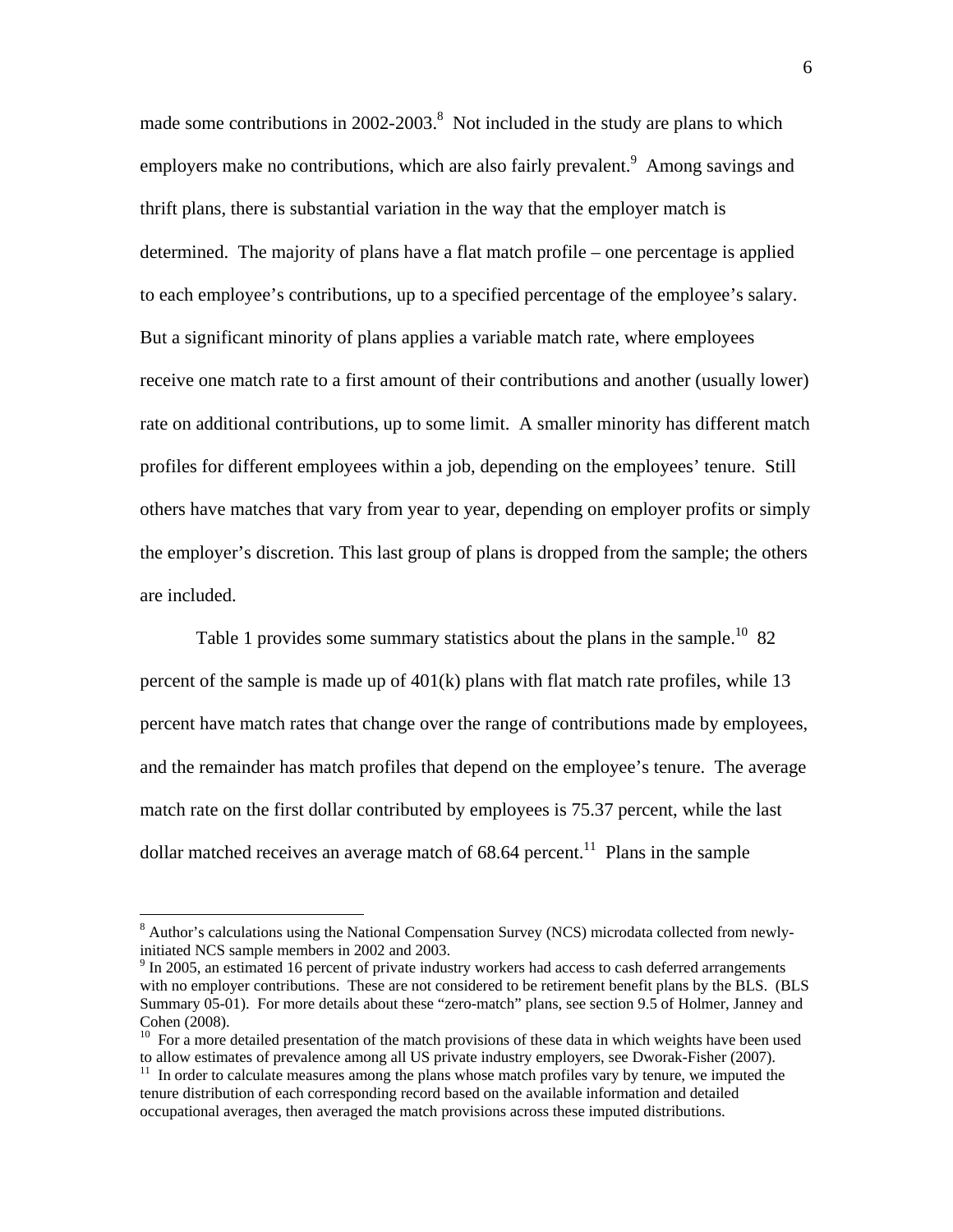provided matches on employee contributions up to 5.16 of the corresponding salary, on average. Combining these provisions, we can determine the maximum potential matching contribution made by the employer under each plan. The average of the "potential percentage match" in our sample is 3.57 percent of salary. Converting this figure in dollars by multiplying it by the hourly wage times 2,000, the "potential dollar match" averages \$1,657 in our sample.

Some other characteristics of the sample are also visible from Table 1. These include several additional provisions of the  $401(k)$  plans: a very high percentage of the sample (85%) indicates that employees have some choice over how their own contributions are invested; a slightly smaller fraction (75%) indicates employee control over the employer's contributions; 70 percent allow employees to draw loans from their 401(k) accounts. A small percentage of the plans in the sample (6 percent) are governed by the automatic enrollment provisions advocated by Choi, *et al*. There is also a good deal of information about the compensation received by employees on these jobs: 40 percent of the jobs indicate that they also provide a defined benefit plan, while only 21 percent provide an additional defined contribution plan.<sup>12</sup> The average observation has a wage of \$22.66 per hour, a health benefit costing the employer \$2.21 per hour worked, and a defined benefit cost of \$0.52 per hour worked. Total compensation for this sample averages \$33.10 per hour worked. The data also contain detailed (6-digit) occupation and industry identifiers, as well as the location and employment of the establishments and

 $12$  A very small fraction of sample members have more than one savings and thrift plan. In such cases, we focus only on the plan that had the highest participation rate.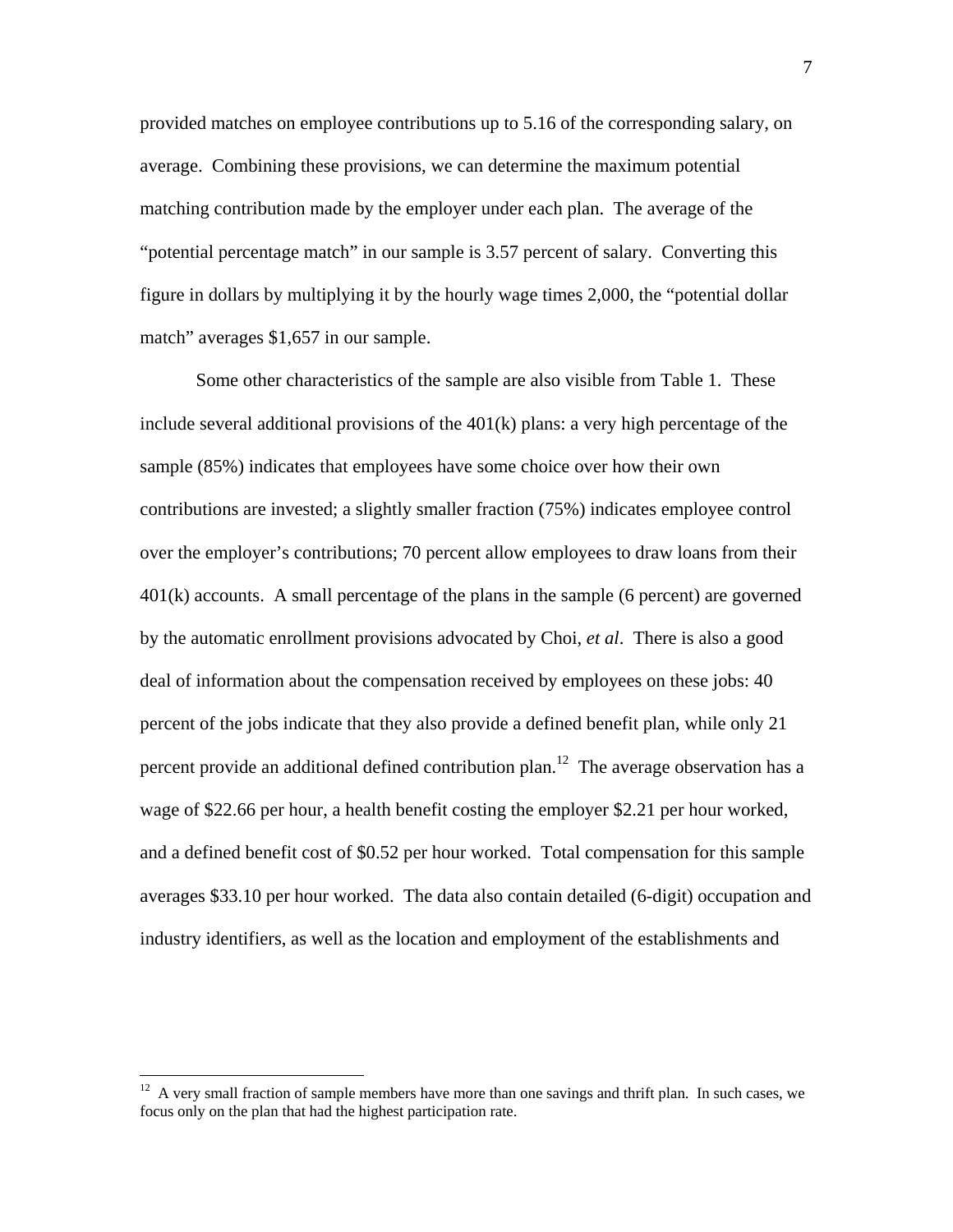whether workers in the job are unionized. The sample consists of 2,708 jobs in 587 establishments<sup>13</sup>, with 67 percent of jobs observed in 2003 and the rest observed in 2002.

The dependent variable in the analysis is the participation rate for each job, defined as the fraction of workers in the job that participate in the plan. This variable can generally be considered a take-up rate, as almost all employees in a job with access to the plan are eligible. Yet, some plans have eligibility requirements based on months of service. The average participation rate in the sample is .72.

There is a significant amount of variation in the sample in both the match provisions and in the participation rates observed. Figure 1 shows the frequency distributions of the first dollar match rate, the potential percentage match, and the observed participation rate. One important feature of these distributions is that they exhibit spikes at round-numbered values, such 50 and 100 percent match rates and integer values of the potential percentage match. Most important, note that the participation rate distribution has significant mass points at the extremes of the distribution: 29 percent of the observations have a participation rate of 1, and 6 percent have a rate of 0.

#### **Model of Participation in Employer-Provided 401(k) Plans**

#### *Determination of Participation*

1

Consider the participation decisions of workers in a given establishment offering a plan with given provisions. In particular, focus on the matching provisions of the plans, letting the other plan provisions be secondary considerations. To start, think of the matching provisions at employer k as being defined by one generosity parameter,  $M_k$ ,

<sup>&</sup>lt;sup>13</sup> This sample reflects all NCS sample members initiated in 2002 or 2003 for which valid data on match rates and participation were collected, with 1 establishment dropped due to outlying benefit cost values.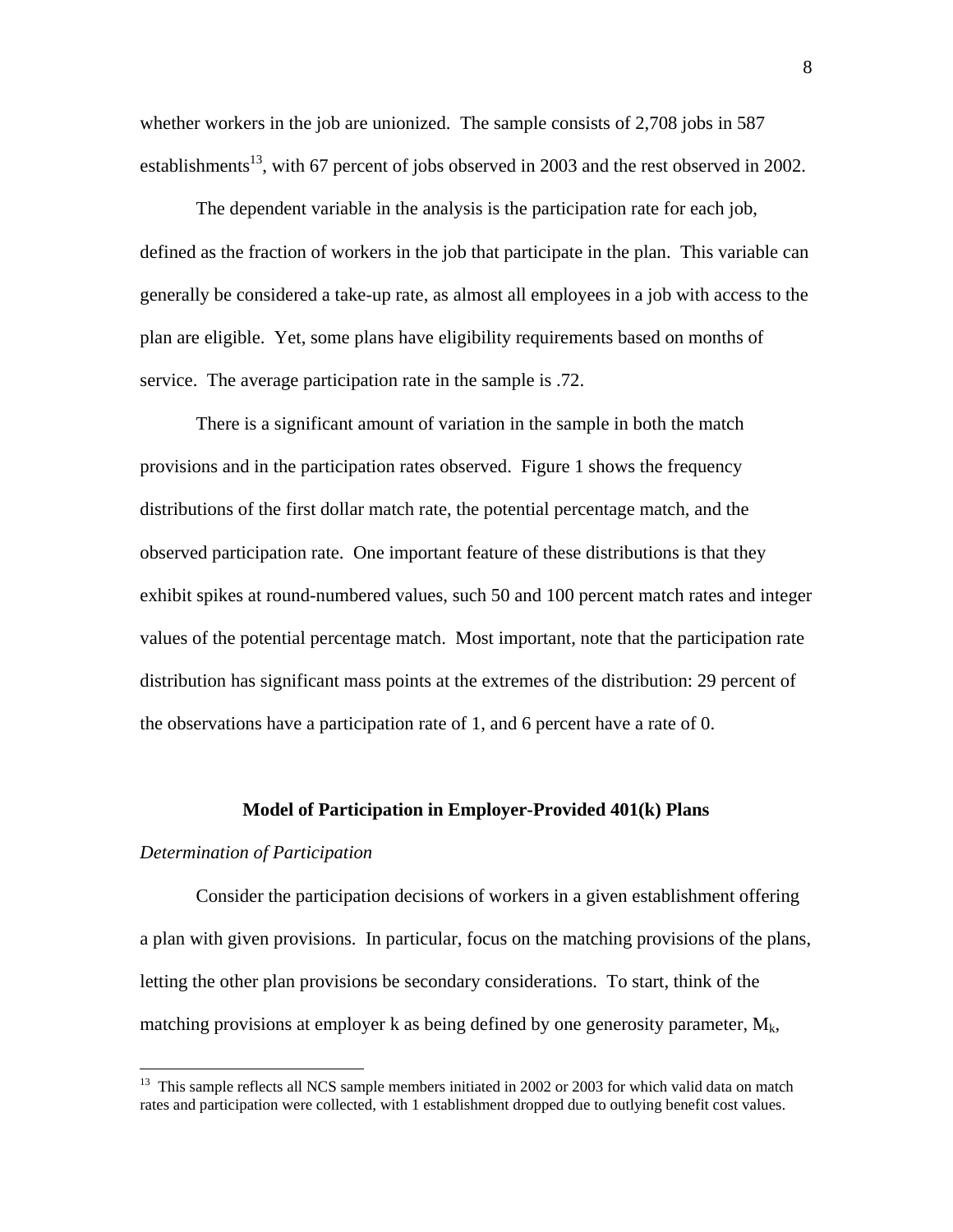that is positively associated with both the percentage match rates applied to employee contributions and to the total potential employer contribution to each plan. Employer k also has other relevant characteristics, including observed characteristics such as other provisions of its  $401(k)$  plan, denoted as  $E_k$ , and those that are not observed, such as its "culture" as regards retirement saving, denoted as  $c_k$ . Worker i in job j at employer k determines whether or not to participate in the plan according to  $M_k$ ,  $E_k$ ,  $c_k$ , and his own attributes – both observed attributes such as his income level, denoted as  $X_i$ , and unobserved attributes such as his innate attitude toward retirement saving, denoted as ai. Letting  $P^*_{ijk}$  be desired participation rate of worker i in job j, we have:

$$
E\left[P^*_{ijk}\right] = \beta_0 + \beta_1 \cdot a_i + \beta_2 \cdot X_i + \beta_3 \cdot c_k + \beta_4 \cdot E_k + \beta_5 \cdot M_k \tag{1.1}
$$

However, this desired participation is not observed. A convincing series of studies has demonstrated that many workers are passive about putting their participation decisions into action: they are quite likely to remain at whatever participation (and contribution) level has been established by their past decisions and (especially) the plan default. To incorporate this behavior into the model, let actual participation  $P_{ijk}$  be updated (to  $P^*_{ijk}$ ) in time period t with probability δ. The Expected Value of  $P_{ijk}$  at time t is thus:

$$
E[P_{ijkt}] = P_{ijkt-1} + \delta \cdot (P \cdot_{ijk} - P_{ijkt-1})
$$
\n(1.2)

Letting  $n_{ijk}$  be the tenure of worker i in job j at establishment k and  $P_{k}^{D}$  be the default participation decision at establishment k, the participation probability observed at any point in time is:

Among establishments appearing in the sample in both years, only 2003 data were used.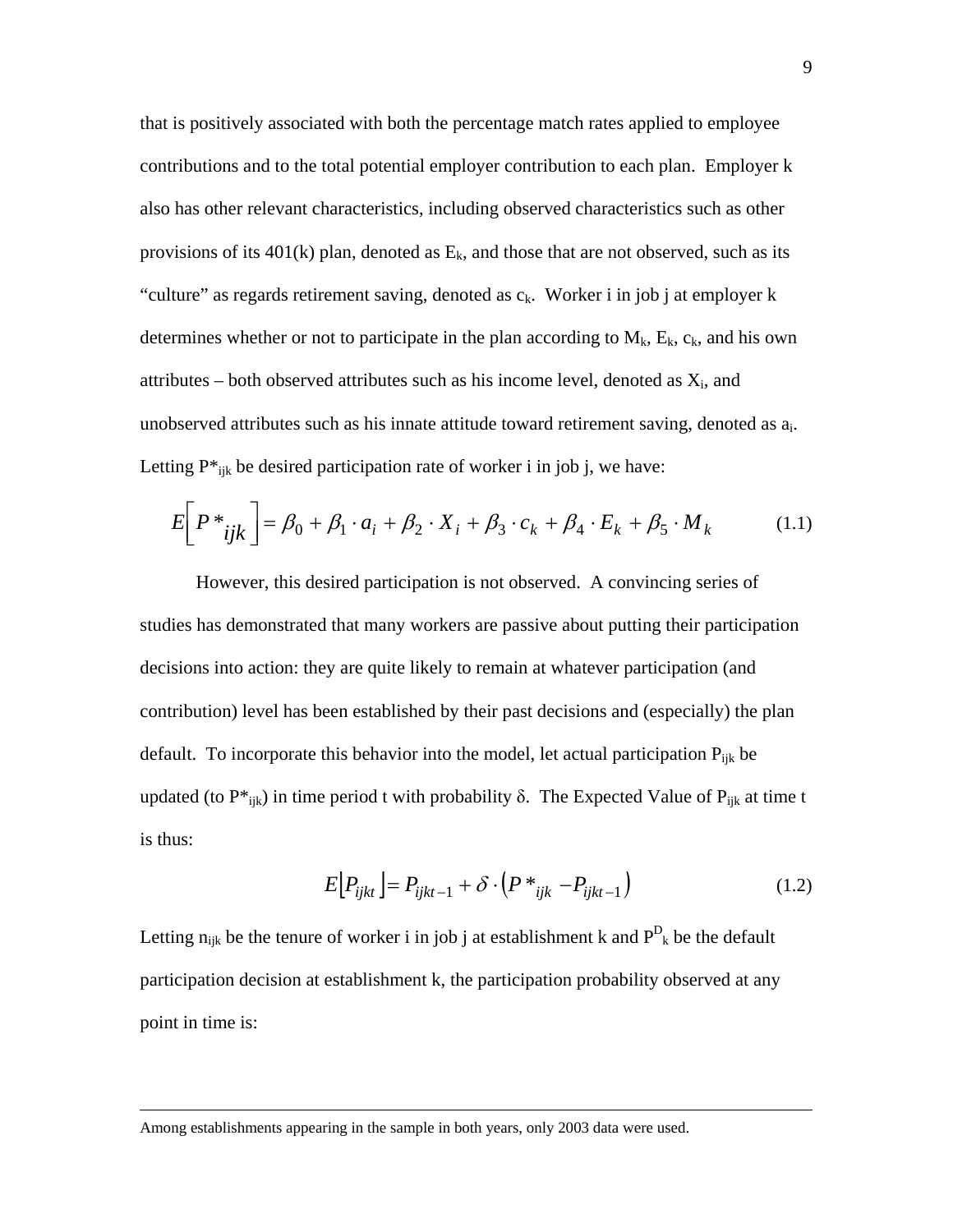$$
E\left[P_{ijk}\right] = \frac{\xi_{ijk}\beta_0 + \xi_{ijk}\beta_1 \cdot a_i + \xi_{ikj}\beta_2 \cdot X_i + \xi_{ikj}\beta_3 \cdot c_k + \xi_{ijk}\beta_4 \cdot E_k + \xi_{ijk}\beta_5 \cdot M_k + \delta^{n_{ijk}} \cdot P^D_k
$$
\n(1.3)

where  $\xi_{ijk} = (1 - \delta^{n_{ijk}})$ .

A simplification that allows us to aggregate this expression up to the establishment level in a tractable way is to assume that the  $n_{ijk}$  is independent of the other explanatory variables. Let  $\bar{\xi}$  and  $\bar{\delta}$  be the mean values of  $\xi_{ijk}$  and  $\delta^{n_{ijk}}$ , respectively, across all workers. Letting  $\overline{a}_{jk}$  and  $\overline{X}_{jk}$  be the mean values of  $a_i$  and  $X_i$ , respectively, within job j at establishment k, the expected participation rate among workers in establishment k is:

$$
E\left[P_{jk}\right] = \frac{\bar{\xi}\beta_0 + \bar{\xi}\beta_1 \cdot \bar{a}_{jk} + \bar{\xi}\beta_2 \cdot \bar{X}_{jk} + \bar{\xi}\beta_3 \cdot c_k + \bar{\xi}\beta_4 \cdot E_k + \bar{\xi}\beta_5 \cdot M_k + \bar{\delta} \cdot P_{jk}
$$
\n(1.4)

#### *Determination of Matching Provisions*

There are competing explanations for why employers offer matching provisions in the  $401(k)$  plans they sponsor. One explanation is that employees demand the match as a preferred form of compensation. As Brady (2006) describes, matching contributions by the employer increase the amount of employees' compensation that is allowed to be taxdeferred. Employees might also value the employer match as a means of motivation for their retirement savings, or consider a high match as a signal of employer generosity in general. This explanation is consistent with the results of the Employee Benefit Retirement Institute's 2002 Small Employer Retirement Survey, in which the majority of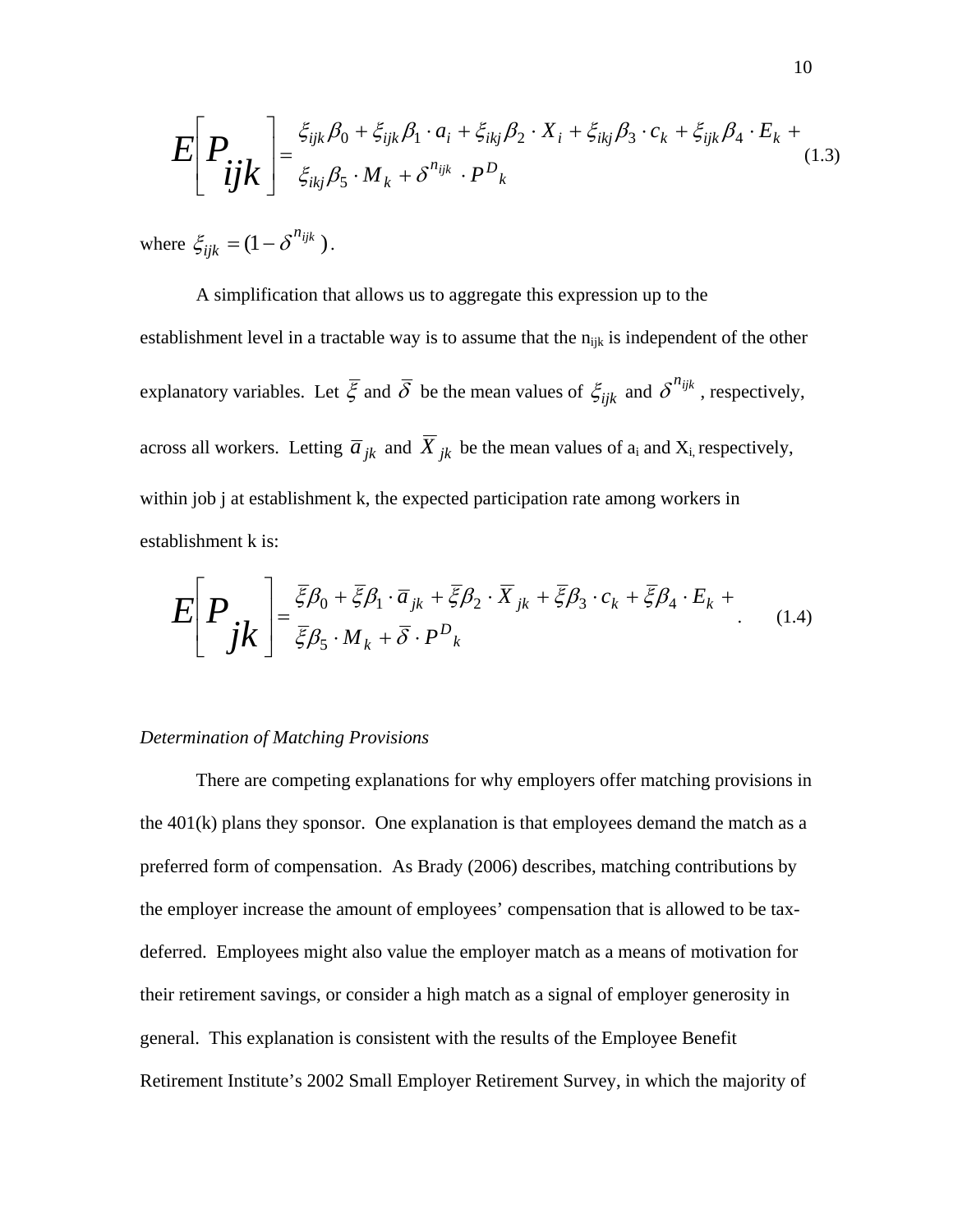respondents cited employee recruitment and retention, employee attitude and performance, or employee demand as the most important reason for offering a plan. Another explanation for the provision of  $M_k$  is portrayed by Ippolito (2002), who provides evidence that Defined Contribution plans disproportionately attract "savers" and disproportionately result in quits among "spenders." Since "savers" are more productive on the job than "spenders," employers who offer Defined Contribution plans may enjoy a more productive workforce.

Either of these stories may be sensibly extended to the determination of  $401(k)$ match rates, providing a rationale for the diversity of plans observed in the country. If employees of some establishments effectively demand matching contributions while others do not, then it is likely that employees at different establishments might effectively demand higher match rates than employees at other establishments. And if some employers find the differential effects on workforce recruitment and retention great enough to offer a defined contribution plan while others do not, then it is likely that different employers will find different matching incentives to be optimal. In either scenario, employers determine  $M_k$  to maintain a workforce with particular tastes for saving in a 401(k) plan, with higher values of  $M_k$  corresponding to higher average preferences for saving among workers at employer k.

A natural corollary is that employers must also account for the actions of their labor market competitors in determining  $M_k$ . Let  $O_k$  represent the generosity of other employers in the same labor market as employer k. A higher value of  $O_k$  will cause employers trying to meet the demands of their workers to offer a more generous match, all else equal. Alternatively, an employer attempting to differentially attract high savers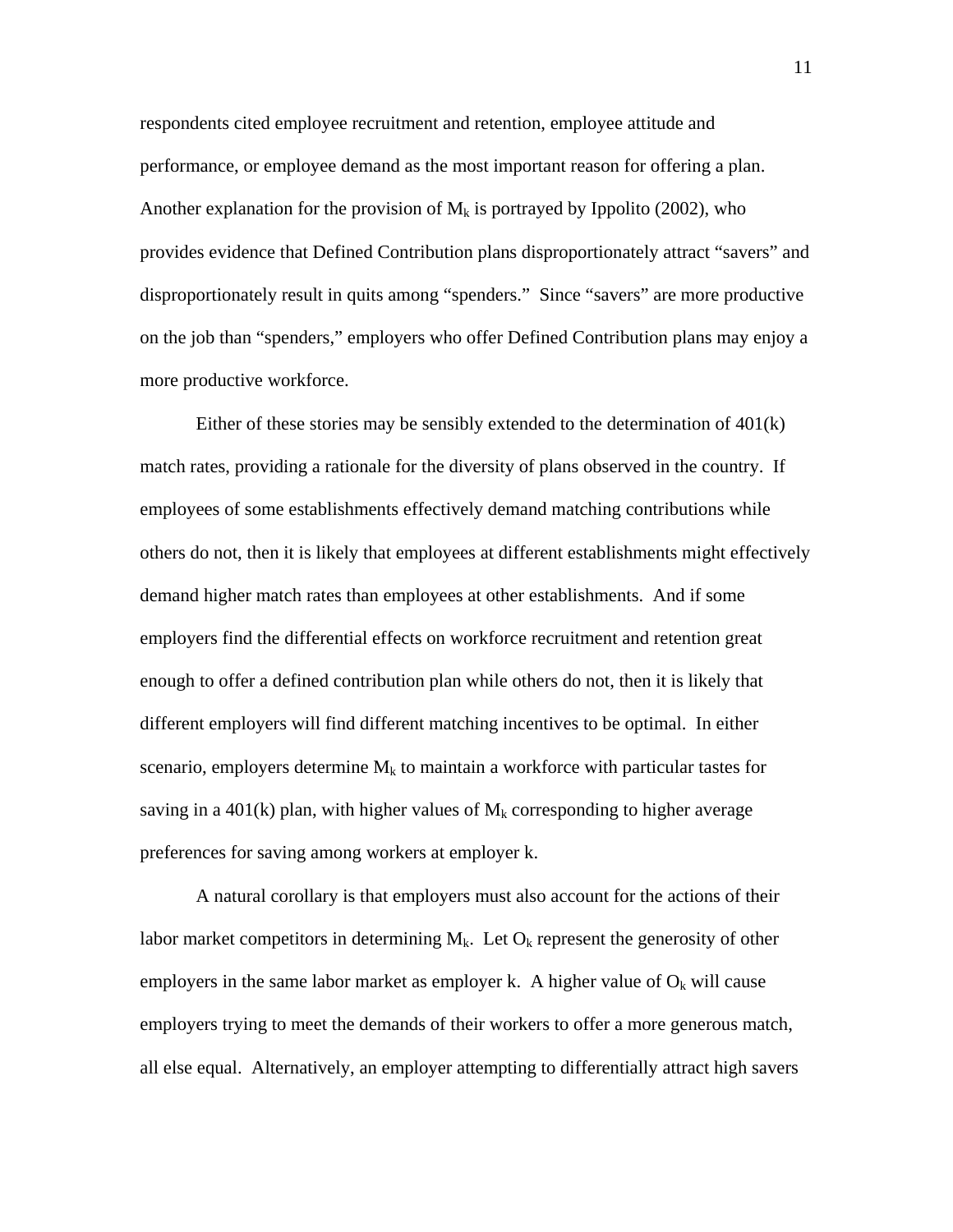must offer a more generous match the greater the value of  $O_k$ . Given this consideration, the determination of match generosity can be represented as:

$$
M_k = \gamma_0 + \gamma_1 \cdot D_k(\overline{a}_k, \overline{X}_k, O_k) + \gamma_2 \cdot c_k + \gamma_3 \cdot E_k + \gamma_e. \tag{2.1}
$$

where  $D_k$  indicates the effective "demand" for matching contributions by the workers at establishment k, as well as the productivity incentive given to employer k to provide generous a match arising from the "differential" preference of savers for such matches. The arguments of D<sub>k</sub> include the weighted averages  $\vec{a}_k = \sum (s_{mk} \cdot \vec{a}_{mk})$  and

 $\overline{X}_k = \sum ( s_{mk} \cdot \overline{X}_{mk} )$ , where  $s_{jk}$  is the employment share of job j at employer k and m is an argument of summation. The employer characteristics variables  $c_k$  and  $E_k$  are also included in equation (2.1) to account for miscellaneous heterogeneity in employers' tastes for providing generous 401(k) matches.

Assuming 
$$
D_k(\overline{a}_k, \overline{X}_k, O_k) = \psi_0 + \psi_1 \cdot \overline{a}_k + \psi_2 \cdot \overline{X}_k + \psi_3 \cdot O_k + \psi_e
$$
, we

have:

$$
M_{k} = \begin{cases} (\gamma_{0} + \gamma_{1} \cdot \psi_{0}) + \gamma_{1} \cdot \psi_{1} \cdot \overline{a}_{k} + \gamma_{1} \cdot \psi_{2} \cdot \overline{X}_{k} + \gamma_{1} \cdot \psi_{3} \cdot O_{k} \\ + \gamma_{2} \cdot c_{k} + \gamma_{3} \cdot E_{k} + (\gamma_{e} + \gamma_{1} \cdot \psi_{e}) \end{cases}
$$
(2.2)

It is instructive to split  $\overline{X}_k$  into two terms,  $s_{jk} \cdot \overline{X}_{jk}$  and  $\overline{X}_{\sim jk} = \sum_{m \neq j} (s_{mk} \cdot \overline{X}_{mk})$ ,

representing job j's share and the share of all other establishment k jobs in the average characteristics of workers at establishment k, respectively. With this change, the match determination equation becomes:

$$
M_{k} = \frac{(\gamma_0 + \gamma_1 \cdot \psi_0) + \gamma_1 \cdot \psi_1 \cdot \overline{a}_k + \gamma_1 \cdot \psi_2 \cdot s_{jk} \cdot \overline{X}_{jk} + \gamma_1 \cdot \psi_2 \cdot \overline{X}_{-jk}}{+\gamma_1 \cdot \psi_3 \cdot O_k + \gamma_2 \cdot c_k + \gamma_3 \cdot E_k + (\gamma_e + \gamma_1 \cdot \psi_e)}, \quad (2.3)
$$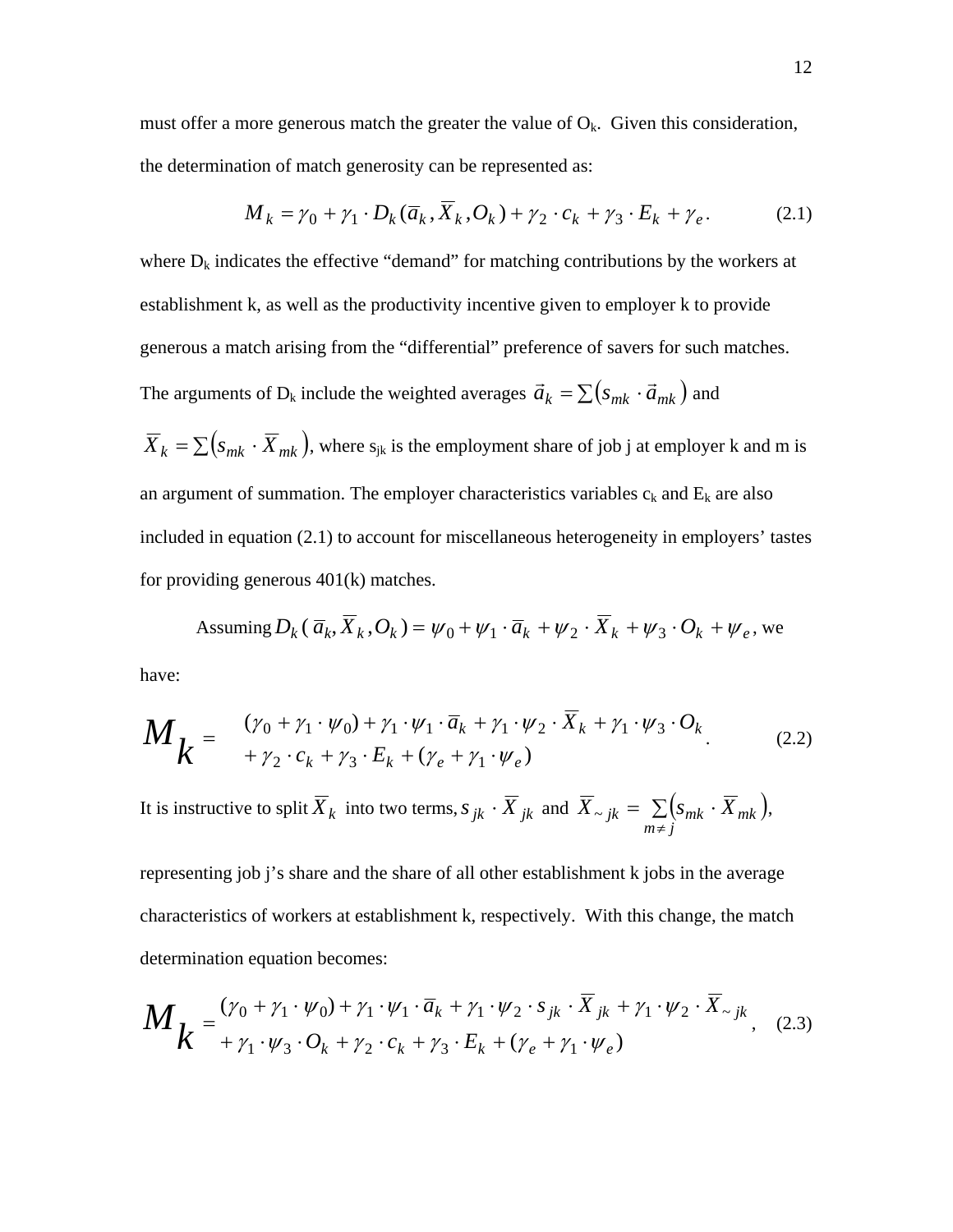or, condensing the terms,

$$
M_{k} = \frac{\eta_{0} + \eta_{1} \cdot \overline{a}_{k} + \eta_{2} \cdot s_{jk} \cdot \overline{X}_{jk} + \eta_{3} \cdot \overline{X}_{\sim jk} + \eta_{4} \cdot O_{k}}{+\eta_{5} \cdot c_{k} + \eta_{6} \cdot E_{k} + \eta_{e}}.
$$
 (2.4)

#### *Application of the Model to an Empirical Setting*

Equations (1.3) and (2.4) together describe a model that can be used to relate the values of  $M_k$  and  $P_{jk}$  observed in the labor market. One application of this model is to shed light on the results of the cross-sectional analyses conducted in much of the literature on the effects of matching on participation. In such analyses, the participation rate of a group of workers (say,  $P_{ik}$ ) is regressed upon the match rate they face at their current employers  $(M_k)$ , with controls for observed worker and employer traits  $(X_{ik}$  and  $E_k$ ). This type of analysis has been carried out using data aggregated up to the employer level (Papke, 1995; Clark and Schieber, 2002; Mitchell, Utkus and Yang, 2005) and data observed at the individual level (Munnell, Sunden and Taylor, 2000; Basset, Fleming and Rodrigues, 1998), with varying functional forms (OLS, Probit, etc.).

Consider the following establishment-level OLS equation:

$$
P_k = \alpha_0 + \alpha_1 \cdot \overline{X}_k + \alpha_2 \cdot E_k + \alpha_3 \cdot M_k + \varepsilon_k, \tag{3.1}
$$

where the error term  $\varepsilon_k$  includes all of the unobservable factors such as  $\overline{a}_k$  and  $c_k$ . As much of the literature has noted, the parameter of interest from this equation ( $\alpha_3$ ) does not yield an unbiased measure of the pure treatment effect of the match rate on workers, due to the presence of unobservables in the error term and their correlation with  $M_k$ . The true value of  $\alpha_3$  can be expressed in terms of the model's parameters as: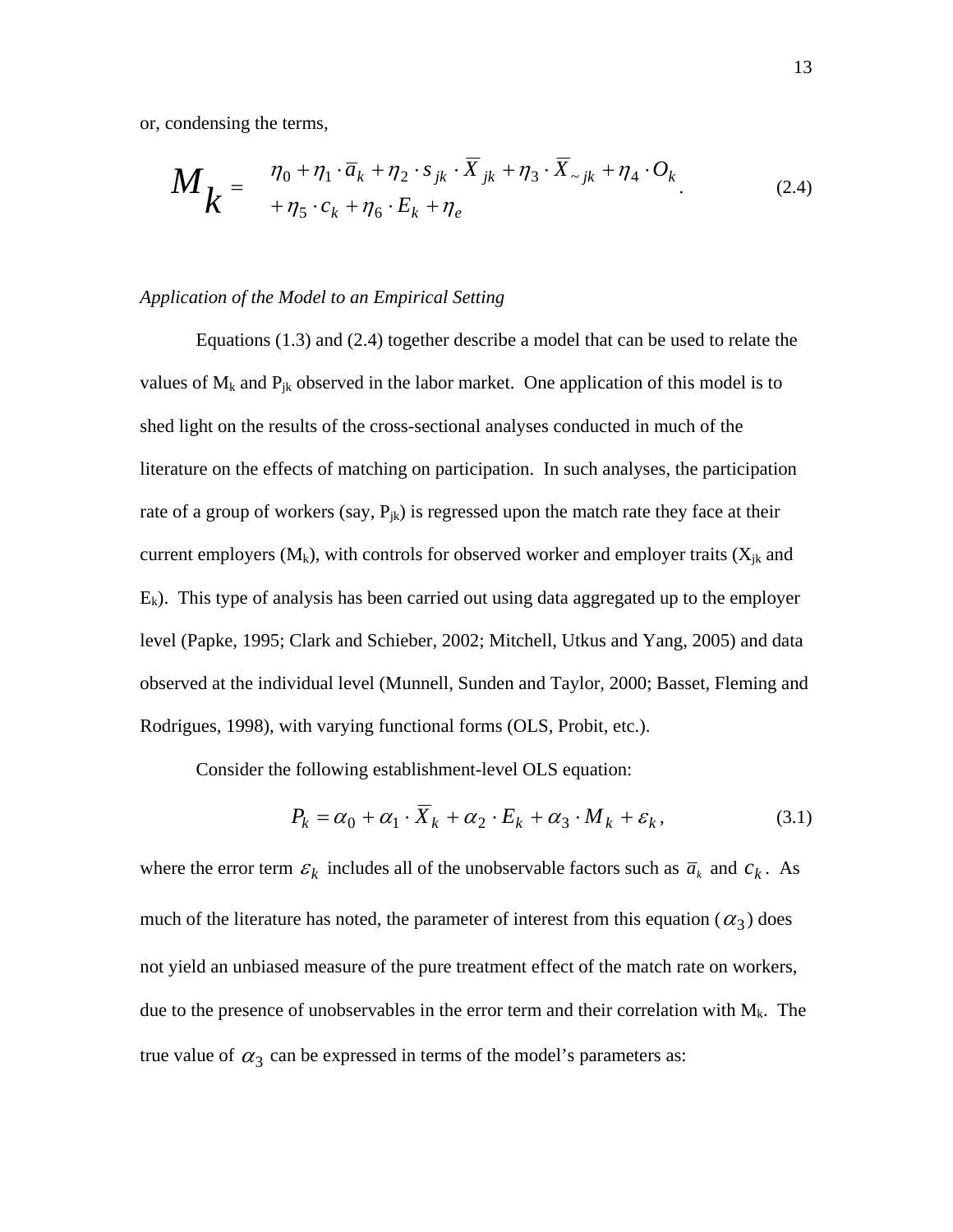$$
\alpha_3 = \overline{\xi} \cdot \left( \beta_5 + \beta_1 \cdot \frac{R^2_1}{\eta_1} + \beta_3 \cdot \frac{R^2_5}{\eta_5} \right),\tag{4}
$$

where  $R^2_k$  indicates the partial R-squared associated with the k-th term in equation 2.4. For instance, the 1  $\frac{2}{1}$  $\overline{1}$ η  $\beta_1 \cdot \frac{R^2_1}{R}$  term in equation (4) captures the effect of high unobserved savings preferences being associated with increased match rate through job search – sometimes referred to as the "sorting effect." The 5  $\frac{2}{5}$ 3 η  $\beta_3 \cdot \frac{R^2 5}{R}$  term adjusts similarly for unobserved (and correlated) employer characteristics – for example, the effect of employers' enthusiasm for encouraging saving, which might manifest itself as both high match rates and a high amount of encouragement to save being given to employees.

Note that the definition of the pure treatment effect is ambiguous – it depends on what affected outcome is of interest. To capture the effects of  $M_k$  on the *intentions* of workers to participate, an uncontaminated measure of  $\beta_5$  is needed. But the effect of  $M_k$ on the average worker's *behavior* is more accurately captured by  $\bar{\xi} \cdot \beta_5$ . Alternatively, to evaluate broad-based policy ideas such as those that would provide government matches on individuals' IRA contributions, we would be interested in a version of  $\overline{\xi} \cdot \beta_5$ in which  $\overline{\xi}$  were calculated by extending the adjustment of savings over a longer horizon.

In addition, employers themselves may not be interested in the pure treatment effect *per se*; they are more likely interested in a measure that also includes the sorting effect. For instance, if an employer were considering raising its match rate to achieve a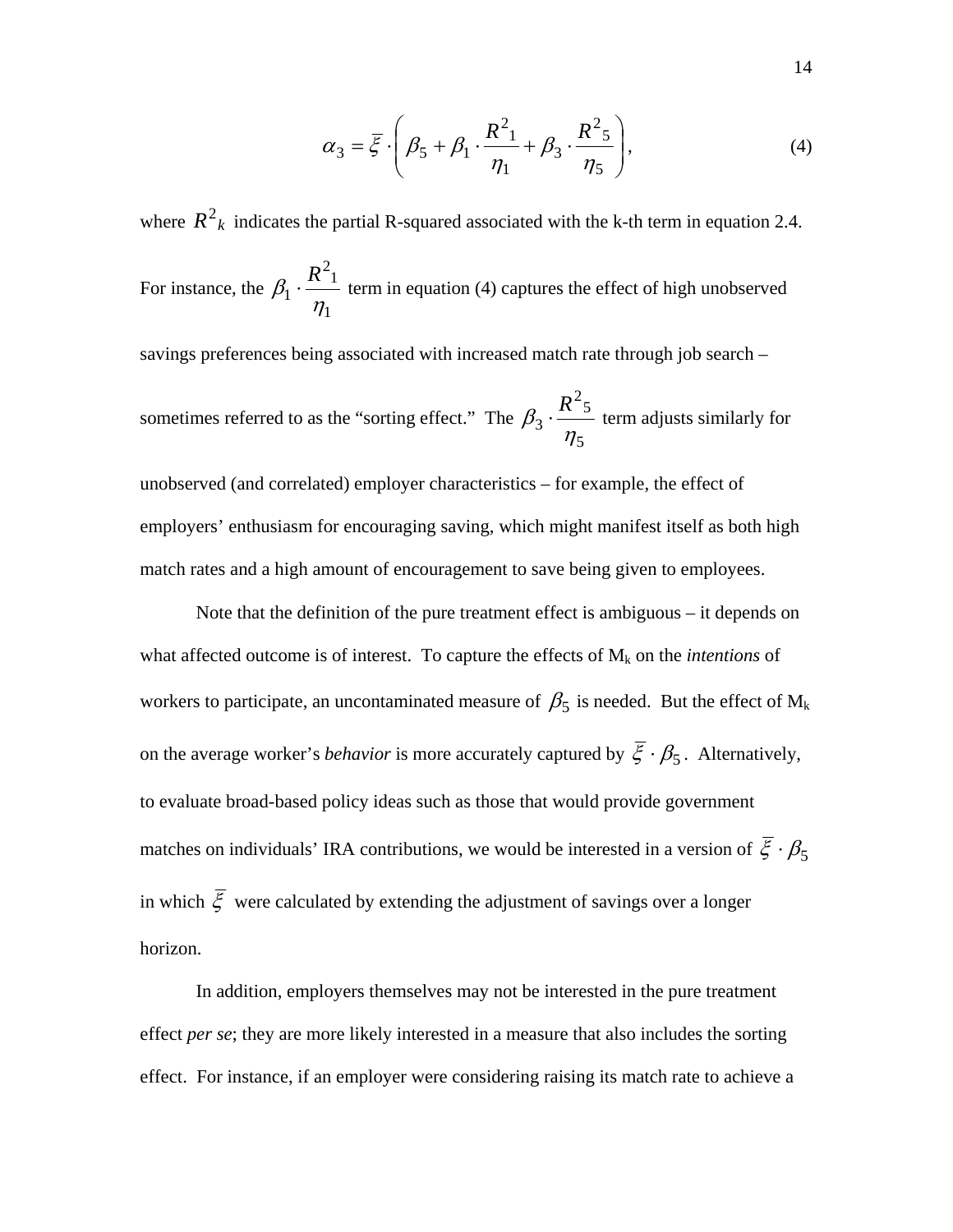higher participation rate (perhaps in order to meet non-discrimination requirements), it would be interested in both the direct effects of the match increase on current workers and those that would raise the participation rate through worker turnover. For such

emplovers, the object of interest is 
$$
\overline{\xi} \cdot \left( \beta_5 + \beta_1 \cdot \frac{R^2_1}{\eta_1} \right)
$$
. If the magnitude of  $\beta_3 \cdot \frac{R^2_5}{\eta_5}$ 

is negligible – e.g., if unmeasured employer characteristics that also affect participation directly underlie little of the variation in employer matches – then this might not differ much from the simple cross-sectional estimate described in equation (3.1).

Estimating the effects of match rates without the influence of the sorting effects requires an alternative methodology. A common approach in the literature is to analyze changes in participation behavior brought on by changes in the match rate within employers. This approach is used in an analysis of many employers by Papke (1995) and in case studies of individual employers by Kusko, Poterba and Wilcox (1998) and Beshears, Choi, Laibson and Madrian (2007). Such a differencing approach may net out the effects of unobserved worker and employer attributes if these attributes,  $a_k$  and  $c_k$ , remain constant for the sample studied. There are some concerns about this approach, though. First, if the change in behavior is observed over a short period of time, then the measured effect will be especially attenuated by workers' inertia. For example, an analysis of participation changes over one unit of time will produces a measure of  $(1 - \delta)\beta_5$  rather than  $\bar{\xi}\beta_5$ . Studies that have used this approach have tended to use such short-term changes, perhaps in part because of the need to hold the observed sample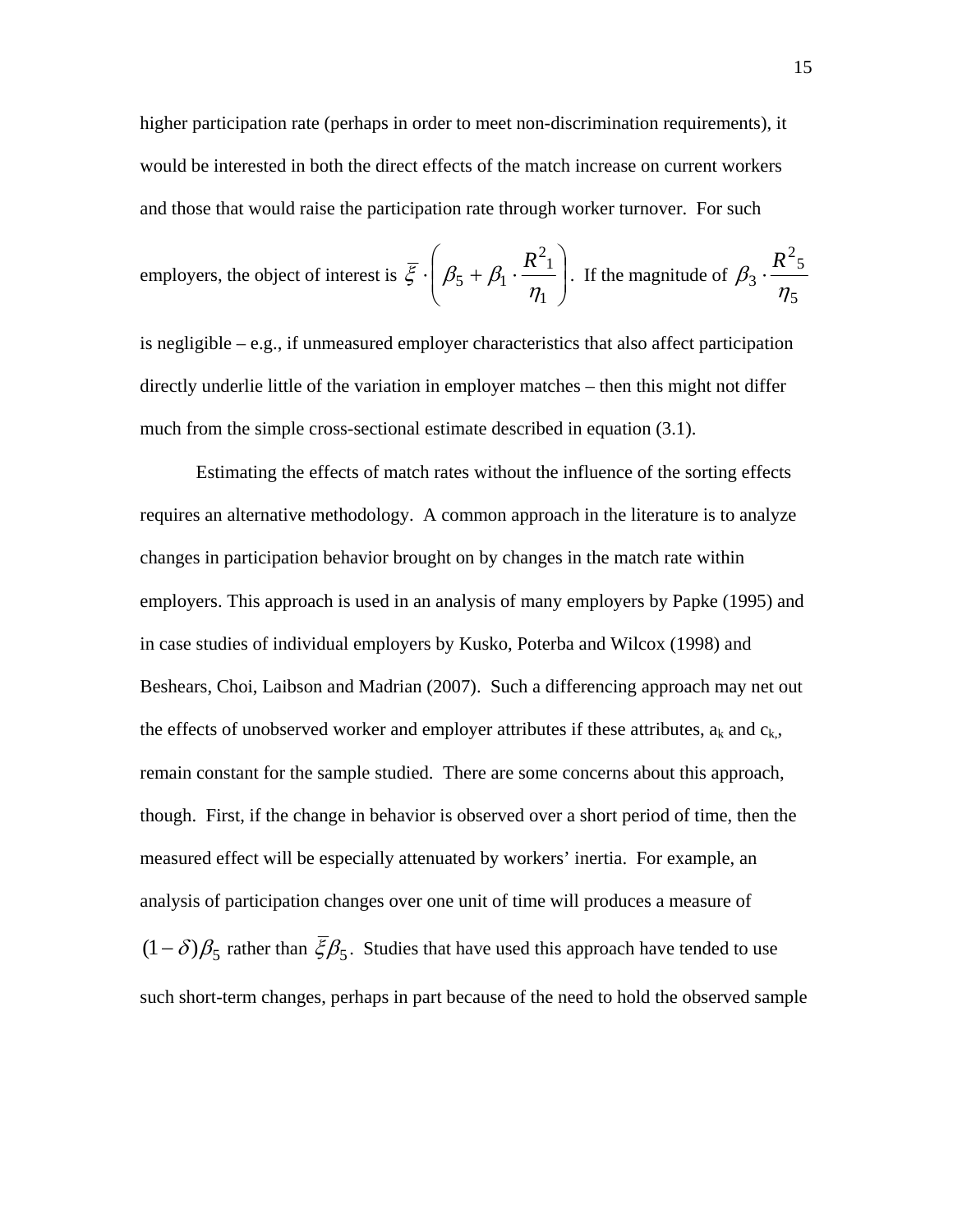constant.<sup>14</sup> Second, the underlying assumption that the unobserved employer characteristics,  $c_k$ , remain constant in these studies may be questioned. For instance, it seems likely that changes in the provisions would be accompanied by changes in other aspects of the employer's communications with its employees about the plan. This concern is magnified by the inherently diminished scope of variation in match rates. Finally, studies that focus only on a small subset of employers may not be representative of the larger population; if they are focused on particular employers who change their match rates for idiosyncratic reasons, the results might also be idiosyncratic. For example, if changes in match rates are precipitated by unsatisfactorily low participation rates, then these analyses will draw on observations from a particularly unresponsive population.

The model directs us to several other avenues of inquiry that might help us isolate the direct effects of the match provisions on 401(k) participation from the sorting effects. The most immediate remedy to the omitted variable problem is to find additional controls for the variables omitted by other studies. We explore this approach in the empirical analysis to follow by distinguishing different components of the compensation paid to workers in a job.

A second approach is to differentiate between the forms of  $M_k$  appearing in equations (1.3) and (2.4). In equation (1.3), the  $M_k$  term reflects the match rate's effect as a marginal incentive to save at least one dollar. The specific form of the plan's match provisions that best captures this is the first-dollar match rate. In contrast, the "potential

<sup>&</sup>lt;sup>14</sup> An exception is contained in Choi, Laibson, Madrian and Metrick (2001). Using a hazard model to analyze employees of a firm that introduced a relatively modest match to its  $401(k)$  plan, they project that participation rates rise by 40 percent within the first 2 years. Presumably, this effect would continue to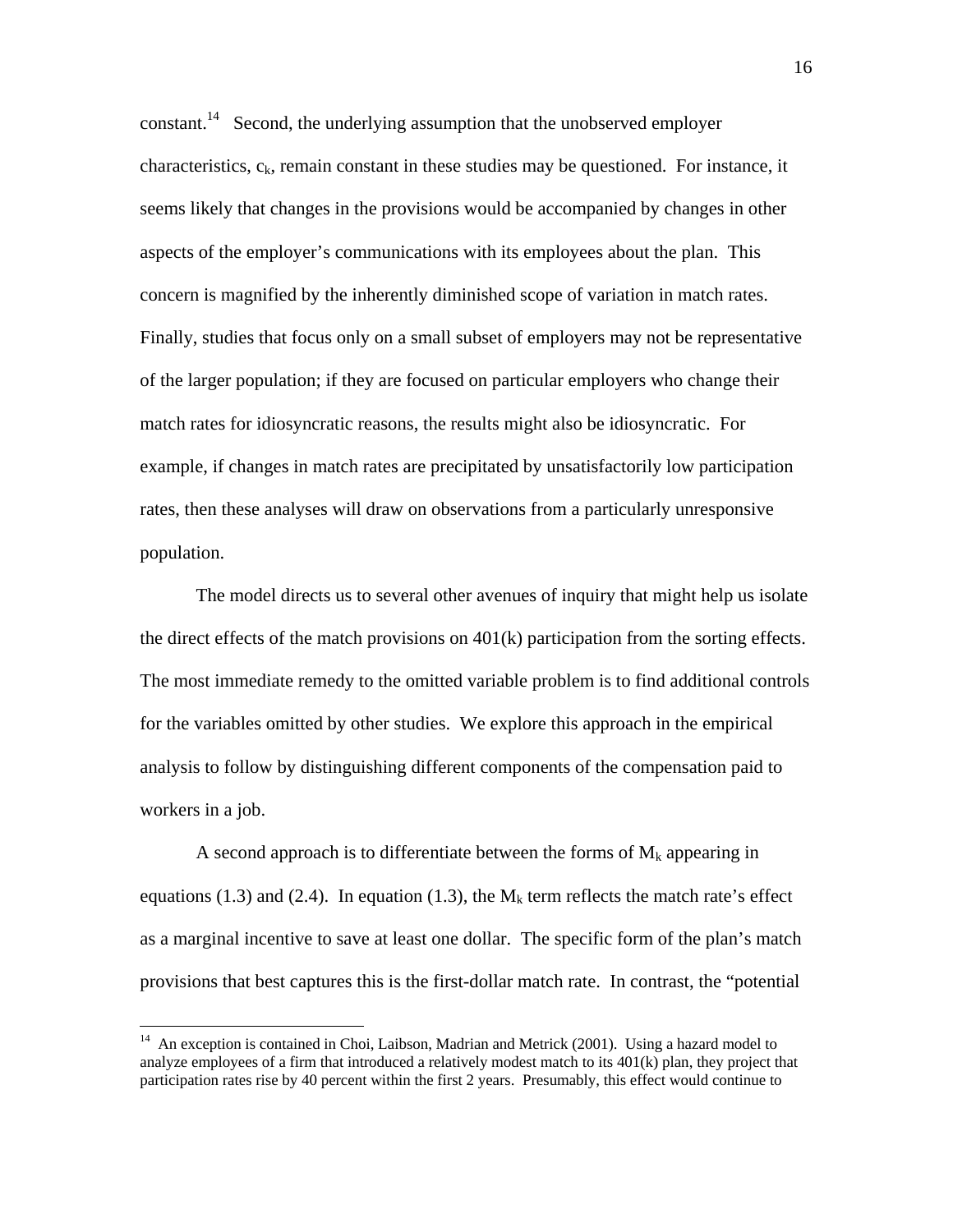percentage match" described above may *not* matter in equation (1.3), except to the extent that it reflects a higher match rate. For example, Choi, Laibson, Madrian and Metrick (2001) find that changing the match threshold without changing the match rate elicits no change in employees' participation. In equation (2.4), however,  $M_k$  is meant to capture the overall generosity of the plan, which may be best encapsulated by the total potential percentage match described above.

To formalize this notion, let  $F_k$  represent the first-dollar match rate and  $T_k$  the total potential percentage match at employer k. Then the determination of the match parameter by employers is represented by:

$$
T_k = \frac{\eta_0 + \eta_1 \cdot \overline{a}_k + \eta_3 \cdot s_{jk} \cdot \overline{X}_{jk} + \eta_4 \cdot \overline{X}_{\sim jk} + \eta_5 \cdot O_k}{+\eta_6 \cdot c_k + \eta_7 \cdot E_k + \eta_e}.
$$
 (2.5)

Further, let  $T_k$  and  $F_k$  be related as

$$
F_k = \lambda_0 + \lambda_1 \cdot T_k + \phi_k. \tag{5}
$$

In equation (5),  $\phi_k$  captures random variation in the first-dollar match rate *not* associated with the selection and retention of workers with higher savings propensities. Substituting this expression for  $M_k$  in equation (1.4), we obtain

$$
E\left[P_{jk}\right] = \frac{(\bar{\xi}\beta_0 + \bar{\xi}\beta_5\lambda_0) + \bar{\xi}\beta_1 \cdot \bar{a}_{jk} + \bar{\xi}\beta_2 \cdot \bar{X}_{jk} + \bar{\xi}\beta_3 \cdot c_k}{+\bar{\xi}\beta_4 \cdot E_k + \bar{\xi}\beta_5\lambda_1 \cdot T_k + \bar{\xi}\beta_5 \cdot \phi_k + \bar{\delta} \cdot P^D_k}
$$
(1.5)

Equation (1.5) can be estimated using an OLS equation such as

$$
P_k = \alpha_0 + \alpha_1 \cdot \overline{X}_k + \alpha_2 \cdot E_k + \alpha_3 \cdot T_k + \alpha_4 \cdot F_k + \varepsilon_k. \tag{3.2}
$$

grow if the projection were carried out for even longer, but the authors note that such projections are speculative.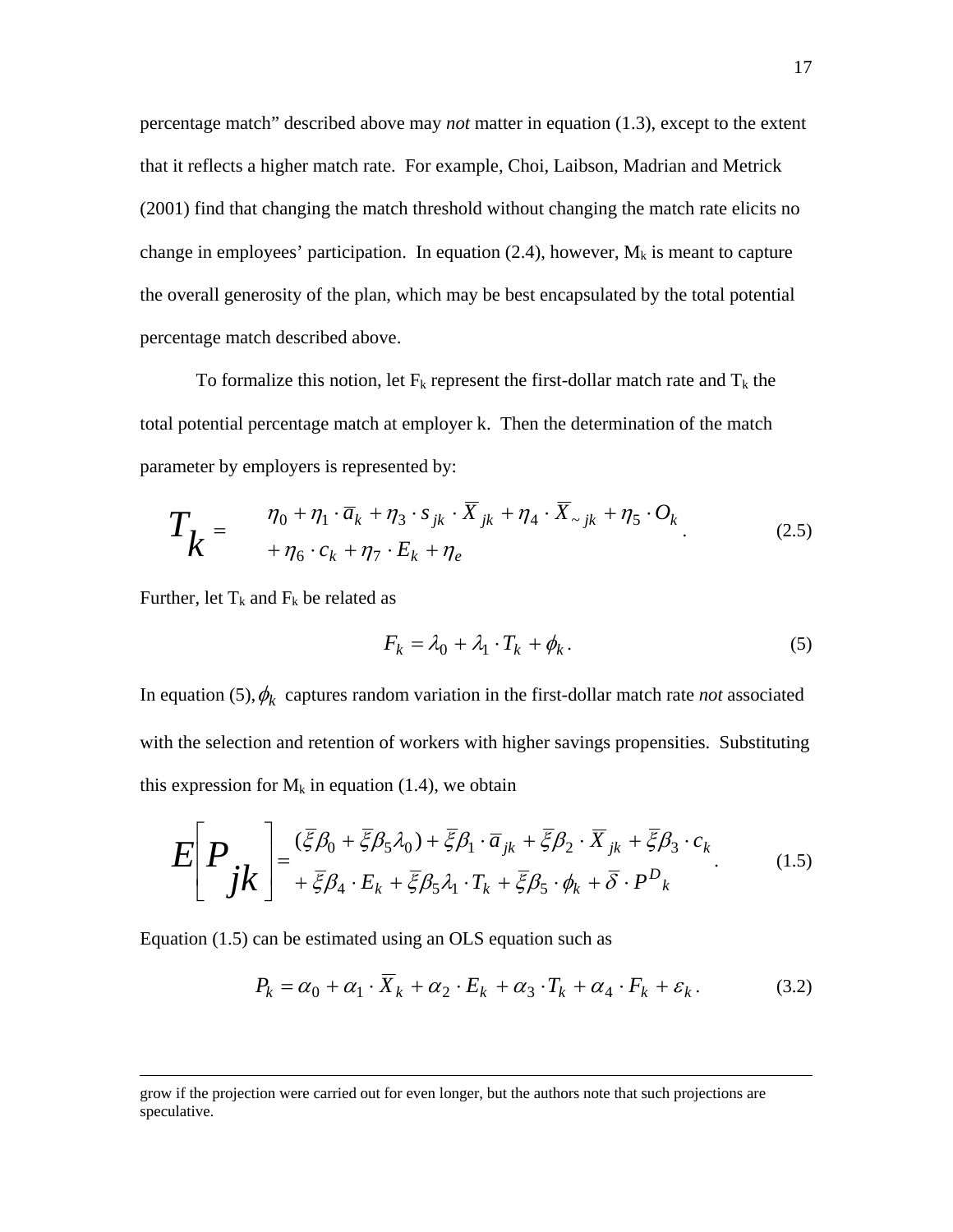If there is no residual correlation between  $\phi_k$  and  $\varepsilon_k$ , then  $\hat{\alpha}_4$  is an unbiased estimator of  $\bar{\xi}^L \beta_5$ .

A third approach to measuring the effect of the employer match on employee participation that follows from the model is to use the measurable factors appearing in equation (2.4) – O<sub>k</sub> and  $\overline{X}_{\sim jk}$  – to instrument for M<sub>k</sub>. We explore this approach as well in the empirical analysis to follow.

#### **Empirical Analysis**

# *Standard Measures*

An appropriate way to measure the cross-sectional effects described in equation (3.1) is to implement the Bernoulli Quasi-Maximum Likelihood Estimator (BQMLE) developed by Papke and Wooldridge (1996). The BQMLE deals appropriately with fractional dependent variables having masses in the distribution at 0 and 1. Assume that the expected value of  $P_{jk}$  is captured by the standard normal cumulative density function conditional on the specified explanatory variables  $(Z_{jk})$ :

$$
E(P_{jk} | x_{jk}) = \Phi(Z_{jk}\beta). \tag{6}
$$

The BQMLE is computed by maximizing

$$
\ell_{jk}(b) = P_{jk} \log[\Phi(Z_{jk}b)] + (1 - P_{jk}) \log[1 - \Phi(Z_{jk}b)].
$$
 (7)

Table 2 gives the estimated average partial effects (APE's) of this cross-sectional analysis, using the log of the first dollar match rate as the key explanatory variable. In the first column, the match variable is entered with only controls for year of observation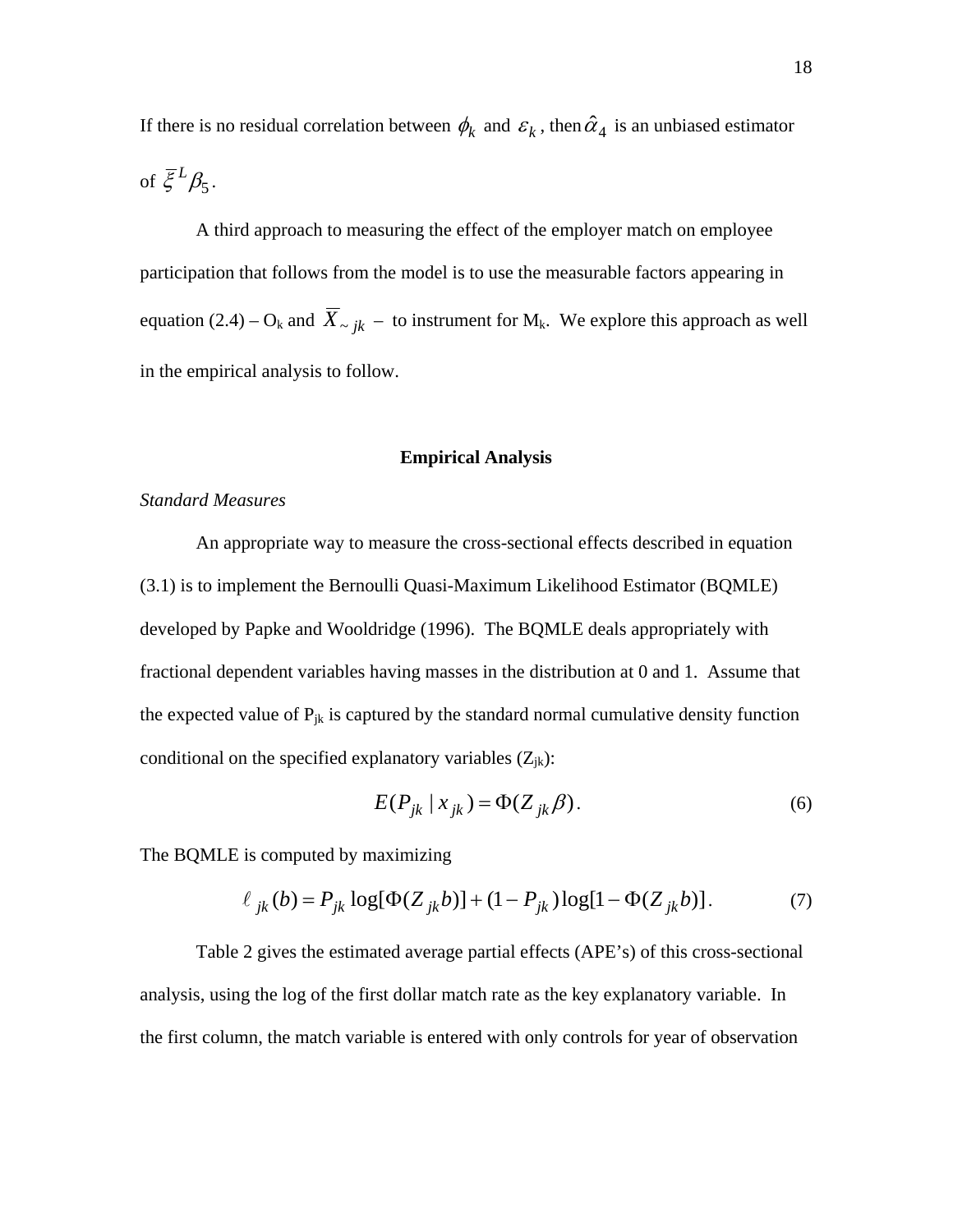and eligibility requirements of at least 1 year of service.<sup>15</sup> The results indicate that a doubling of the first dollar match rate is associated with a 5.90 percentage point increase in workers' participation.<sup>16</sup> As illustrated in equation (4), these effects include the impact of sorting arising from workers' choices of employers, as well as any correlations between unobserved employer characteristics affecting participation and the match rate.

In the second column, controls have been added for observable employer characteristics  $E_k$ . These include (1-digit) industry, region (9 Census divisions), establishment size, and other provisions of the 401(k) plan. If these controls are comprehensive enough, then we can interpret the resulting estimate of the match rate's APE as the treatment effect plus the sorting effect – the total effect that employers might be interested in. The estimate shows that a doubling of the first-dollar match rate results in a 5.95 percentage point increase in employee participation. Among the other plan characteristics, only the automatic enrollment provision has a significant effect.

The third column shows the effects when additional controls for observable job characteristics, meant to stand in for worker attributes  $\overline{X}_{ik}$ , are included in the model. These include a dummy for whether the job is unionized, dummies for 9 occupational groups, the average compensation paid workers in the job, and the average compensation squared. With these controls included, the APE of a doubling of the first-dollar match is now a 5.12 percentage point increase. These results are consistent with a small positive

<sup>&</sup>lt;sup>15</sup> These dummies are included in all specifications.

<sup>&</sup>lt;sup>16</sup> Based on experimentation with various functional forms, specifying the match rate in logs appears to be a reasonable approach. All of the functional forms depicted an effect of match rates on participation that is positive and diminishing. For example, a model in which the first-dollar match is divided into categories of 10-25 percent (excluded), 26-50 percent, 51-75 percent, and >75 percent produced partial effects of 6.20, 12.22, and 11.75, respectively.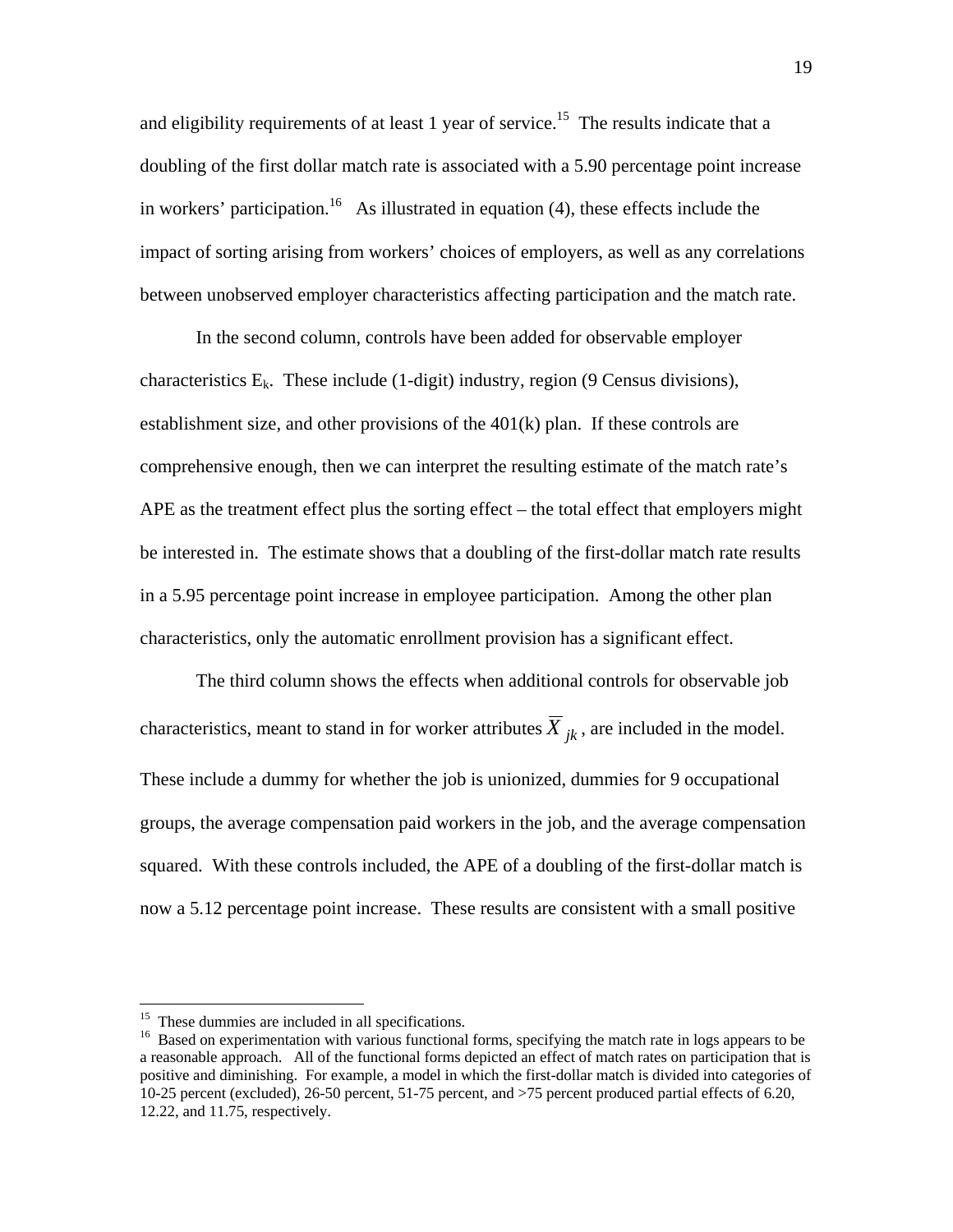sorting effect having been included in the match rate effects shown in the second column. Compensation itself is seen to have a sizable and diminishing effect on participation.

A potential shortcoming of this analysis is that explicit controls for workers' demographic traits have not been included in the measure of  $\overline{X}_{ik}$ . Many studies of plan participation have included such controls, with varying results. Gender is often found to be insignificant, but some studies show that, among low-earners, men are less likely to participate than women (Papke, 2003; Mitchell, Utkus and Yang, 2005). Education also turns up insignificant in some multivariate analyses, but in other cases (Kusko, Poterba and Wilcox, 1998; Basset, Fleming and Rodrigues, 1998) is found to be positively related to participation. Race is often not included in analyses, but some evidence (Even and MacPherson, 2003; Englehardt and Kumar, 2007) suggests that white workers are more likely to participate than are blacks. The two characteristics that are most consistently found to have positive, significant effects on participation are income and age. As we have seen, the data capture income very well through job-level compensation, and its inclusion in the regression moderates the measure of the effect of employer matches. Whether controlling for age (or any other omitted factor) would also decrease the measure of the match's effect depends on the extent to which workers also sort into highmatching jobs based on these factors.

To explore the effects of demographic traits on 401(k) participation and their potentially biasing impact on the measures of the effects of plan provisions, job averages of various traits were imputed for each observation. These imputations were generated by matching the detailed (3-digit) industry and occupation information, along with the observed wage rate in the job, to 2002 Current Population Statistics data and using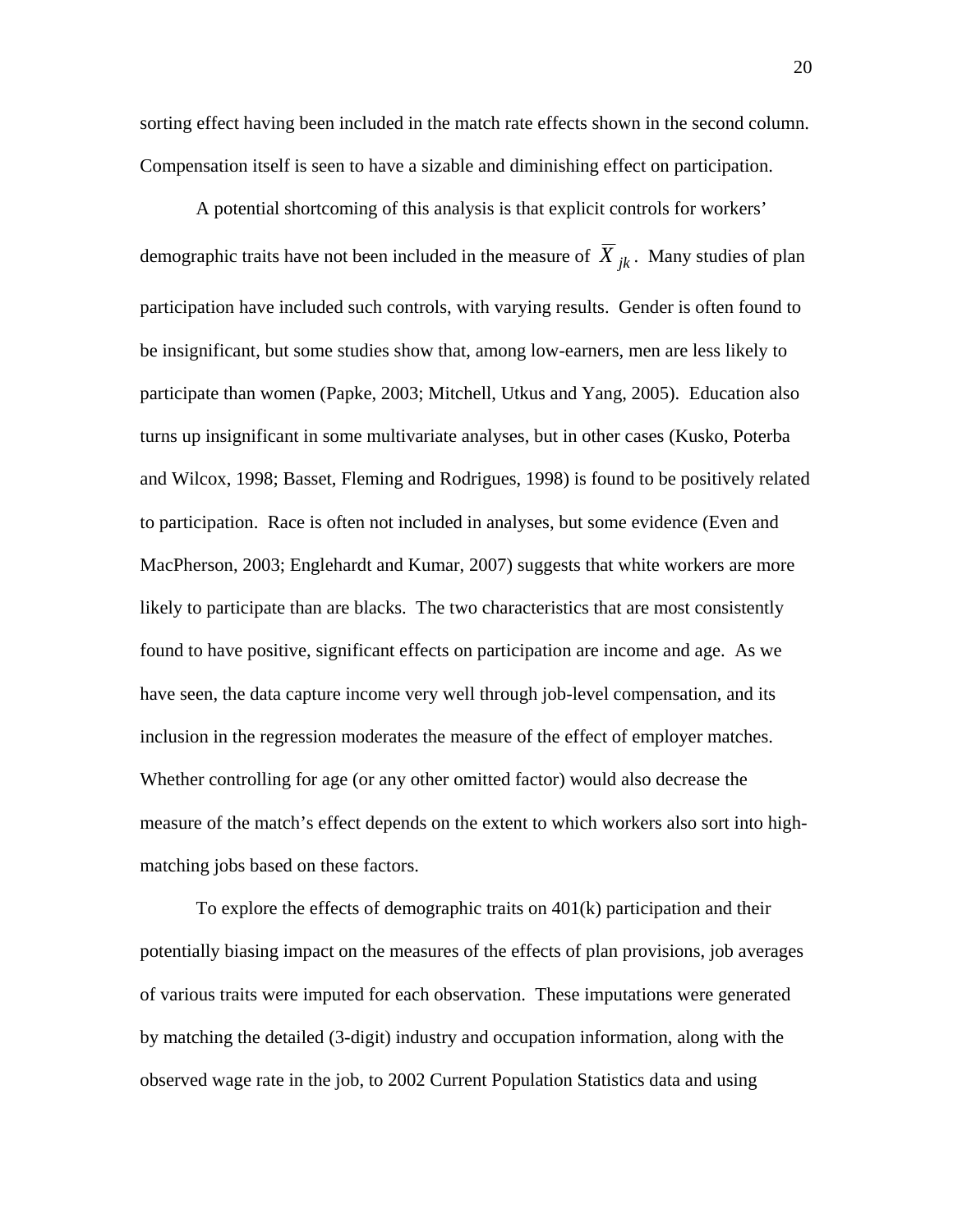regression analysis to predict values for each job. Four demographic variables were produced this way: the average age of workers in the job, the percentage of workers who are male, the percentage having graduated from college, and the percentage who are white.

The fourth and fifth columns of Table 2 give the results of two equations incorporating these variables. In column (4), the broad industry and occupation variables previously included are omitted, while in column (5) these controls are added back in. When the separate occupation and industry controls are excluded, the imputed demographic traits show several effects that are consistent with the literature: age and percent white have significantly positive effects, and percent male is negative but marginally insignificant. Contrary to the literature, the imputed percentage of college graduates has a significantly negative effect on participation. When the broad industry and occupation control are added back in, this education effect becomes positive, and the other measured demographic effects remain in the "right" direction, but they are generally small and statistically insignificant. This suggests that the industry and occupation controls included in column (3) capture some of the same underlying demographics that the imputed demographic variables do. Since the imputed traits improve the log pseudo-likelihood of the model, the full specification in column (5) is preferred. Note that the inclusion of these imputed traits does not reduce the measured effect of the employer match – in fact, the APE of a doubling of the match rises to 5.34 percentage points in column (5).

These first 5 columns of Table 2 have largely applied the cross-sectional approaches that have been applied elsewhere. But, as discussed above, the criticism of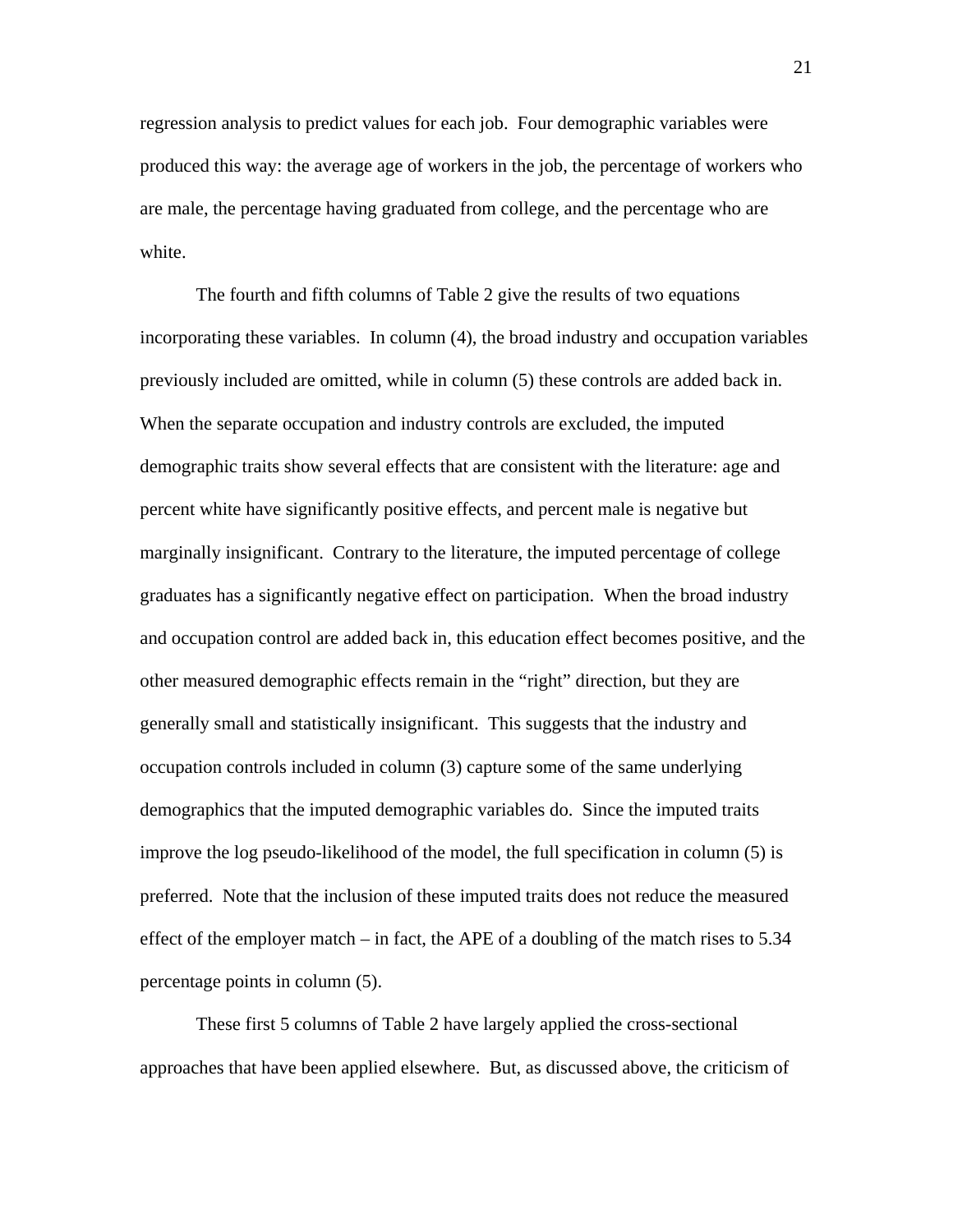those other studies also remains: if the controls entered for  $\overline{X}_{ik}$  and  $E_k$  are incomplete, leaving substantial unmeasured components  $\bar{a}_{jk}$  and  $c_k$ , then the measured effects of  $M_k$  on  $P_{jk}$  may not reflect the pure treatment effect. In particular, we might be most concerned about the effects of worker sorting: even controlling for many worker attributes through the job-level variables  $\overline{X}_{ik}$ , the residual preferences of workers for generous retirement benefits may still correlate with high participation rates. One approach to solving this difficulty allowed by the National Compensation Survey data used in this study is to include additional control variables capturing workers' revealed preference for receiving compensation in the form of key benefits. Workers who are not interested in saving for retirement – Ippolito's "spenders" – are likely to prefer a larger portion of their compensation in wages. Those who have a high underlying 401(k) participation propensity – Ippolito's "savers" – are likely to prefer other benefits as well instead of wage. This seems especially likely to be true of health benefits.

In column (6) of Table 2, additional controls accounting for the composition of workers' compensations have been included: the wage component of compensation, the health care component, the component associated with any Defined Benefit plan present for the job, and a dummy indicating whether workers in the job have access to another Defined Contribution plan. The results show that a higher health plan component of compensation is significantly associated with higher participation in one's 401(k). The presence of other Defined Contribution plans is also associated with higher participation. These results suggest some savings propensity-related job sorting on these two benefit categories. But similar sorting is not apparent on the wage-nonwage frontier, nor on defined benefit plans. And adding these controls does not reduce our estimate of the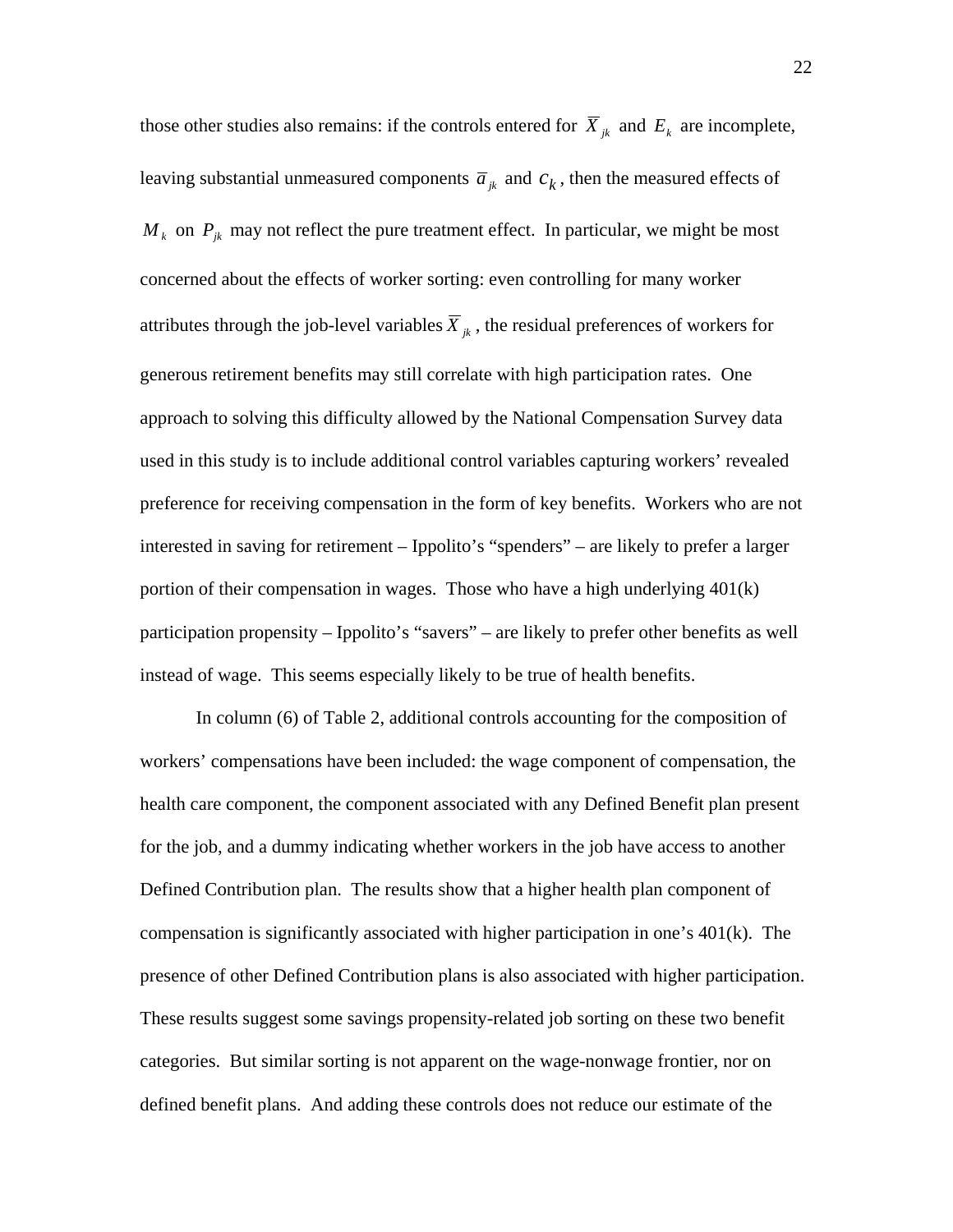effect of the employer match – in fact, it increases it. The APE of doubling the match rate is now 5.90 percentage points. In the rest of the paper, this full-specification crosssectional model reported in column (6) is referred to as the base model.

In the base model, several of the measured effects of other  $401(k)$  plan provisions are worth noting. First, the APE of automatic enrollment provisions remains at a substantial level: automatic enrollment is seen to increase participation by 7.4 percentage points. This is within the margin of error of the 11 point increase that Madrian and Shea (2001) find studying one large employer. Second, providing workers with a choice of how to invest their own contributions appears to have a small but significant, negative association on participation. This is consistent with the results of Iyengar, Jiang and Huberman (2003) and Choi, Laibson and Madrian (2006), who argue that too much choice can impart complexity costs that reduce plan enrollment. But having choice over the employer's contributions does not appear to have any appreciable effect on participation. Both of these APEs contradict Papke (2003), who finds dramatic positive effects. Finally, the ability to draw loans from one's account has an insignificant effect on participation as well.

#### *Distinguishing dimensions of the match*

Another approach to isolating the treatment effect of employer matches on participation is to control for the overall generosity of the plan, as illustrated in equation (3.2) above. Table 3 presents the results obtained by adding our total percentage match variable to the right hand side of the equations analyzed in Table  $2^{17}$ . In every column, the inclusion of the overall generosity measure has reduced the APE of the first dollar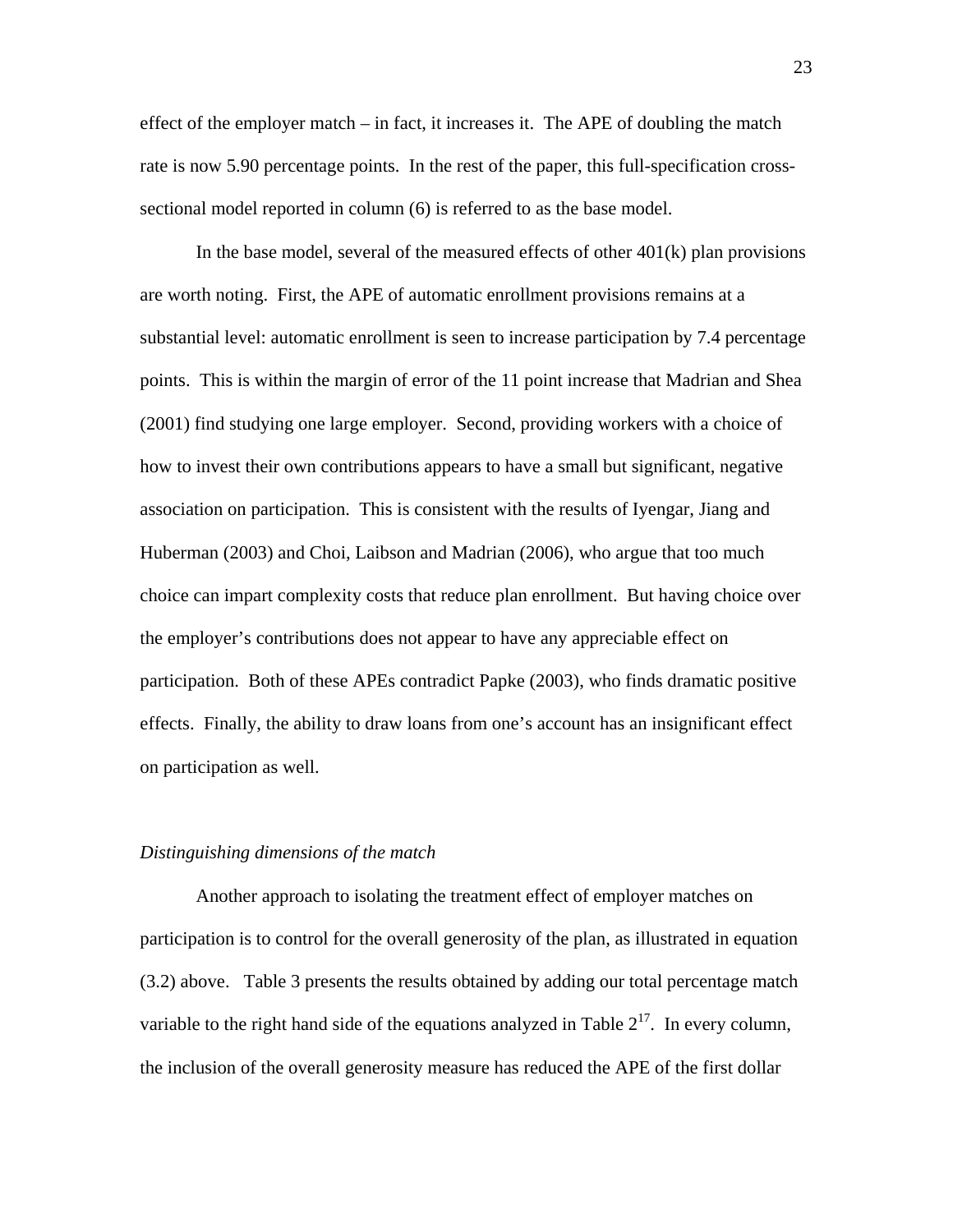match. But this reduction (and the direct effect of the total percentage match) declines and becomes insignificant as more controls are added to the equation. In column (6), we are left with an APE for the first dollar match of .0451. This suggests that the effects observed in the base model may not be distorted much by worker sorting of the type described in our model.

But note that this identification approach relies on two restrictions: the operation of the treatment effect solely through the first-dollar match, and the operation of the sorting effect solely through the total percentage match. Either of these restrictions could be challenged. For instance, the overall generosity of the match may itself have a direct effect on participation; in this case, controlling for the total potential match nets out some of the treatment effect. Alternatively, high first-dollar match rates for a given level of generosity may evidence attempts by employers to coax participation out of workers with below-average savings propensities; in this case, some (negative) sorting on the firstdollar match is not controlled for by the total potential match variable. Thus, while the results of Table 3 are suggestive of some positive sorting on match rates, alternative methods for isolating the treatment effect are desired.

#### *Instrumental Variables Estimation*

We can also estimate the treatment effect of the first-dollar match rate on plan participation by instrumenting for the match rate. The model suggests two candidates for valid instruments – the variables that appear in the match determination equation (2.4) but not in the participation equation (1.3). First, the characteristics of an individual's

<sup>&</sup>lt;sup>17</sup> An alternative analysis with total percentage match entered in logs produced very similar results.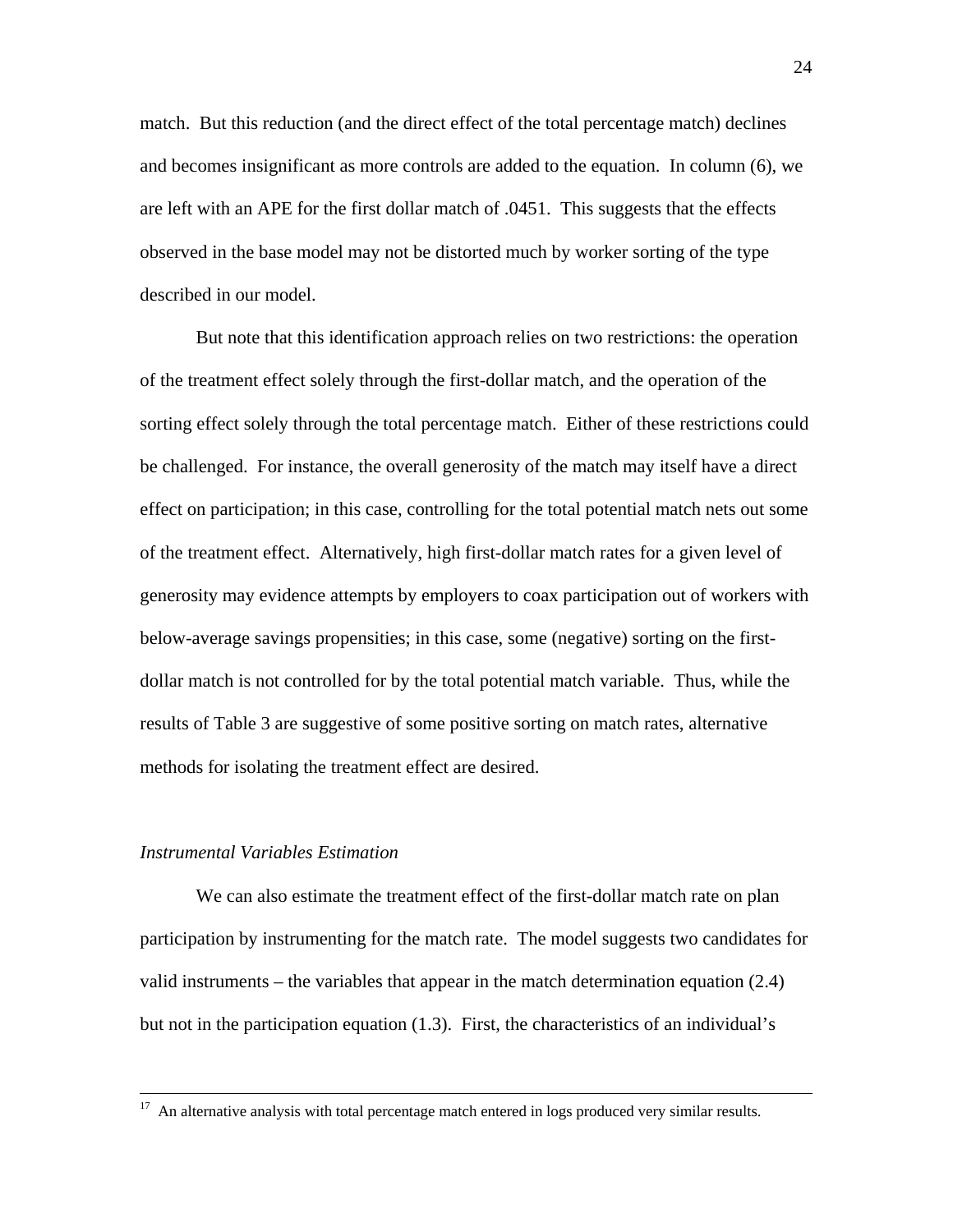coworkers,  $\overline{X}_{\sim i k}$ , play an integral role in the determination of the match, but they may not affect the individual's participation directly. To exploit this, several measures of  $\overline{X}_{\sim ik}$  were calculated from the data. For each job j in establishment k, the average compensation among jobs sampled from k, excluding job j, was measured. In addition, similar calculations were made using each of the imputed demographic characteristics (age, proportion with a college degree, proportion male, and proportion white). Note that these measures embody an additional measurement error. While the object of interest is a measure of the average characteristics of *all* other workers at establishment k, our measure includes only those that were sampled in the National Compensation Survey. But since jobs in each establishment were randomly sampled with probability proportional to the numbers of workers in the jobs, our measure of  $\overline{X}_{\sim ik}$  is unbiased.

Two variables were generated to capture  $O_k$ . These variables measure the average proportion of compensation paid to defined contribution plans among other employers in the corresponding labor market. They were calculated using the larger NCS dataset measuring employer costs for all units in the NCS panel (not just those that were newly initiated in 2002 or 2003). The first of these measures uses geography to define the relevant labor market, taking advantage of the cluster sample design of the NCS, in which a small set of (predominantly metropolitan) areas is selected as primary sampling units. Within each of these areas, the average fraction of compensation spent by employers on Defined Contribution plans was calculated. The second measure of  $O_k$  is calculated similarly, but using 2-digit industry definitions as the relevant labor market concept.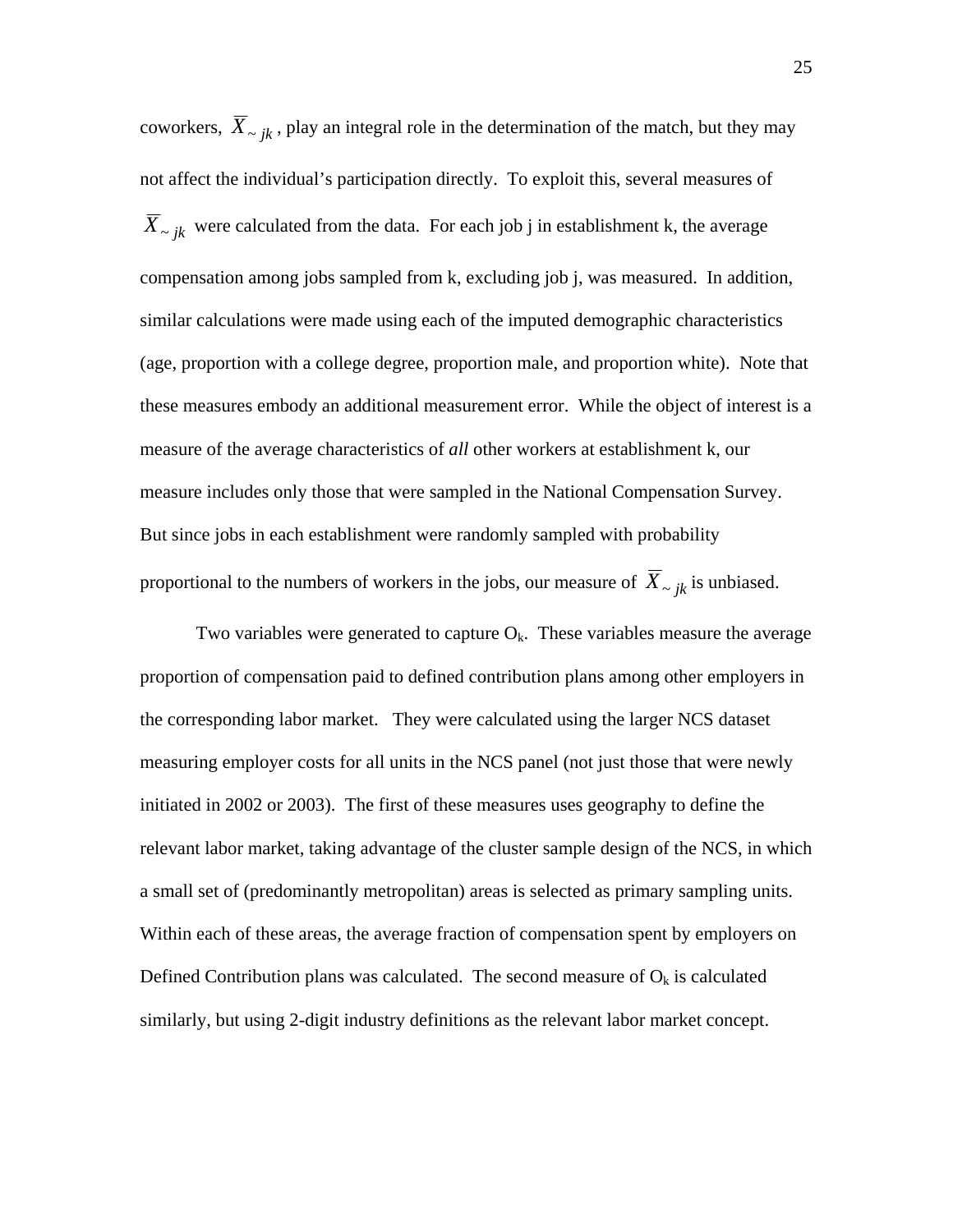These measures relate somewhat to the instruments used by Even and MacPherson (2005), who instrument for  $M_k$  with the demographic characteristics of workers in the same industry-size cells as those in their dataset. Even and MacPherson's results suggest that cross-sectional measures may *under*-estimate the effects of match rates due to *negative* sorting in of workers between jobs. While our instruments are similar in spirit to those of Even and MacPherson, they should better capture significant amounts of variation in M<sub>k</sub>. The co-worker measures ( $\overline{X}_{\sim i k}$ ) are similarly based on demographics, but they more directly measure spillovers between workers' demands because they are calculated within employers. The labor market measures  $(O_k)$  are similarly based on sectors, but they more directly measure the effects of competition because they are based on measures of DC plan generosity actually dispensed in the relevant markets.

Table 4 presents results obtained by using the instrumental variables methodology described Wooldridge (2005). That is, equation (2.4) describing the determination of  $M_k$  was estimated using OLS, and the residuals,  $\hat{\eta}_e$ , were added to the BQMLE model of participation with the full complement of explanatory variables examined in column (6) of Table 2. The corrected standard errors were then estimated using the methodology described in Papke and Wooldridge (2007). This methodology also readily allows testing of the validity of the instrumental approach: standard t-tests (using the corrected standard errors) can be applied to the estimated coefficient on  $\hat{\eta}_e$ .

In the top panel of Table 4, the APEs on participation using the instrumental variables methodology are listed. The top row contains the APEs of the first-dollar match rate, and the second row contains the APEs of the first-stage residuals, which includes any endogenous variation relating to worker sorting across plans. The three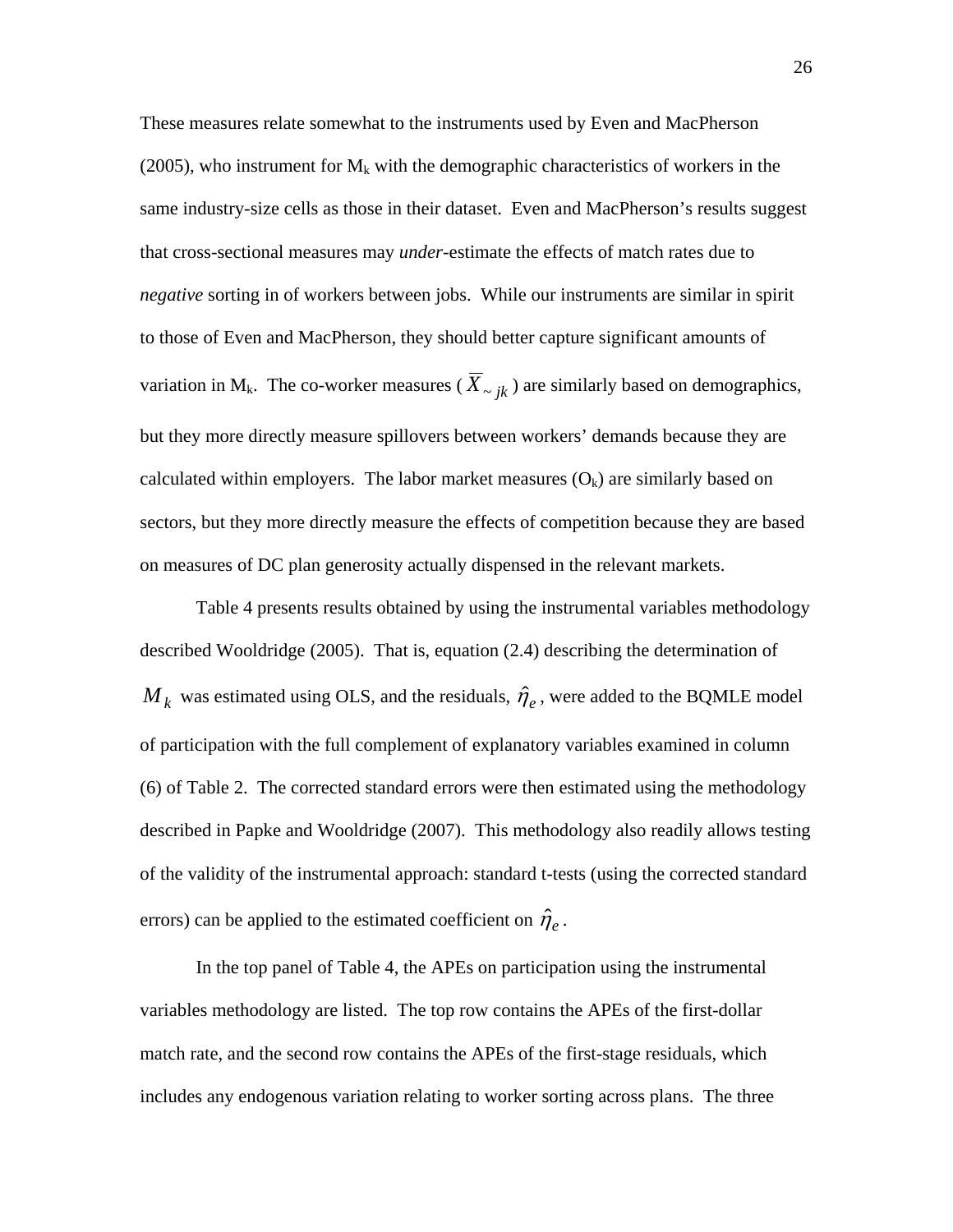columns contain the results for different sets of instruments: the co-worker instruments  $\overline{X}_{\sim ik}$ , the labor market instruments O<sub>k</sub>, and the combination of all instruments. These estimates were generated using a slightly reduced sample of 2,372 observations in 464 establishments, as we limit our scrutiny to only those observations for which a full set of instruments could be generated (e.g., establishments having data for only one collected job are excluded).

Instrumenting with the co-worker measures alone, the estimated APE of the firstdollar match rate indicates that a doubling of the match rate increases participation by 17.36 percentage points. This implies that the cross-sectional results shown in Table 2 are influenced by substantial amounts of negative sorting, which is borne out by the substantial (-.1233) and statistically significant estimated APE of the first-stage residual. Using only the labor market instruments, we estimate that the match rate has an even greater effect; the estimated APE is .4532, and both it and the APE of the residual term are statistically significant despite large standard errors. Using all co-worker and labor market instruments, the estimated APE of the log first-dollar match rate is .2147, and the APE of the first-stage residual is again a significantly negative.

These results reinforce those of Even and MacPherson in portraying the determination of match rates as significantly motivated by a desire to increase the saving rates of the workers who have low underlying savings propensities. Such a behavior could be caused by employers having paternalist motives or by their efforts to satisfy the non-discrimination rules that apply to  $401(k)$  plans. If, in fact, this behavior is driven by non-discrimination rules, we might observe differences in how it applies to different populations; we will return to this topic below. Little direct evidence of this dynamic has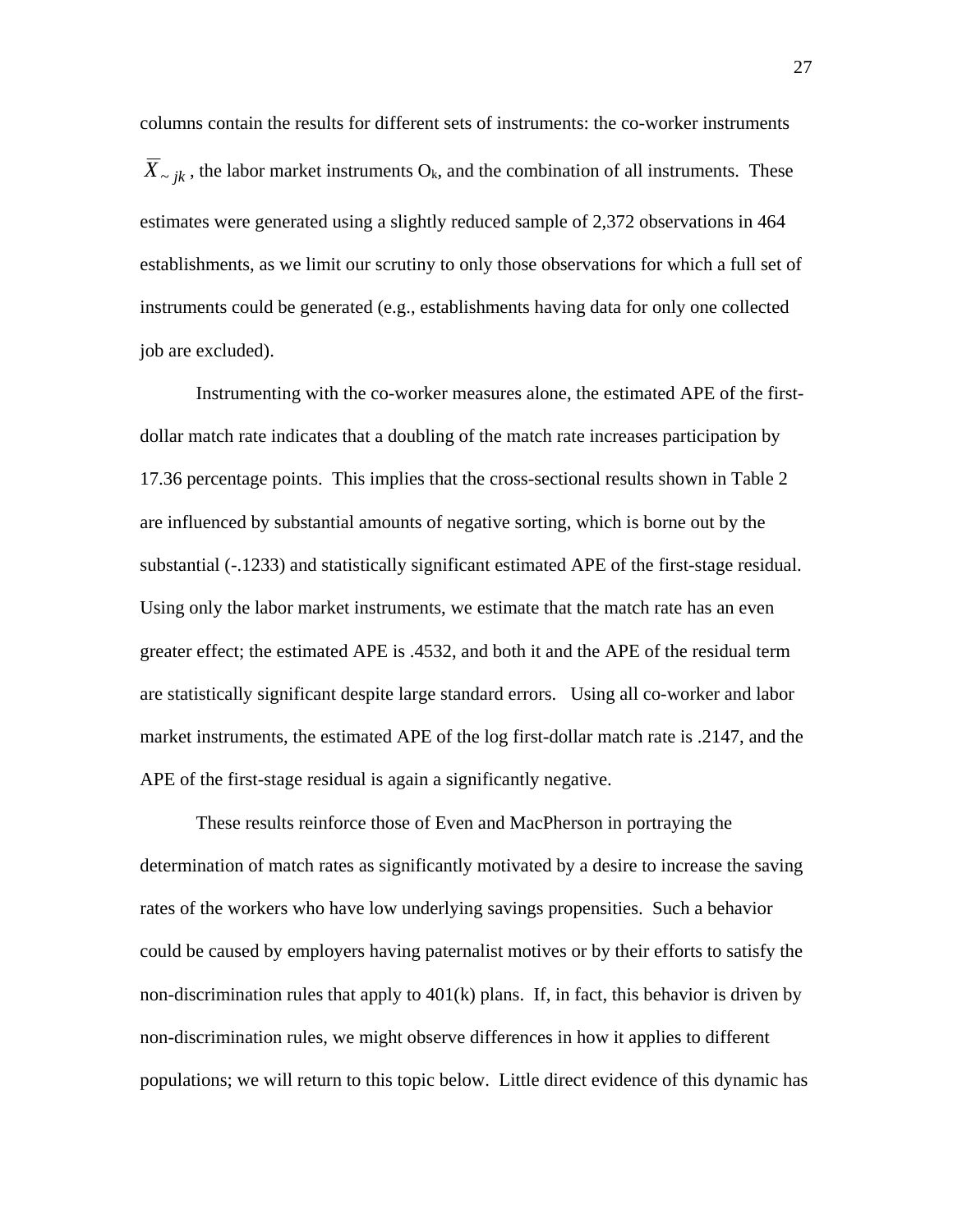been documented, but Bernheim and Garrett (2003) and Bayer, Bernheim and Scholz (1996) provide evidence that a similar, "remedial" impetus is prevalent for employerprovided financial education programs.

Confidence in these results depends on the validity of the instruments. The bottom panel of Table 4 provides information from the first stage of each estimation. First, the coefficients from the OLS regressions of the log of the first-dollar match on the instruments is listed (coefficients of all other exogenous variables are suppressed). These coefficients seem generally to be plausible; e.g., having well-paid and well-educated coworkers seems to increase one's match rate. Having older co-workers seems to decrease one's match rate, which contradicts the positive correlation between age and plan participation. But it seems plausible that employers with older workers would have less of an imperative to sort between savers and spenders. The labor market measures both have positive coefficients, although the regional variable is not statistically significant. At the bottom of the table, the partial R-Squared and F-Test on the excluded instruments as discussed by Bound, Jaeger and Baker (1995) and Shea (1997) are listed. These indicate that the instruments are relatively weak, together explaining less than 2 percent of the residual variation in the match rate, but that they are strong enough to assuage concerns about finite-sample bias. The weakness is especially pronounced when the labor market measures are the only instruments; in subsequent tables, we focus on specifications that include co-worker instruments.

The low first-stage R-Squareds in Table 4 make it especially imperative to verify the exogeneity of the instruments. In particular, the exogeneity of  $\overline{X}_{\sim jk}$  might be compromised if co-workers directly affect each others' plan participation. As discussed

28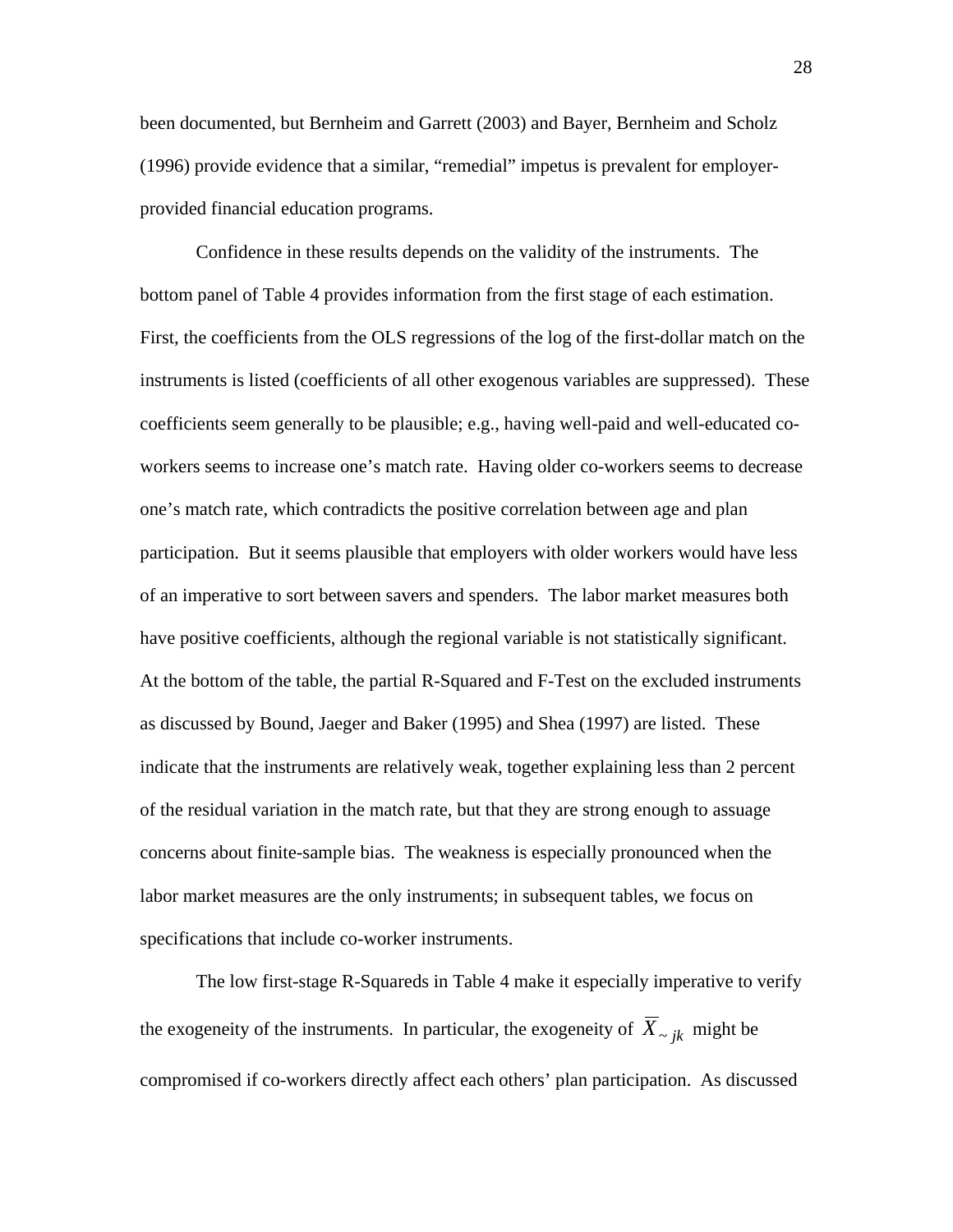by Duflo and Saez (2002), such network effects can operate through a variety of mechanisms if co-workers have frequent contact with each other. If they do, then our IV estimates of match effects will be biased upward. Duflo and Saez offer some ways of exploring whether network effects are prevalent in our measures of  $\overline{X}_{\sim ik}$ . They note that university workers in small departments are much more likely to interact with each other directly than those in large departments; therefore, the network effects will be more pronounced in small departments. In fact, their analysis shows no significant network effects within larger departments.

We can apply this insight to our analysis, with a complication: a maximum of 8 jobs are sampled within each NCS respondent, so  $\overline{X}_{\sim i k}$  is measured with greater error among large establishments in our data. So while direct networking effects in large establishments may be limited, the measure of co-worker demand for matches is also less reliable. An intermediate group of establishments have the highest potential for wellmeasured demand effects that are not affected by direct networking effects: establishments with between 100 and 500 employers are sampled with the full 8 jobs (smaller establishments yield lower numbers of jobs) but are big enough to significantly dampen any network effects.

Table 5 depicts the results of our analysis as applied to large, mid-sized, and small establishments. The first column lists the sample sizes of each group; while the observation counts vary widely, the groups have relatively similar establishment counts. In the second column, we list the APEs from the base model as applied to the restricted sample. These results show a higher match effect among mid-sized establishments, where the APE is .1394. The APEs among large and small establishments are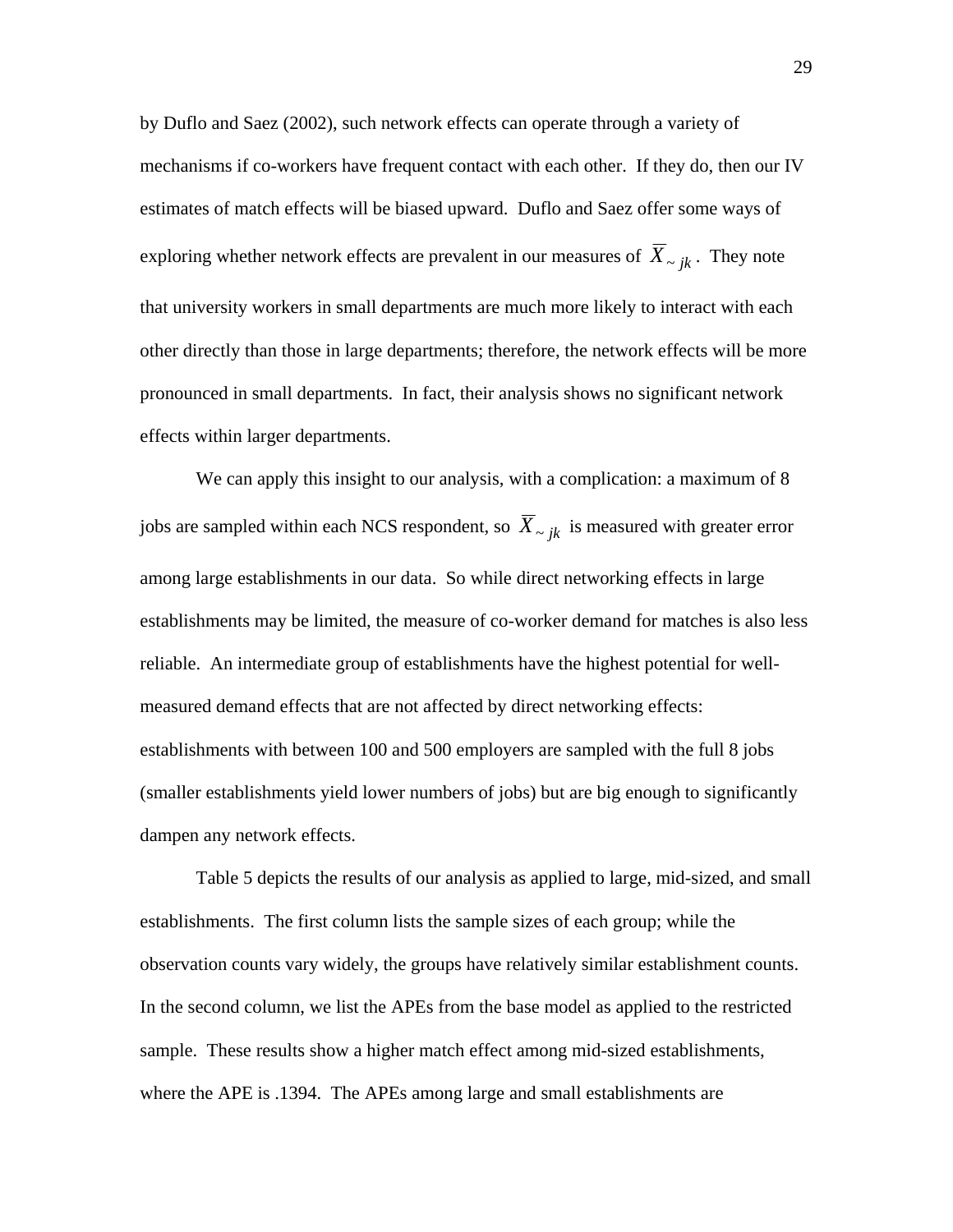statistically insignificant. When we apply our instrumental variables to these samples in column (3), we see possible evidence of endogeneity in the co-worker instruments. We estimate significantly higher APEs, and significant negative sorting, among the small establishments, where networks effects are most likely. But no significant sorting is measured among mid-sized establishments, where we expect networking effects, if any, to be small. These results are consistent with endogeneity problems in the instruments. On the other hand, the results also show negative sorting (and higher APEs) among the largest employers, where networking effects are least likely, and these effects are statistically significant despite larger standard errors.

Duflo and Saez offer an alternative approach to dealing with this potential endogeneity. In their study, when the co-worker measures match dissimilar workers, networking effects become insignificant. In column (4), this insight is applied: we use adjusted co-worker measures that are calculated only using co-workers who do not share the same (1-digit) occupation as the reference worker. Using these adjusted instruments, we obtain a smaller APE for the full sample, but the APE is still notably higher than the base model measure. The APEs measured within establishment sizes diminish significantly, with the APE among small establishments now statistically insignificant. Most strikingly, the APEs among mid-size and large establishments are .2170 and .2112, respectively; both are statistically significant. These results indicate that match rates have substantial effects on plan participation and suggest that the base model may underestimate these effects. But while the adjusted instruments instill greater confidence about their exogeneity, they are even weaker in the first stage, causing the associated standard errors to be high. Consequently, the coefficients on  $\hat{\eta}_e$  are not statistically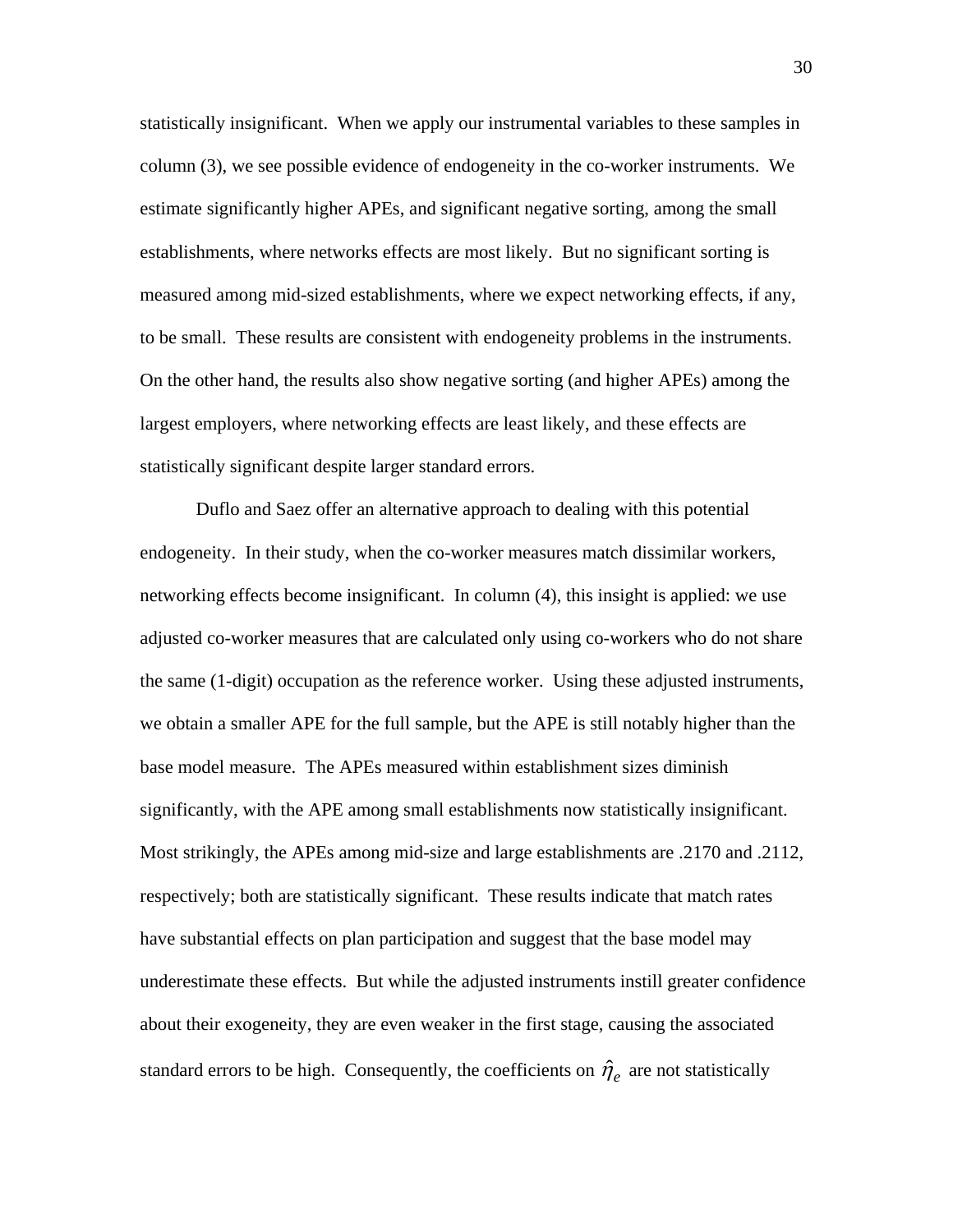significant. Nonetheless, the evidence indicates that the base results are not upwardly biased and are likely to be downwardly biased by negative sorting in the matching of workers and match rates.

# *Differences by Income Level*

In Table 6, the APEs are measured separately for three income groups. Columns (2) and (3) report the APEs for the log first dollar match and the automatic enrollment provision, respectively, estimated from the base, cross-sectional equation. These results indicate large differences in behavior between the income groups. The match rate has small but significant measured effects among the high- and middle-income groups, but no effect on the low-income group. The automatic enrollment provision, however, is negligible among the high-income group and very large – with an APE of .2367 – among the low-income group; the middle-income group displays an intermediate automatic enrollment effect.

In columns (4) and (5), instrumental variables estimates for the income groups are shown, with both co-worker and labor market instruments employed, and separate columns for the two alternative sets of co-worker measures. In the high-income group, the APEs of the match rate fall considerably and are significantly negative, and the (positive) sorting effect is also significant. Among the middle-income group, the APEs rise considerably and negative sorting is evident, although the sorting is again not statistically significant. Among the low income group, the APEs continue to be negligible, and sorting is not evident.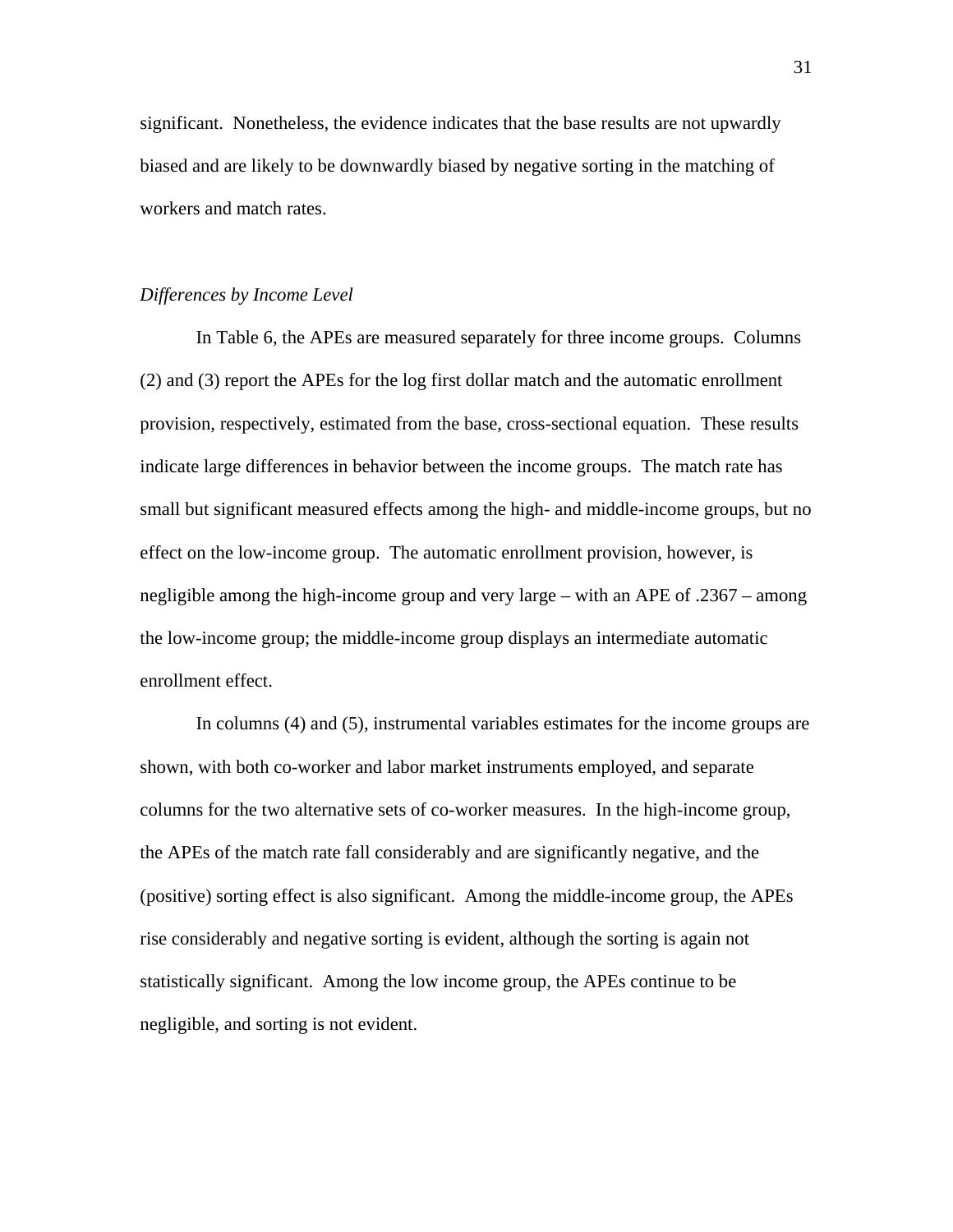These results portray a compelling story about 401(k) participation that was obscured when we studied the entire sample together. The positive sorting among high earners suggests that these workers may have a high amount of bargaining power with their employers – high earners wishing to save in a 401(k) may effectively push for higher matches. Alternatively, employers' desire to sort between "savers" and "spenders" may be especially great among high earners. But once these workers have been sorted, they are not attracted to greater participation by higher match rates. Consistent with this story, these workers are also unresponsive to automatic enrollment provisions.

Middle income workers, however, seem to be quite responsive to the match rate in deciding whether to participate in their 401(k) plans. The APEs in Table 6 indicate that a doubling of the match rate will add more than 20 percentage points to their participation rates. These workers, with relatively high levels of income despite qualifying as non-highly compensated workers (NHCEs), and behaviorally responsive to the match rate, are prime targets for employers needing to (remedially) boost NHCE contributions to meet non-discrimination rules. The apparent negative sorting on match rates seen in this group is consistent with this characterization. Perhaps most interestingly middle-income workers may be more responsive to significant match rate increases than they are to the implementation of automatic enrollment provisions. Therefore, matching contributions may have a significant role to play in encouraging saving among the middle class. This is a significant departure from the growing literature discussed earlier.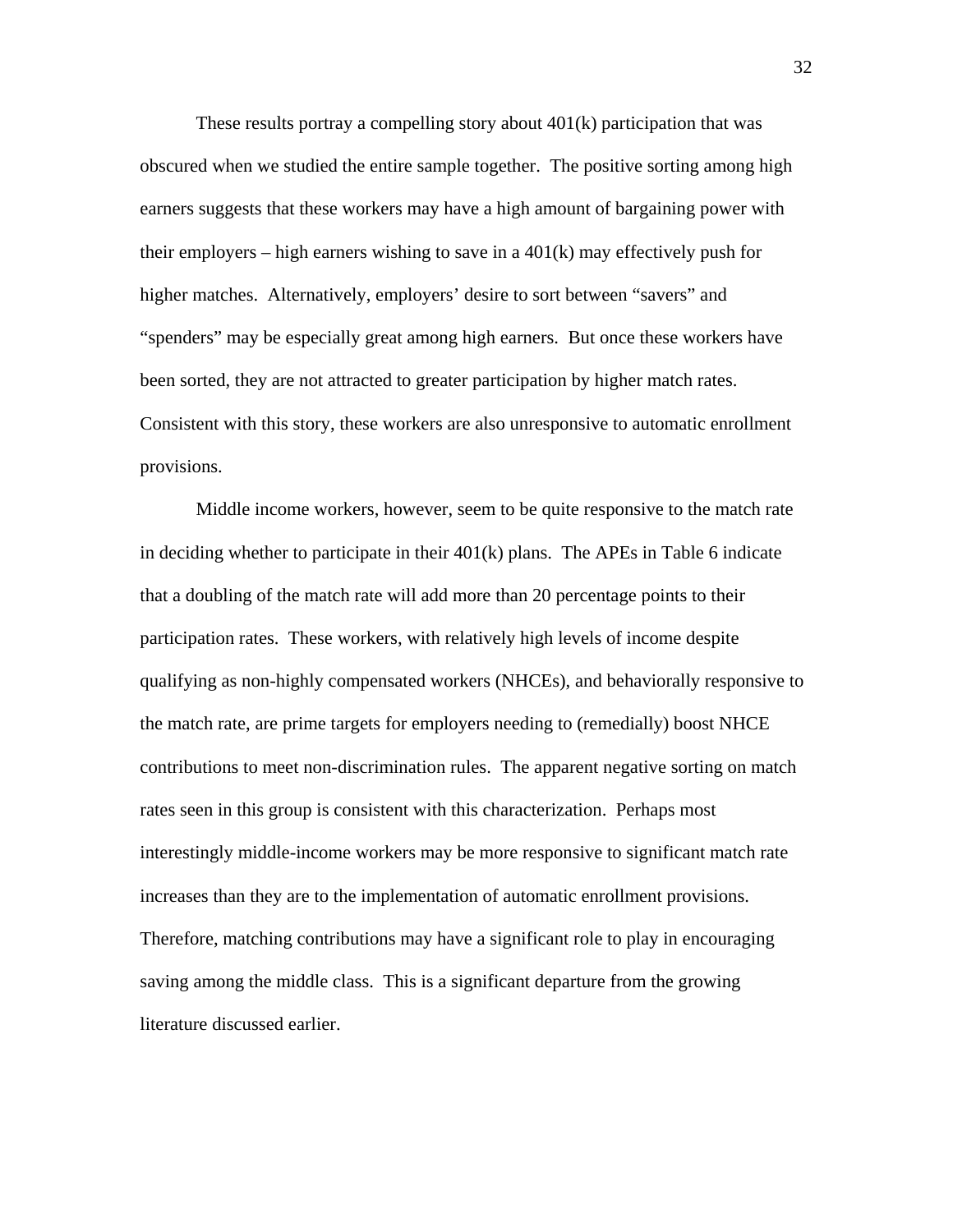Among low earners, the story told by the emerging literature re-appears. Low income workers do not appear to be influenced at all by matching provisions, either in the participation decision or in sorting themselves among workers. At the same time these workers are greatly influenced by automatic enrollment. This suggests passive decisionmaking about saving and a low amount of bargaining power with employers.

#### **Conclusion**

In this study, I have re-examined and added to a large and growing body of evidence on the determinants of participation in 401(k) plans, paying particularly close attention to the effects of employer matches. This focus is timely, since matching provisions have been fading from the attention of many who have offered automatic enrollment as a better solution to the problem of under-saving. The previous literature on this topic has covered a wide range of methods, each with its own pros and cons. It has exploited a wide range of datasets, most of which lack generalizability. And it has made few comparisons between the effects of the match and the effects of automatic enrollment. Consequently, it has produced a wide range of estimates that are hard to synthesize and even harder to put into perspective.

By employing several estimation strategies, placing them within a single framework, and using a large, broad dataset that has information on many aspects of 401(k) plan provisions, this study is able to offer some clarity to the issue. Considering the population as a whole, I find that the level of the employer match has a significant effect on plan participation, and that this effect is observed not because workers positively sort into generous plans, but because they respond rationally to the marginal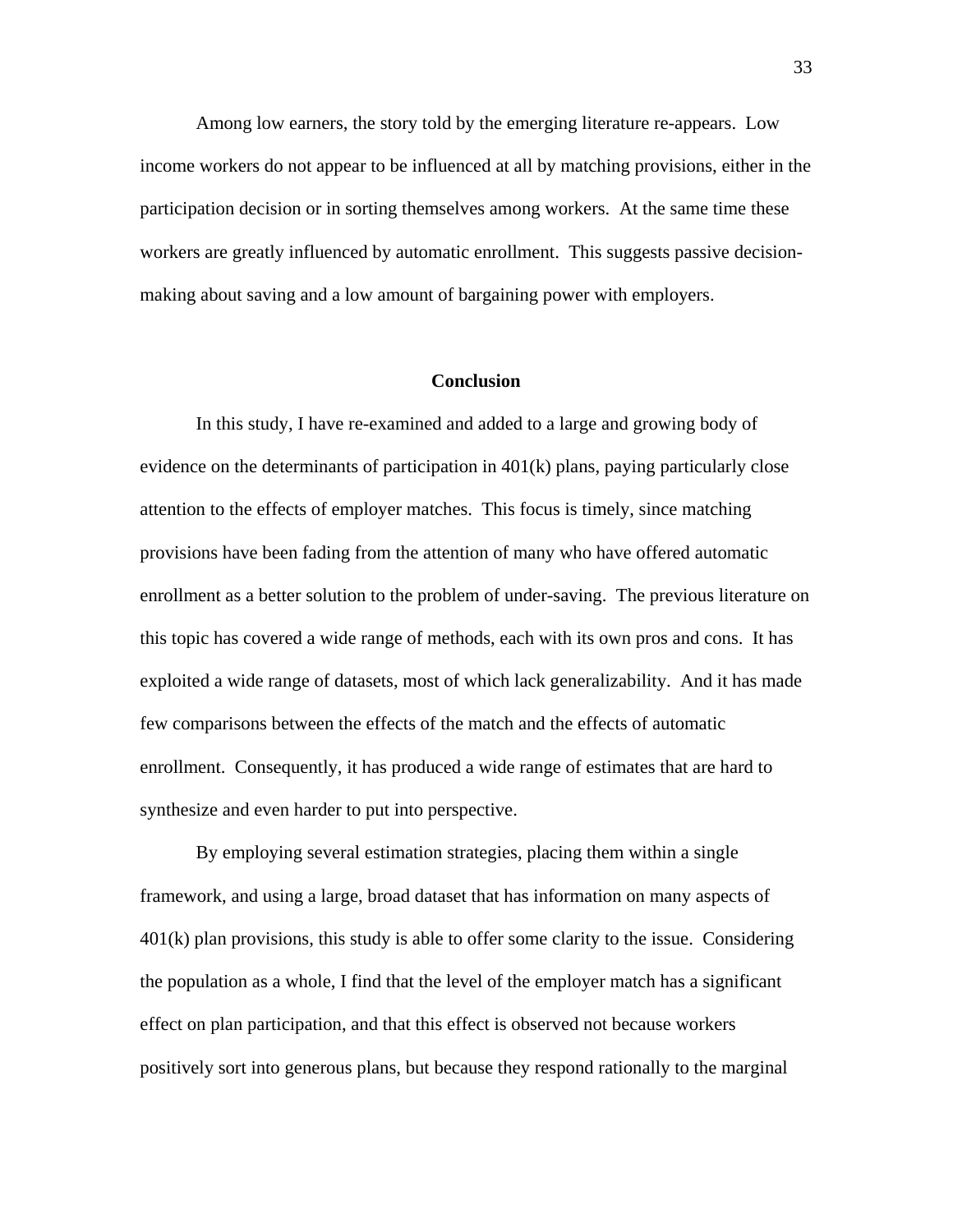incentives when deciding whether to participate. This may be welcome news to those who have wondered at the lack of rationality identified in the recent literature on automatic enrollment.

The most illuminating results come when workers of different income groups are considered separately. The results among lower-income workers reinforce the recent literature, with automatic enrollment producing large effects and matching contributions none. This implies that the recent efforts to encourage automatic enrollment provisions have been appropriate ways to increase retirement saving among this group. But among intermediate-level earners, the picture is less clear. This group shows significant responses to employer matches that may be larger than those associated with automatic enrollment. Thus policies to encourage and/or maintain retirement savings among the middle class should advocate a significant role for traditional incentives of this nature. Finally, the results provide a picture of the underlying determination of the matches themselves: higher matches appear to be aimed at sorting and attracting workers among the highest level of earnings, and/or to stimulating savings among middle-earning workers. This implies that the non-discrimination rules governing 401(k) plans are an important consideration of employers setting up retirement plans.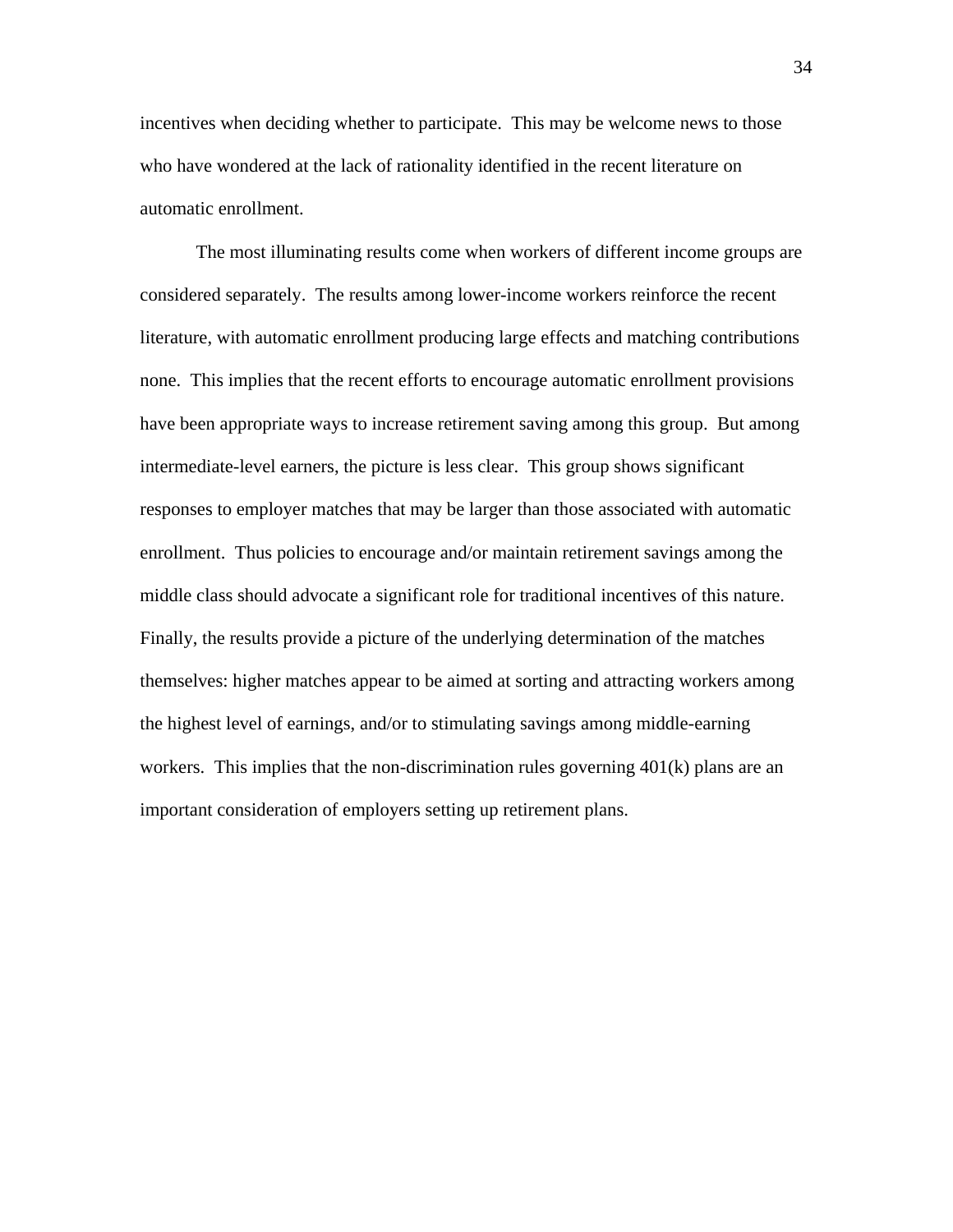#### **References**

- Bassett, William, Michael Fleming and Anthony Rodrigues. (1998) "How Workers use 401(k) Plans: The Participation, Contribution, and Withdrawal Decisions." *National Tax Journal*, Vol. 51, No. 2, pp. 263-288.
- Bayer, Patrick J., B. Douglas Bernheim and John Karl Scholz, (1996) "The Effects of Financial Education in the Workplace: Evidence from a Survey of Employers," NBER Working Paper 5655.
- Bernheim, B. Douglas and Daniel M. Garrett. (2003) "The Effects of Financial Education in the Workplace: Evidence from a Survey of Households." *Journal of Public Economics*, Vol. 87, Issues 7-8, pp. 1487-1519.
- Beshears, John, James J. Choi, David Laibson and Brigitte C. Madrian. (2007) "The Impact of Employer Matching on Savings Plan Participation Under Automatic Enrollment." NBER Working Paper 13352.
- Brady, Peter J. (2007). "Pension Nondiscrimination Rules and the Incentive to Cross Subsidize Employees." *Journal of Pension Economics and Finance,* Vol. 6, pp 127- 145.
- Bound, John, David A. Jaeger and Regina Baker. (1995) "Problems with Instrumental Variables Estimation When the Correlation between the Instruments and the Endogenous Explanatory Variable Is Weak." J*ournal of the American Statistical Association*, Vol. 90, pp. 443-450.
- Choi, James J., Laibson, David I. and Madrian, Brigitte C. (2004) "Plan Design and 401(k) Savings Outcomes." NBER Working Paper W10486.

 $(2006)$  "Reducing the Complexity Costs of 401(k) Participation Through Quick Enrollment." NBER Working Paper No. W11979.

- Choi, James, David Laibson, Brigitte Madrian and Andrew Metrick. (2002) "Defined Contributions Pensions: Plan Rules, Participant Decisions, and the Path of Least Resistance." In James M. Poterba, ed. *Tax policy and the economy*. Vol. 16. Cambridge, MA: MIT Press, pp. 67-113.
- Clark, Robert L. and Schieber, Sylvester. (1998) "Factors Affecting Participation Rates and Contribution Levels in 401(k) Plans." In Olivia S, Mitchell and Sylvester Scheiber ed., *Living With Defined Contribution Pensions: Remaking Responsibility for Retirement*. Philadelphia: University of Pennsylvania Press, pp. 69-96.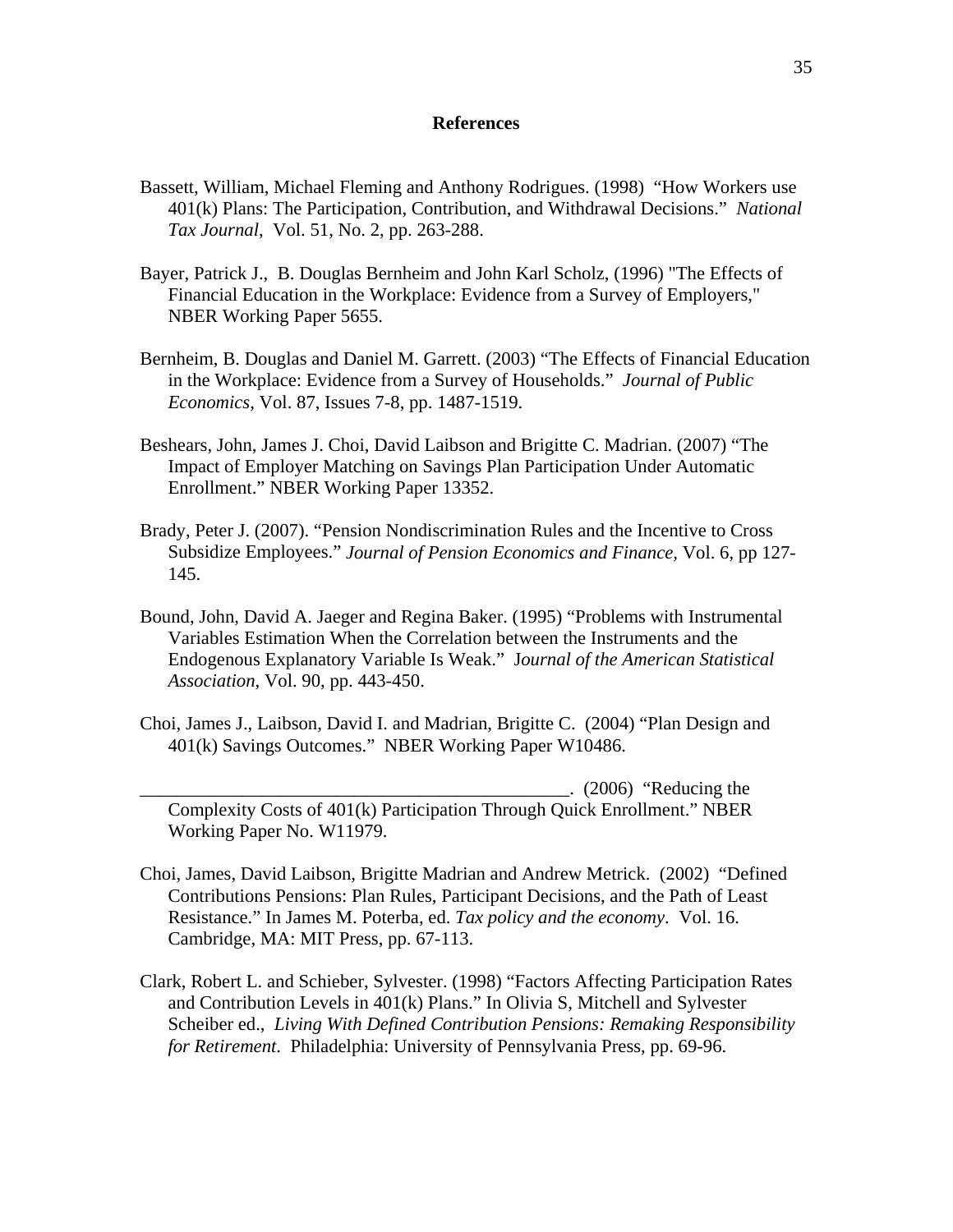- Cunningham, Christopher and Gary Engelhardt. (2002) "Federal Tax Policy, Employer Matching, and 401(k) Saving: Evidence from HRS W-2 Records." *National Tax Journal*. Vol. 55, No. 3, pp. 617-645.
- Duflo, Esther and Emmanuel Saez. (2002) "Participation and Investment Decisions in a Retirement Plan: the Influence of Colleagues' Choices" *Journal of Public Economics*, vol. 85(1), pages 121-148.
- Dworak-Fisher, Keenan. (2007) "Employer generosity in employer-matched 401(k) plans, 2002–03.**"** *Monthly Labor Review.* September 2007, Vol. 130, No. 9.
- Employee Benefit Retirement Institute (2002) "The 2002 Small Employer Retirement Survey (SERS) Summary of Findings." http://www.ebri.org/pdf/surveys/sers/2002/02sersof.pdf.
- Engelhardt, Gary and Anil Kumar. (2007) "Employer matching and 401(k) saving: Evidence from the health and retirement study" *Journal of Public Economics*. Vol. 91, Issue 10, pp.1920-1943.
- Even, William E., and David A. Macpherson. (2005) "The Effects of Employer Matching in 401(k) Plans." *Industrial Relations: A Journal of Economy and Society*. Vol. 44 Issue 3**,** pp. 525 – 549**.**
- Holmer, Martin; Asa Janney and Bob Cohen. (2008) "Pensim Overview." *Mimeo*, U.S. Department of Labor, July 2008. http://www.polsim.com/overview.pdf.
- Ippolito, Richard A. (2002) "Stayers as "Workers" and "Savers": Toward Reconciling the Pension-Quit Literature." *The Journal of Human Resources*, Vol. 37, No. 2. pp. 275- 308.
- Iyengar, Sheena S., Wei Jiang, and Gur Huberman, 2004. "How Much Choice Is Too Much?: Contributions to 401(k) Retirement Plans," In Olivia Mitchell and Stephen Utkus, eds., *Pension Design and Structure: New Lessons from Behavioral Finance*  (Oxford, UK: Oxford University Press): pp. 83-96.
- Kusko, Andrea; Poterba, James and Wilcox, David. "Employee Decisions With Respect to 401(k) Plans." (1998) In Olivia S, Mitchell and Sylvester Scheiber ed., *Living With Defined Contribution Pensions: Remaking Responsibility for Retirement*. Philadelphia: University of Pennsylvania Press, pp. 69-96.
- Madrian, Brigitte and Shea, Dennis. (2001) "The Power of Suggestion: Inertia in 401(k) Participation and Savings Behavior." *Quarterly Journal of Economics*. Vol. 116, No. 4, pp. 1149-1187.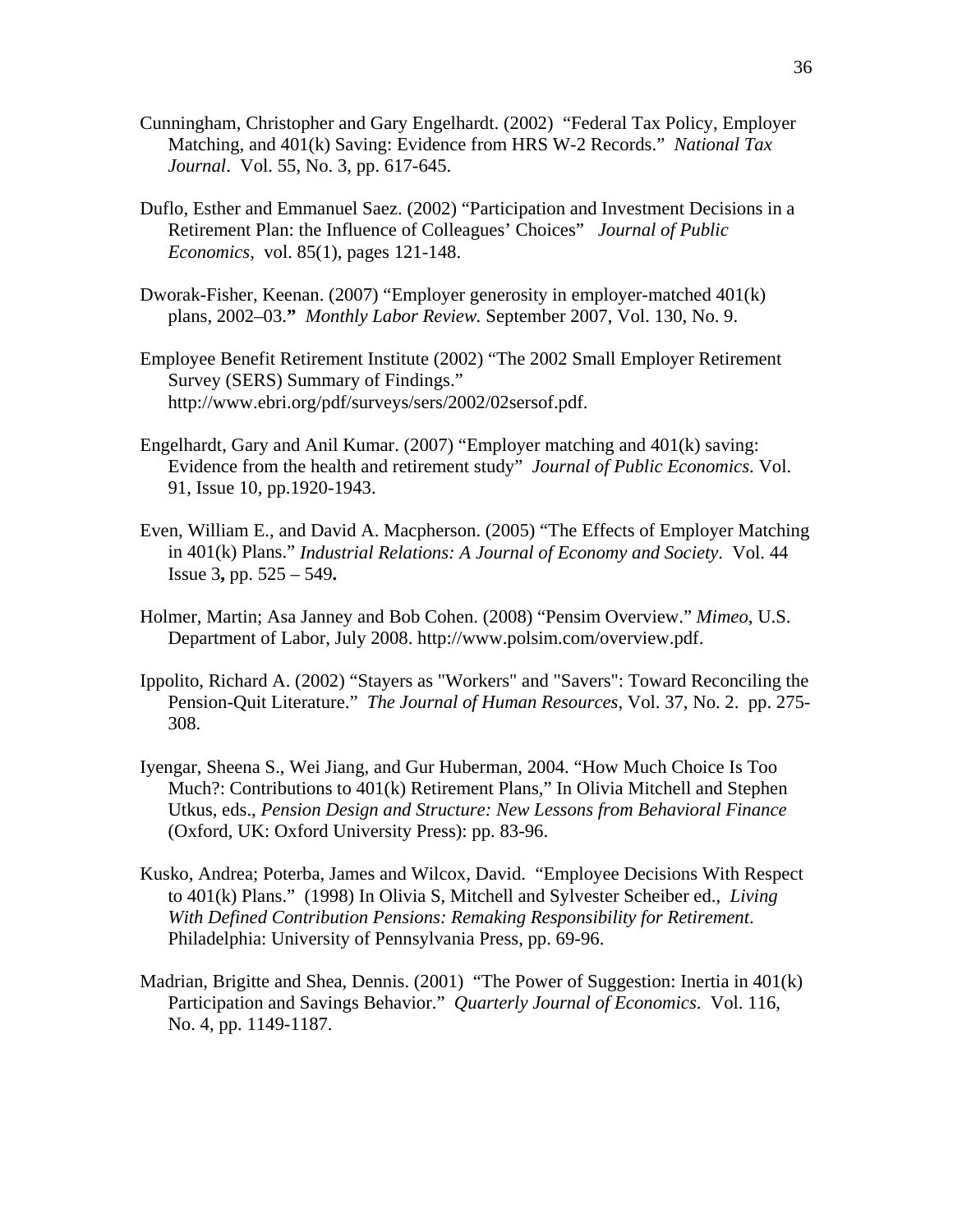- Mitchell, Olivia S., Stephen P. Utkus and Tongxuan Yang. (2005) "Turning Workers into Savers? Incentives, Liquidity, and Choice in 401(k) Plan Design" NBER Working Paper No. W11726.
- Munnell, Alicia H., Annika Sunden and Catherine Taylor. (2001/2) "What Determines 401(k) Participation and Contributions?" *Social Security Bulletin*, Vol. 64, No. 3, pp. 64-75.
- Papke, Leslie. (1995) "Participation in and Contributions to 401(k) Pension Plans: Evidence from Plan Data." *Journal of Human Resources*, Vol. 30, No. 2, pp. 311- 325.

\_\_\_\_\_\_\_\_\_\_. (2003) "Individual financial decisions in retirement saving plans: the role of participant-direction." *Journal of Public Economics*, Vol. 88, pp. 39-61.

Papke, Leslie and Wooldridge, Jeffrey M. (1996) "Econometric Methods for Fractional Response Variables With an Application to 401(k) Plan Participation Rates." *Journal of Applied Econometrics*, Vol. 11, pp. 619-632.

\_\_\_\_\_\_\_\_\_\_\_\_\_\_\_\_\_\_\_\_\_\_\_\_\_\_\_\_\_\_\_\_\_. (2007) "Panel Data Methods for Fractional Response Variables with an Application to Test Pass Rates." *Mimeo*, Michigan State University.

- Powell, Robert. "Addition by Subtraction: Eliminating 401(k) matches might actually be a savings boon," *Marketwatch.com*, July 16, 2008.
- Shea, John. (1997) "Instrument Relevance in Multivariate Linear Models: A Simple Measure." *Review of Economics and Statistics*, 79:2, pp. 348-352.
- U.S. Bureau of Labor Statistics Summary 05-01.
- Wooldridge, Jeffrey M. (2002), *Econometric Analysis of Cross Section and Panel Data*. MIT Press: Cambridge, MA.

\_\_\_\_\_\_\_\_\_\_\_\_\_\_\_\_\_\_. (2005), "Unobserved Heterogeneity and Estimation of Average Partial Effects," in *Identification and Inference for Econometric Models: Essays in Honor of Thomas Rothenberg*. D.W.K. Andrews and J.H. Stock (eds.). Cambridge: Cambridge University Press,27-55.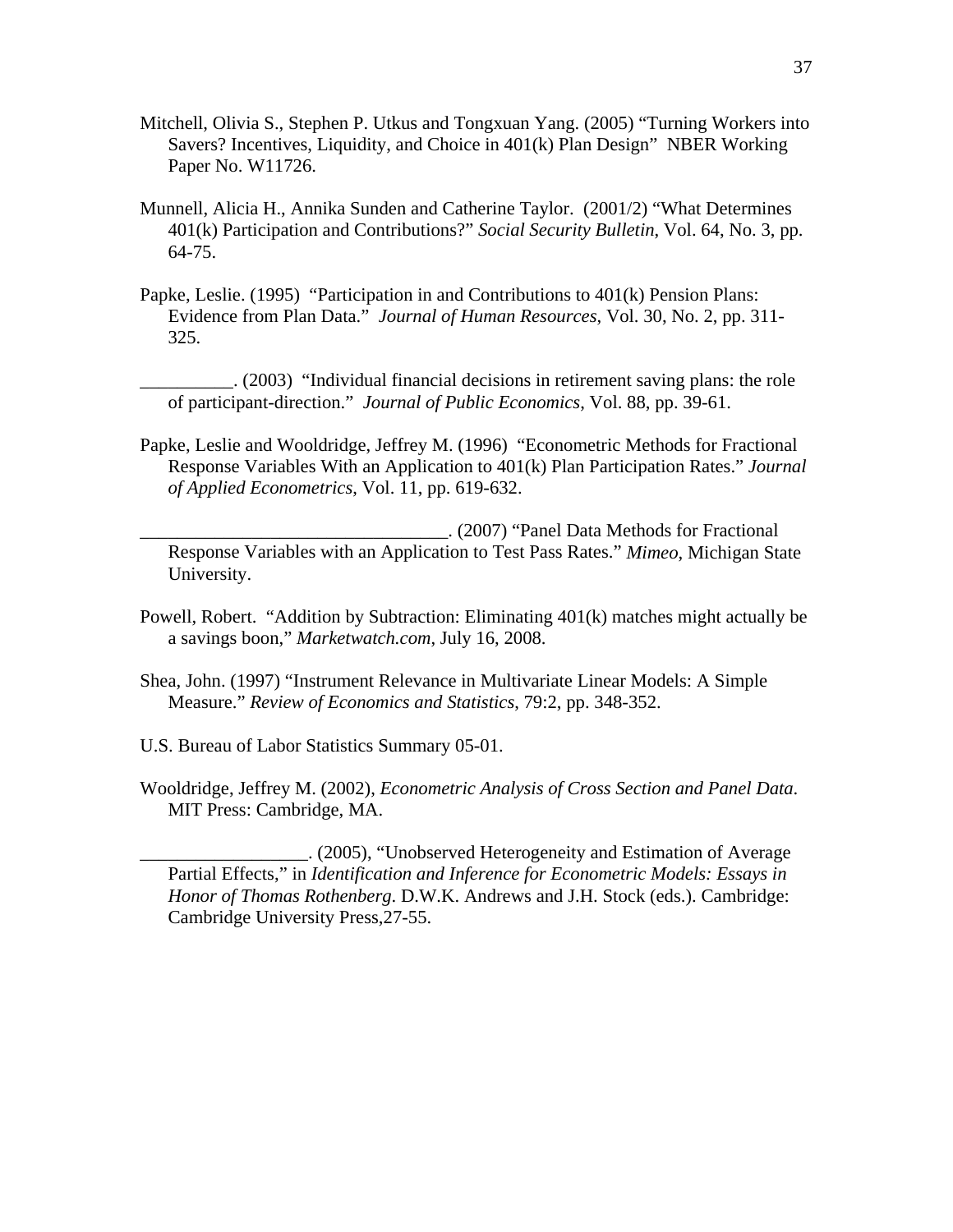







38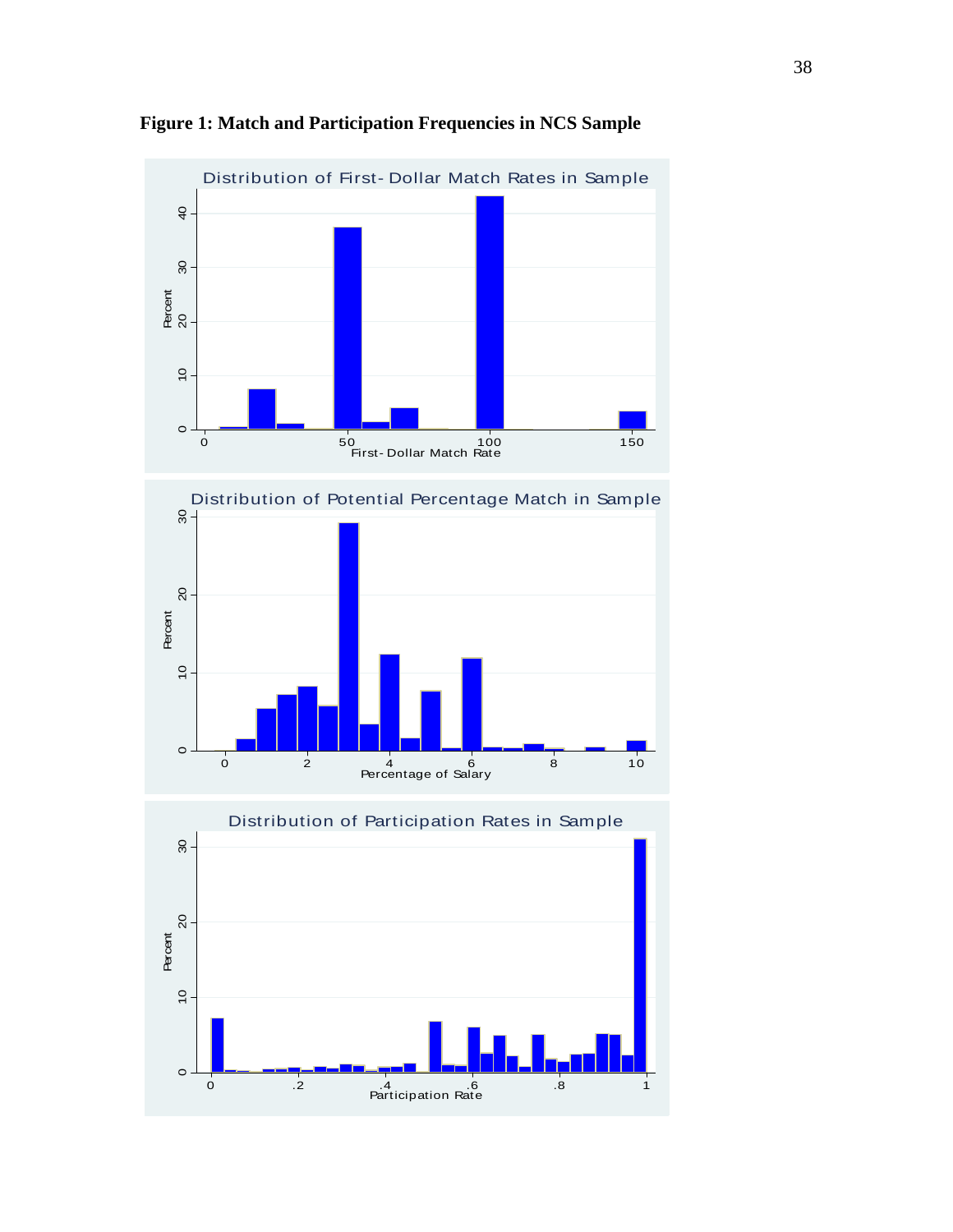#### **Table 1: Summary Statistics for NCS Data Sample (2,708 jobs in 587 establishments)**

| Variable                                             | Mean          | <b>Standard Deviation</b> |  |  |
|------------------------------------------------------|---------------|---------------------------|--|--|
| Participation Rate                                   | 0.72          | 0.30                      |  |  |
| <b>Match Provisions</b>                              |               |                           |  |  |
| Type of match                                        |               |                           |  |  |
| <b>Flat</b>                                          | 0.82          | 0.38                      |  |  |
| Varies by Contribution                               | 0.13          | 0.34                      |  |  |
| Varies by Tenure                                     | 0.04          | 0.21                      |  |  |
| Generosity                                           |               |                           |  |  |
| First Dollar Match Rate                              | 75.37         | 37.27                     |  |  |
| Last Dollar Match Rate                               | 68.64         | 32.36                     |  |  |
| Percent of Salary Matched                            | 5.16          | 1.96                      |  |  |
| Potential Percentage Match<br>Potential Dollar Match | 3.57<br>1,657 | 1.98<br>1,644             |  |  |
| Other Plan Provisions                                |               |                           |  |  |
| Control of EE Contribs                               | 0.85          | 0.36                      |  |  |
| Control of ER Contribs                               | 0.75          | 0.43                      |  |  |
| Availability of Loans                                | 0.70          | 0.46                      |  |  |
| Automatic Enrollment                                 | 0.06          | 0.23                      |  |  |
| Compensat ion                                        |               |                           |  |  |
| <b>Total Compensation</b>                            | 33.10         | 23.35                     |  |  |
| Wage                                                 | 22.62         | 16.21                     |  |  |
| <b>Health Cost</b>                                   | 2.20          | 1.19                      |  |  |
| DB Cost                                              | 0.52          | 1.40                      |  |  |
| DB Coverage                                          | 0.40          | 0.49                      |  |  |
| Other DC                                             | 0.21          | 0.41                      |  |  |
| <b>Data Details</b>                                  |               |                           |  |  |
| Year = $2003$                                        | 0.67          | 0.47                      |  |  |
| <b>Establishment Characteristics</b>                 |               |                           |  |  |
| Size: Less than 20                                   | 0.09          | 0.29                      |  |  |
| Size: 20-50                                          | 0.06          | 0.24                      |  |  |
| Size: 50-100                                         | 0.10          | 0.30                      |  |  |
| Size: 100-250                                        | 0.16          | 0.36                      |  |  |
| Size: 250-500                                        | 0.14          | 0.35                      |  |  |
| Size: 500-1,000                                      | 0.12          | 0.33                      |  |  |
| Size: 1,000-2,500                                    | 0.13          | 0.34                      |  |  |
| Size: 2,500-5,000                                    | 0.11          | 0.31                      |  |  |
| Size: 5000-10,000                                    | 0.06          | 0.23                      |  |  |
| Size: Greater than 10,000                            | 0.03          | 0.16                      |  |  |
| New England                                          | 0.06          | 0.23                      |  |  |
| Middle Atlantic                                      | 0.15          | 0.36                      |  |  |
| East North Central                                   | 0.17          | 0.37                      |  |  |
| West North Central                                   | 0.09          | 0.28                      |  |  |
| South Atlantic                                       | 0.16          | 0.37                      |  |  |
| East South Central                                   | 0.02          | 0.14                      |  |  |
| West South Central                                   | 0.16          | 0.37                      |  |  |
| Mountain                                             | 0.10          | 0.30                      |  |  |
| Pacific                                              | 0.10          | 0.30                      |  |  |
| Mining/Construction                                  | 0.05          | 0.22                      |  |  |
| Manufacturing                                        | 0.18          | 0.38                      |  |  |
| Transportation/Utilities                             | 0.07          | 0.26                      |  |  |
| Trade                                                | 0.18          | 0.38                      |  |  |
| <b>FIRE</b>                                          | 0.25          | 0.44                      |  |  |
| Services                                             | 0.06          | 0.24                      |  |  |
| Public Administration                                | 0.21          | 0.41                      |  |  |
| Job Characteristics                                  |               |                           |  |  |
| Unionization                                         | 0.05          | 0.22                      |  |  |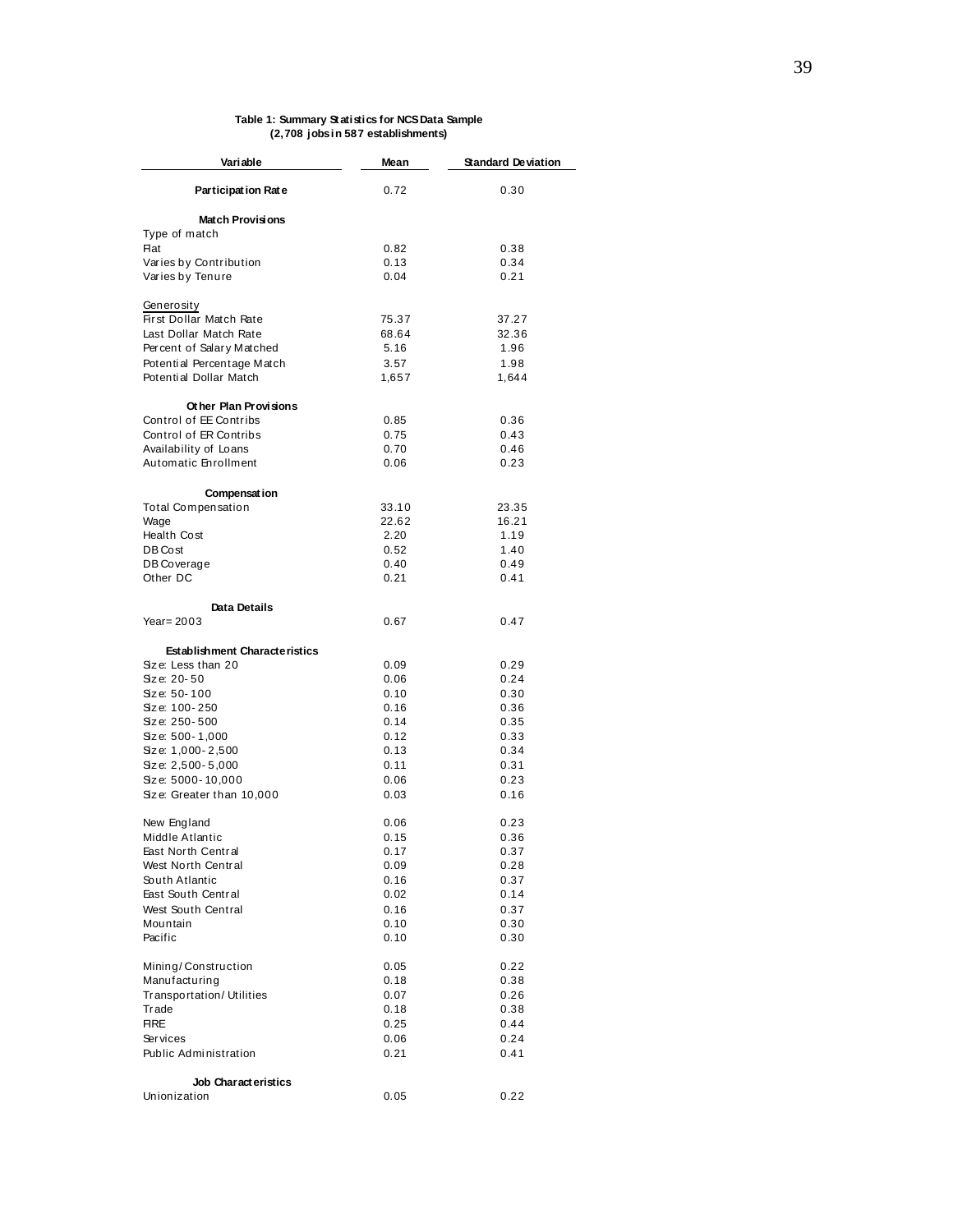# **Table 2: Estimated Average Partial Effects on 401(k) Participation with First-Dollar Match as Sole Generosity Measure (robust standard errors in parentheses)**

|                                                         | Base               | Empl oyer<br><b>Characteristics</b><br>Included | Job<br>Characteristics<br>Included | Imputed Demographics<br>Included |                           | Compensation<br>Components<br>Included |
|---------------------------------------------------------|--------------------|-------------------------------------------------|------------------------------------|----------------------------------|---------------------------|----------------------------------------|
|                                                         | (1)                | (2)                                             | (3)                                | (4)                              | (5)                       | (6)                                    |
| Log of First-Dollar Match                               | 0.0590<br>(0.0202) | 0.0595<br>(0.0203)                              | 0.0512<br>(0.0185)                 | 0.0550<br>(0.0187)               | 0.0534<br>(0.0185)        | 0.0590<br>(0.0191)                     |
| Other Plan Provisions<br><b>Automatic Enrollment</b>    |                    | 0.0862<br>(0.0387)                              | 0.0871<br>(0.0376)                 | 0.0886<br>(0.0400)               | 0.0834<br>(0.0380)        | 0.0741<br>(0.0419)                     |
| Investment Choice (Own Contribs)                        |                    | $-0.0471$<br>(0.0344)                           | $-0.0563$<br>(0.0320)              | $-0.0706$<br>(0.0325)            | $-0.0541$<br>(0.0318)     | $-0.0571$<br>(0.0317)                  |
| Investment Choice (Employer Contribs)                   |                    | 0.0160<br>(0.0311)                              | 0.0201<br>(0.0291)                 | 0.0319<br>(0.0300)               | 0.0287<br>(0.0280)        | 0.0156<br>(0.0291)                     |
| Loan Availability                                       |                    | $-0.0057$<br>(0.0233)                           | $-0.0165$<br>(0.0210)              | $-0.0117$<br>(0.0215)            | $-0.0171$<br>(0.0210)     | $-0.0186$<br>(0.0208)                  |
| Job-Level Attributes<br>Compensation                    |                    |                                                 | 0.0079<br>(0.0008)                 | 0.0080<br>(0.0012)               | 0.0069<br>(0.0012)        | 0.0073<br>(0.0018)                     |
| <b>Compensation Squared</b>                             |                    |                                                 | $-0.000029$<br>(0.000004)          | $-0.000030$<br>(0.000005)        | $-0.000026$<br>(0.000005) | $-0.000020$<br>(0.000005)              |
| Imputed Demographics<br>Average Age                     |                    |                                                 |                                    | 0.0045<br>(0.0023)               | 0.0023<br>(0.0024)        | 0.0037<br>(0.0024)                     |
| Percent College Grad                                    |                    |                                                 |                                    | $-0.0747$<br>(0.0408)            | 0.0730<br>(0.0703)        | 0.0721<br>(0.0707)                     |
| Percent White                                           |                    |                                                 |                                    | 0.4001<br>(0.1270)               | 0.1468<br>(0.1469)        | 0.1528<br>(0.1456)                     |
| Percent Male                                            |                    |                                                 |                                    | $-0.0428$<br>(0.0262)            | $-0.0193$<br>(0.0323)     | $-0.0075$<br>(0.0323)                  |
| <b>Compensation Components</b><br>Wage                  |                    |                                                 |                                    |                                  |                           | $-0.0032$<br>(0.0020)                  |
| Defined Benefit Cost                                    |                    |                                                 |                                    |                                  |                           | $-0.0030$<br>(0.0080)                  |
| <b>Health Cost</b>                                      |                    |                                                 |                                    |                                  |                           | 0.0320<br>(0.0091)                     |
| Other DC Plan Present                                   |                    |                                                 |                                    |                                  |                           | 0.0826<br>(0.0230)                     |
| <b>Other Controls</b><br>Region and Estab Size Controls | No                 | Yes                                             | Yes                                | Yes                              | Yes                       | Yes                                    |
| <b>Industry Controls</b>                                | No                 | Yes                                             | Yes                                | Yes                              | Yes                       | Yes                                    |
| Union, Occupation Controls                              | No                 | No                                              | Yes                                | No                               | Yes                       | Yes                                    |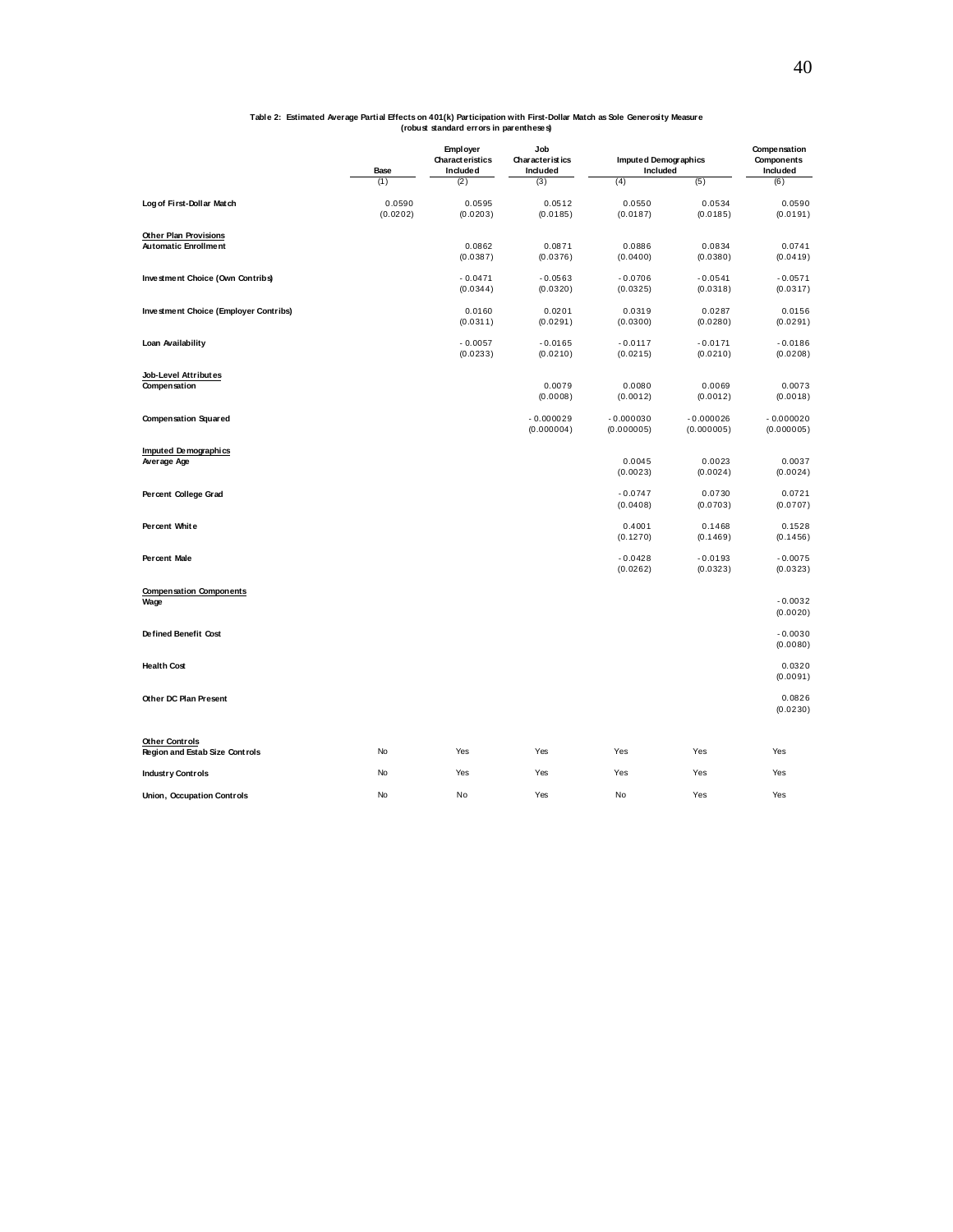|                                                         | Base               | Empl oyer<br><b>Charact eristics</b><br>Included | Job<br>Characteristics<br>Included | Imputed Demographics<br>Included |                           | Compensation<br>Components<br>Included |
|---------------------------------------------------------|--------------------|--------------------------------------------------|------------------------------------|----------------------------------|---------------------------|----------------------------------------|
|                                                         | (1)                | (2)                                              | (3)                                | (4)                              | (5)                       | (6)                                    |
| Log of First-Dollar Match                               | 0.0254<br>(0.0268) | 0.0350<br>(0.0251)                               | 0.0371<br>(0.0227)                 | 0.0338<br>(0.0233)               | 0.0384<br>(0.0229)        | 0.0451<br>(0.0232)                     |
| <b>Total Percentage Match</b>                           | 0.0141<br>(0.0077) | 0.0105<br>(0.0073)                               | 0.0060<br>(0.0064)                 | 0.0091<br>(0.0068)               | 0.0065<br>(0.0065)        | 0.0061<br>(0.0063)                     |
| Other Plan Provisions<br><b>Automatic Enrollment</b>    |                    | 0.0901<br>(0.0388)                               | 0.0896<br>(0.0379)                 | 0.0917<br>(0.0400)               | 0.0859<br>(0.0383)        | 0.0767<br>(0.0422)                     |
| Investment Choice (Own Contribs)                        |                    | $-0.0550$<br>(0.0347)                            | $-0.0608$<br>(0.0324)              | $-0.0769$<br>(0.0330)            | $-0.0588$<br>(0.0323)     | $-0.0613$<br>(0.0321)                  |
| Investment Choice (Employer Contribs)                   |                    | 0.0219<br>(0.0319)                               | 0.0234<br>(0.0297)                 | 0.0369<br>(0.0310)               | 0.0210<br>(0.0293)        | 0.0187<br>(0.0296)                     |
| Loan Availability                                       |                    | $-0.0056$<br>(0.0233)                            | $-0.0163$<br>(0.0210)              | $-0.0121$<br>(0.0215)            | $-0.0169$<br>(0.0210)     | $-0.0184$<br>(0.0208)                  |
| Job-Level Attributes<br>Compensation                    |                    |                                                  | 0.0078<br>(0.0008)                 | 0.0078<br>(0.0012)               | 0.0067<br>(0.0012)        | 0.0072<br>(0.0018)                     |
| <b>Compensation Squared</b>                             |                    |                                                  | $-0.000028$<br>(0.000004)          | $-0.000029$<br>(0.000005)        | $-0.000025$<br>(0.000005) | $-0.000020$<br>(0.000005)              |
| Imputed Demographics<br>Average Age                     |                    |                                                  |                                    | 0.0048<br>(0.0023)               | 0.0025<br>(0.0024)        | 0.0039<br>(0.0024)                     |
| Percent College Grad                                    |                    |                                                  |                                    | $-0.0713$<br>(0.0408)            | 0.0737<br>(0.0704)        | 0.0723<br>(0.0708)                     |
| Percent White                                           |                    |                                                  |                                    | 0.3944<br>(0.1273)               | 0.1475<br>(0.1470)        | 0.1538<br>(0.1453)                     |
| Percent Male                                            |                    |                                                  |                                    | $-0.0409$<br>(0.0262)            | $-0.0191$<br>(0.0322)     | $-0.0075$<br>(0.0321)                  |
| <b>Compensation Components</b><br>Wage                  |                    |                                                  |                                    |                                  |                           | $-0.0031$<br>(0.0020)                  |
| Defined Benefit Cost                                    |                    |                                                  |                                    |                                  |                           | $-0.0033$<br>(0.0080)                  |
| <b>Health Cost</b>                                      |                    |                                                  |                                    |                                  |                           | 0.0320<br>(0.0091)                     |
| Other DC Plan Present                                   |                    |                                                  |                                    |                                  |                           | 0.0823<br>(0.0230)                     |
| <b>Other Controls</b><br>Region and Estab Size Controls | No                 | Yes                                              | Yes                                | Yes                              | Yes                       | Yes                                    |
| <b>Industry Controls</b>                                | No                 | Yes                                              | Yes                                | Yes                              | Yes                       | Yes                                    |
| Union, Occupation Controls                              | No                 | No                                               | Yes                                | No                               | Yes                       | Yes                                    |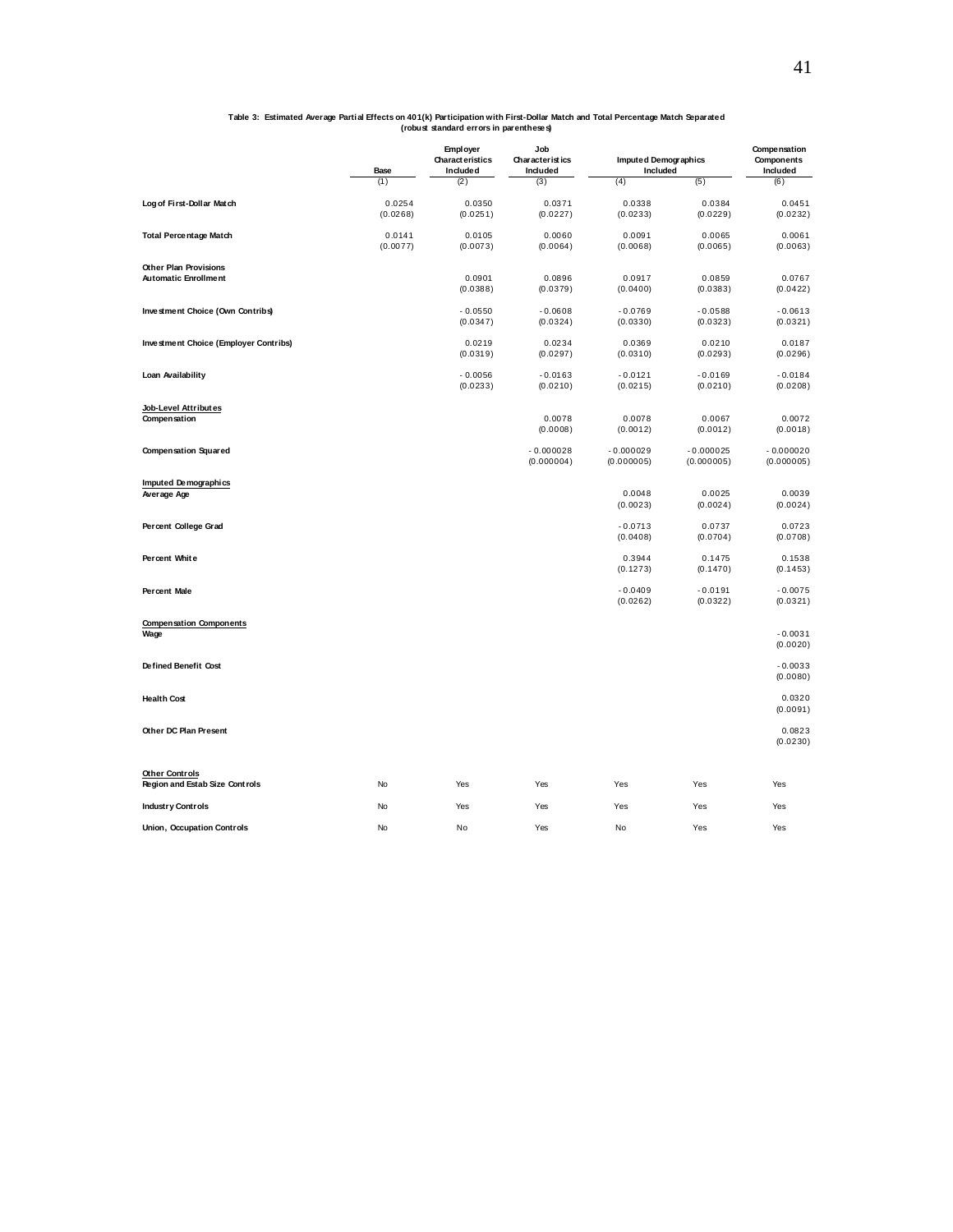|                                                                      | Co-Worker<br>Characteristics<br>Only<br>(1) | <b>Market</b><br><b>Measures</b><br>Only<br>(2) | Co-Worker<br><b>Characteristics</b><br>And Market<br><b>Measures</b><br>(3) |
|----------------------------------------------------------------------|---------------------------------------------|-------------------------------------------------|-----------------------------------------------------------------------------|
|                                                                      |                                             |                                                 |                                                                             |
| <b>Average Partial Effects of Match</b><br>Log of First-Dollar Match | 0.1736                                      | 0.4532                                          | 0.2147                                                                      |
|                                                                      | (0.0741)                                    | (0.1819)                                        | (0.0618)                                                                    |
| First-Stage Residual                                                 | $-0.1233$                                   | $-0.4036$                                       | $-0.1659$                                                                   |
|                                                                      | (0.0747)                                    | (0.1832)                                        | (0.0633)                                                                    |
| First-Stage Coefficients                                             |                                             |                                                 |                                                                             |
| Co-Workers' Compensation                                             | 0.0095                                      |                                                 | 0.0091                                                                      |
|                                                                      | (0.0038)                                    |                                                 | (0.0037)                                                                    |
| Co-Workers' Compensation Squared                                     | $-0.000073$                                 |                                                 | $-0.000069$                                                                 |
|                                                                      | (0.000031)                                  |                                                 | (0.000031)                                                                  |
| Co-Workers' Age                                                      | $-0.0159$                                   |                                                 | $-0.0168$                                                                   |
|                                                                      | (0.0054)                                    |                                                 | (0.0054)                                                                    |
| Co-Workers' Percent Male                                             | $-0.1758$                                   |                                                 | $-0.2171$                                                                   |
|                                                                      | (0.0701)                                    |                                                 | (0.0709)                                                                    |
| Co-Workers' Percent White                                            | $-0.5891$                                   |                                                 | $-0.6270$                                                                   |
|                                                                      | (0.2883)                                    |                                                 | (0.2880)                                                                    |
| Co-Workers' Percent College Graduate                                 | 0.0680                                      |                                                 | 0.0665                                                                      |
|                                                                      | (0.0947)                                    |                                                 | (0.0945)                                                                    |
| Other Employers' DC Fraction in Area                                 |                                             | 1.9710                                          | 1.8154                                                                      |
|                                                                      |                                             | (1.8785)                                        | (1.8770)                                                                    |
| Other Employers' DC Fraction in Industry                             |                                             | 5.9911                                          | 7.1124                                                                      |
|                                                                      |                                             | (1.8274)                                        | (1.8725)                                                                    |
| First-Stage Diagnostics                                              |                                             |                                                 |                                                                             |
| Partial R-Squared                                                    | 0.0104                                      | 0.0050                                          | 0.0168                                                                      |
| Adjusted F-Test                                                      | 24.97                                       | 11.90                                           | 40.70                                                                       |

#### **Table 4: Details of Instrumental Variables Analysis (Instruments Include All Co-Workers) (robust standard errors in parentheses)**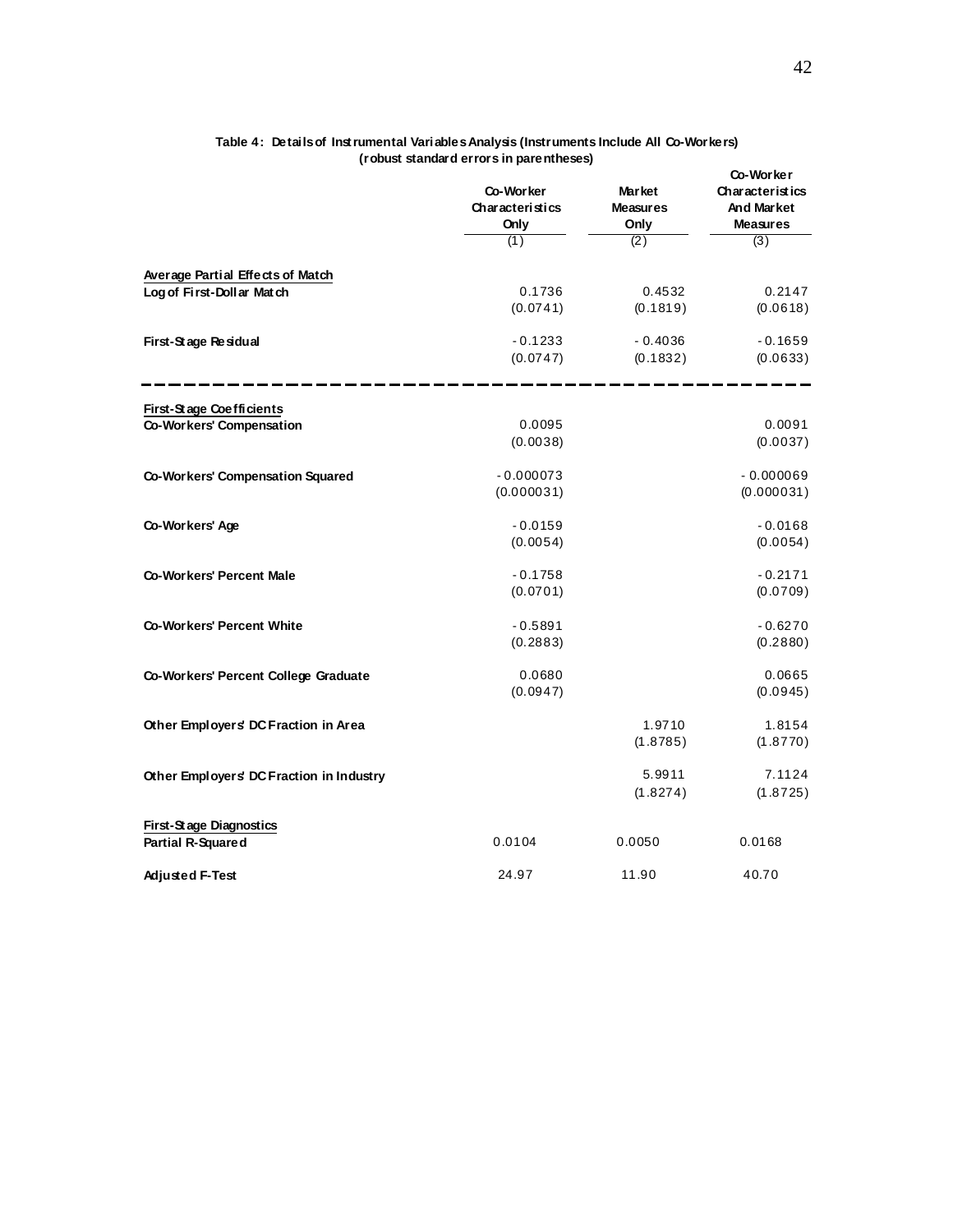# **Table 5: Inst rumental Variables Results by Est ablishment Size (robust standard errors in parentheses) Third Line: Significance of Instrument (.10 los) Fourth Line: First -Stage Partial R-Squared**

|                                  |                                                               |                               | <b>Instrumental Variables</b>                                        |                                                                                                |  |
|----------------------------------|---------------------------------------------------------------|-------------------------------|----------------------------------------------------------------------|------------------------------------------------------------------------------------------------|--|
| Sample                           | Sample Size<br><b>Observations</b><br>(Establishments)<br>(1) | <b>Base</b><br>Results<br>(2) | Co-Worker<br>Characteristics<br>And Market<br><b>Measures</b><br>(3) | Adjusted<br>Co-Worker<br><b>Characteristics</b><br><b>And Market</b><br><b>Measures</b><br>(4) |  |
| <b>All Observations</b>          | 2372<br>(464)                                                 | 0.0522<br>(0.0209)            | 0.2147<br>0.0618<br>Yes<br>0.0168                                    | 0.1410<br>(0.0701)<br>No<br>0.0120                                                             |  |
| Establishment Employment >500    | 1120<br>(171)                                                 | 0.0319<br>(0.0324)            | 0.2298<br>(0.1051)<br>Yes<br>0.0430                                  | 0.2112<br>(0.1185)<br>No<br>0.0307                                                             |  |
| Establishment Employment 100-500 | 711<br>(143)                                                  | 0.1394<br>(0.0391)            | 0.0755<br>(0.0773)<br><b>No</b><br>0.0932                            | 0.2170<br>(0.0735)<br>No<br>0.0826                                                             |  |
| Establishment Employment <= 500  | 541<br>(150)                                                  | $-0.0103$<br>(0.0367)         | 0.2000<br>(0.1336)<br>Yes<br>0.0565                                  | 0.1336<br>(0.1429)<br>No<br>0.0524                                                             |  |